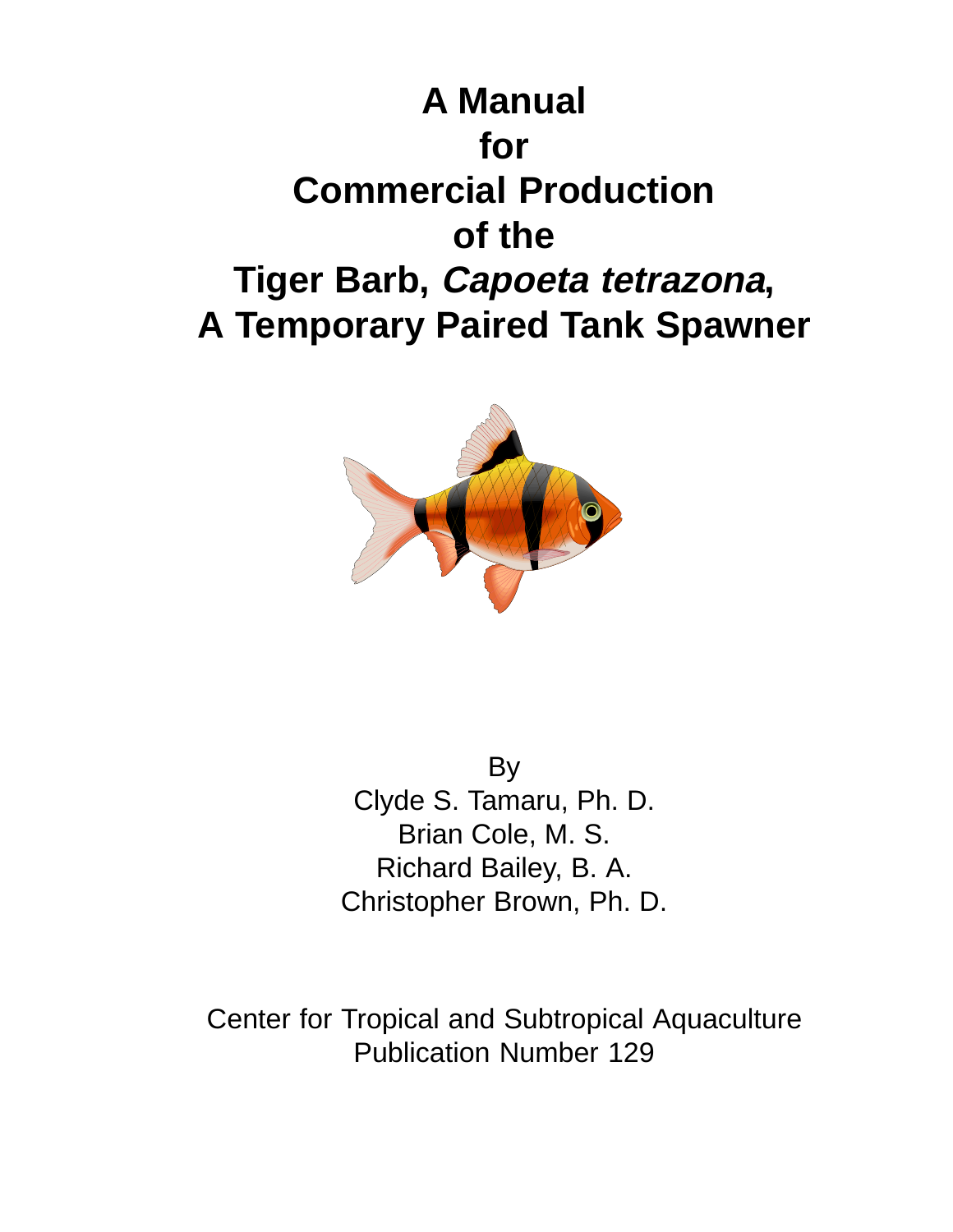# **Table of Contents**

| Appendix 2. Hatching of Brine Shrimp (Artemia) and Preparation for Feeding 38 |  |
|-------------------------------------------------------------------------------|--|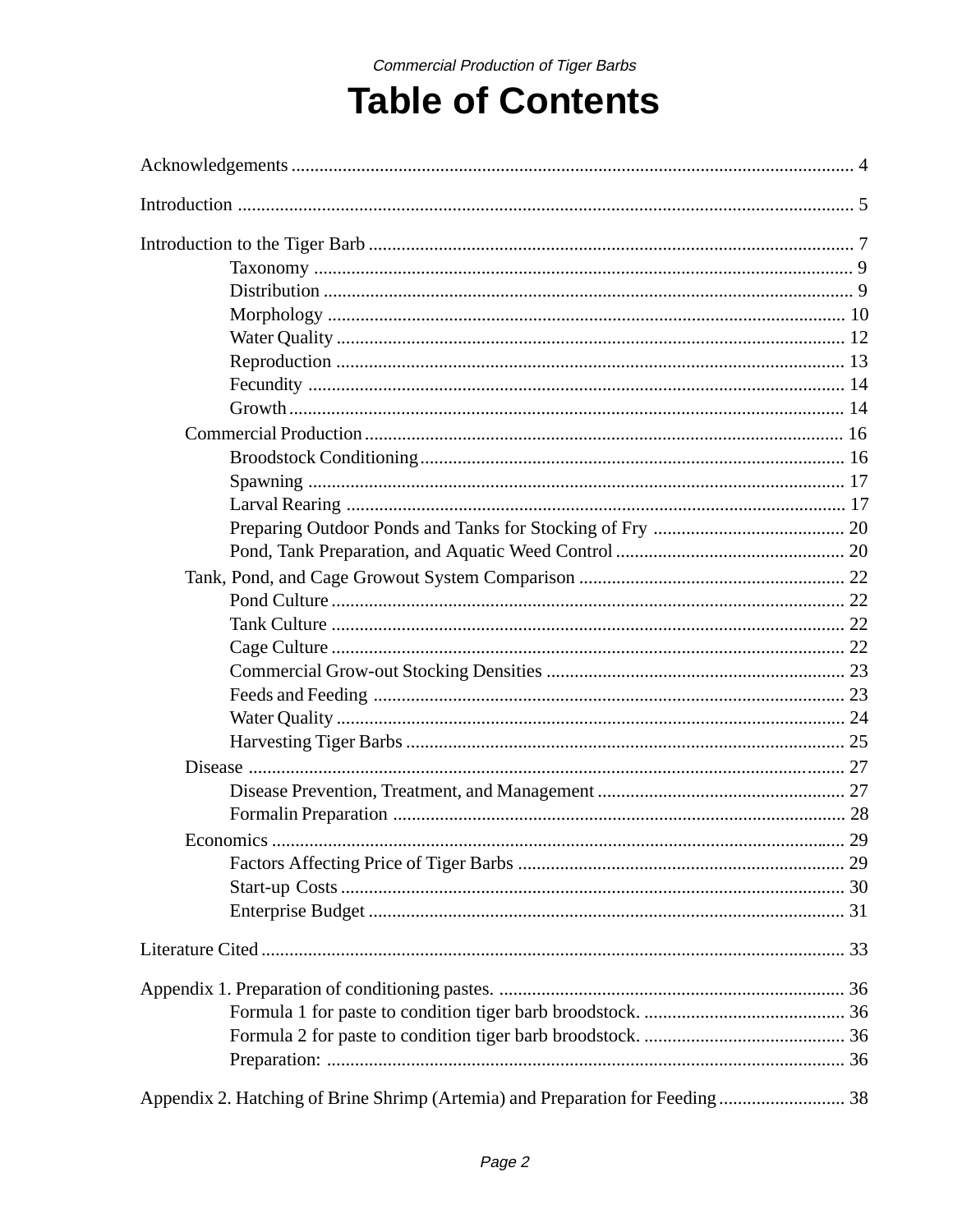| Appendix 3. List of suppliers and |  |
|-----------------------------------|--|
|                                   |  |
|                                   |  |
|                                   |  |
|                                   |  |
|                                   |  |
|                                   |  |
|                                   |  |
|                                   |  |
|                                   |  |
|                                   |  |
|                                   |  |
|                                   |  |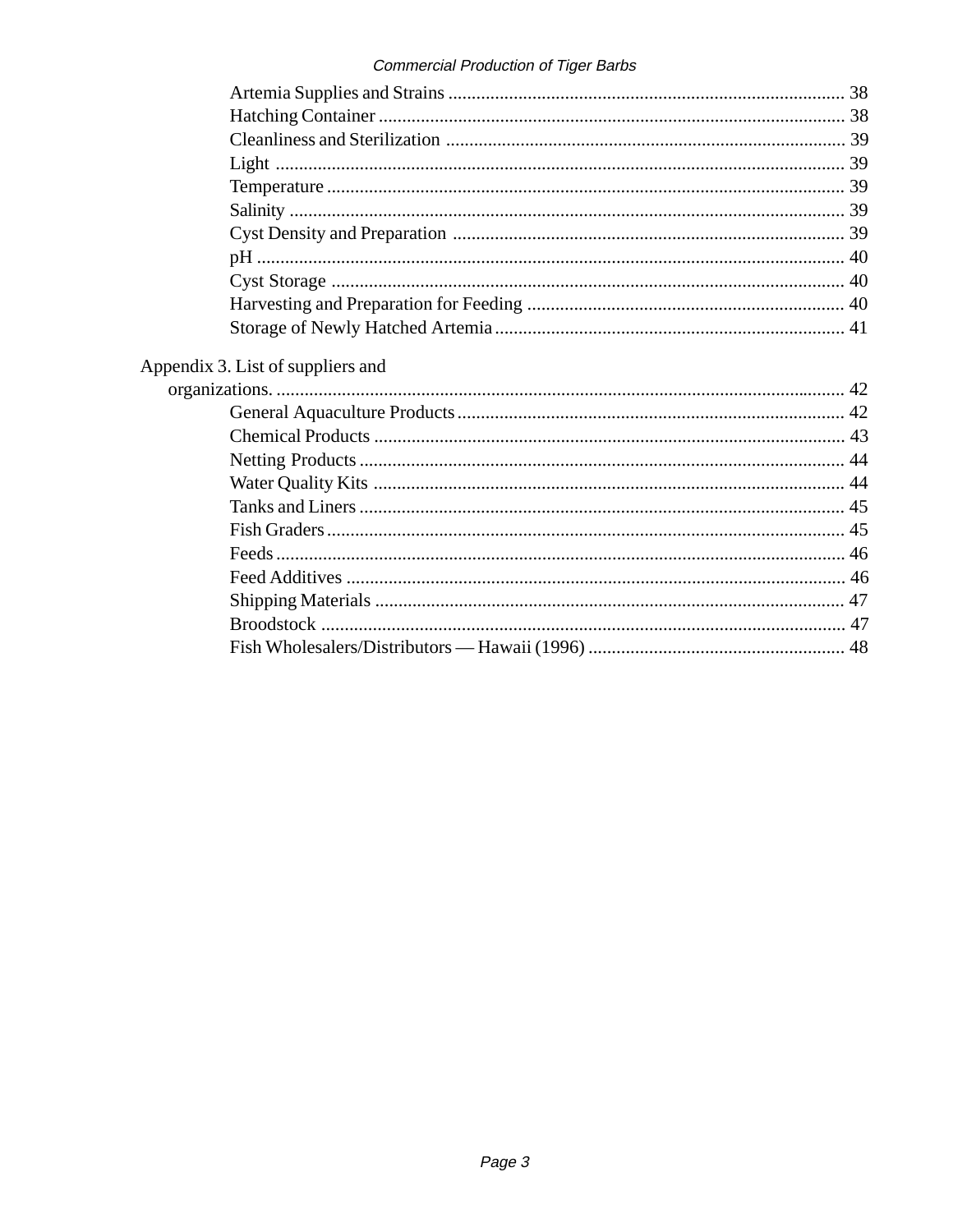# **Acknowledgements**

This manual is a combined effort of three institutions, the **Center for Tropical and Subtropical Aquaculture (CTSA)**, which is one of five Regional Aquaculture Centers funded by the United States Department of Agriculture Cooperative State Research, Education and Extension Service, the University of Hawaii Sea Grant Extension Service (SGES) and the Hawaii State Aquaculture Development Program (ADP), Department of Land and Natural Resources, State of Hawaii.

Financial support for this project was provided by the Center for Tropical and Subtropical Aquaculture through grants from the U.S. Department of Agriculture Cooperative State Research, Education and Extension Service (USDA grant numbers 93-38500-8583 and 94-38500-0065).

Production of the manual was also funded in part by a grant from the National Oceanic and Atmospheric Administration, project #A/AS-1, which is sponsored by the University of Hawaii Sea Grant College Program, School of Ocean Earth Science and Technology (SOEST), under Institutional Grant No. NA36RGO507 from NOAA Office of Sea Grant, Department of Commerce, UNIHI-SEAGRANT-TR-96-01.

Support for the production of the manual was also provided by the Hawaii State Aquaculture Development Program, Department of Land and Natural Resources, State of Hawaii, as part of its Aquaculture Extension Project with University of Hawaii Sea Grant Extension, Service Contract Nos. 9325 and 9638.

The views expressed herein are those of the authors and do not necessarily reflect the views of the Center for Tropical and Subtropical Aquaculture, USDA or any of its sub-agencies.

Special thanks are extended to Christine Carlstrom-Trick for her editorial comments.

This manual was first published in 1997. In 1998, Patti Killelea-Almonte prepared this document in Adobe Acrobat format and in HyperText Markup Language for distribution on the Worldwide Web. The layout was modified slightly from the original version, although the content remains the same.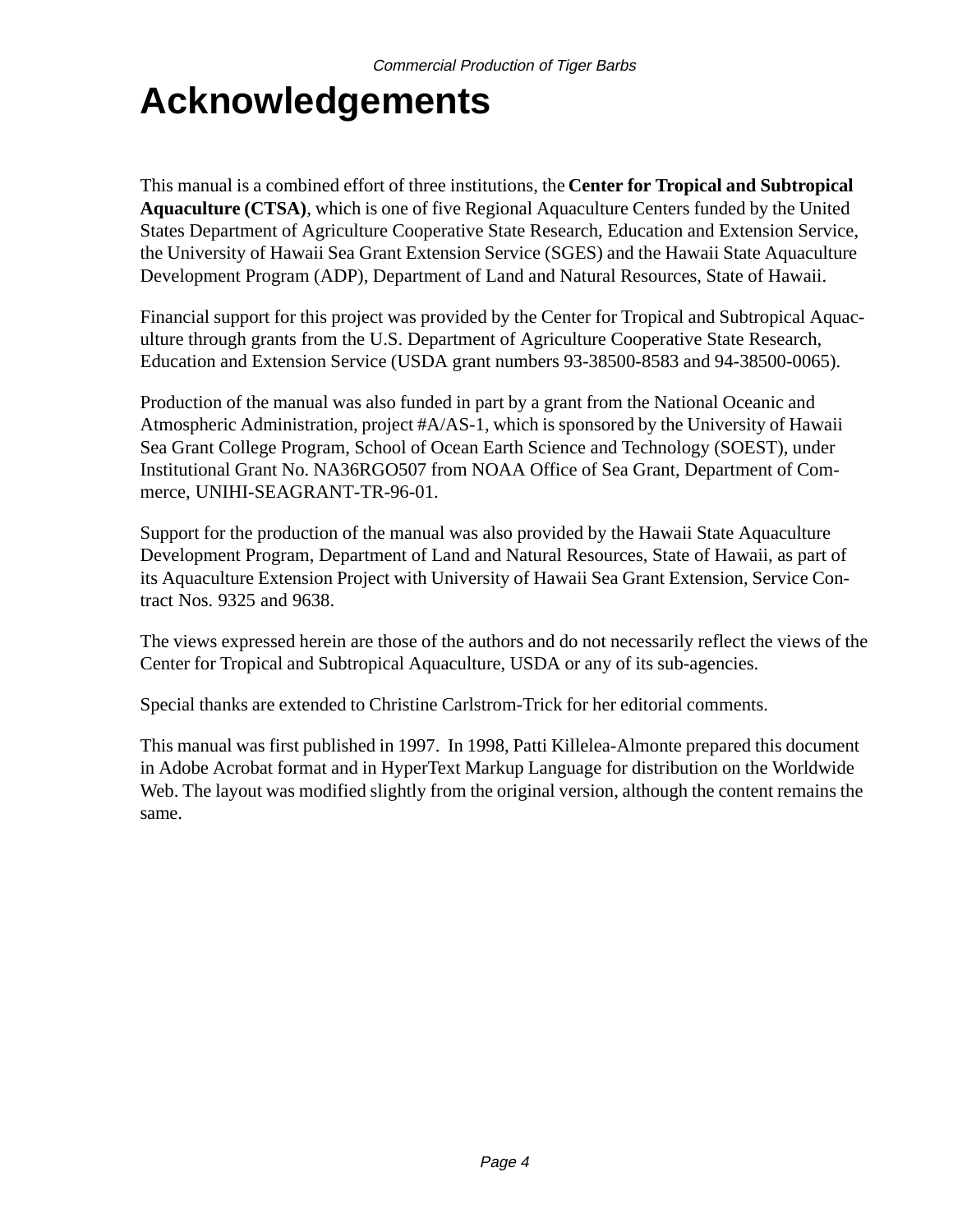# **Introduction**

In keeping with the overall goal of supporting the development of an ornamental fish industry in Hawaii, the Center for Tropical and Subtropical Aquaculture, Sea Grant Extension Service, and the Aquaculture Development Program pooled their resources to produce a series of "How To" manuals covering the commercial production of a variety of ornamental fish species. This manual on the commercial production of the tiger barb, *Capoeta tetrazona*, is the second in the series.

The information presented here and in future volumes is intended to assist aquafarmers in overcoming some of the technical constraints of operating a business for the production of ornamental fish in Hawaii. Unless stated otherwise, the methods described have been field-tested in Hawaii. The reader should be aware that the methods described are not the only methods to produce the target ornamental fish species. One characteristic of Hawaii is the diversity of habitats and microclimates throughout the island state. While a particular method presented may be suitable for one area, modifications may be necessary to achieve similar production results from one location to another. The authors encourage farmers to apply their individual experience and expertise in order to interpret and adapt the material presented.

Likewise, although this manual is directed to the culture of *C. tetrazona*, the methods described are also applicable to other members of the barb family, which have similar reproductive strategies.

In the context of these "How To" manuals on the commercial production of ornamental fish, some terminology will be used to generally group fish into certain production modes based on their reproductive life history. The four major modes of reproduction in ornamental fish production are described as follows:

- · **Pond spawners** are fish that will naturally spawn and produce fry in large tanks or outdoor ponds in captivity. Pond spawners can be subdivided into two simple groups, the livebearers and substrate spawners. Examples of fish that fit into this reproduction mode are swordtails, and rosy barbs, respectively.
- · **Permanent-paired spawners** are fish that bond or mate for life and are usually kept together in glass aquariums or large tanks. These fish will produce eggs on a substrate, which can either be removed for incubation or allowed to remain with the parent broodstock to be raised. Examples of fish that fit into this reproduction mode are the angelfish or discus fish species.
- · **Hormone-induced spawners** are fish that will not reproduce in captivity without hormonal intervention. These fish require an injection of a specific hormone to induce final oocyte maturation and ovulation. Eggs are obtained by either allowing the fish to naturally spawn or by hand stripping eggs and sperm and artificially fertilizing and incubating them. Examples of fish that fit into this reproduction mode are tin foil barbs, and Labeo sharks.
- · **Temporary-paired spawners** are fish that bond only for a short period to spawn. Often these are schooling fish, and they may never spawn together again. In commercial production, these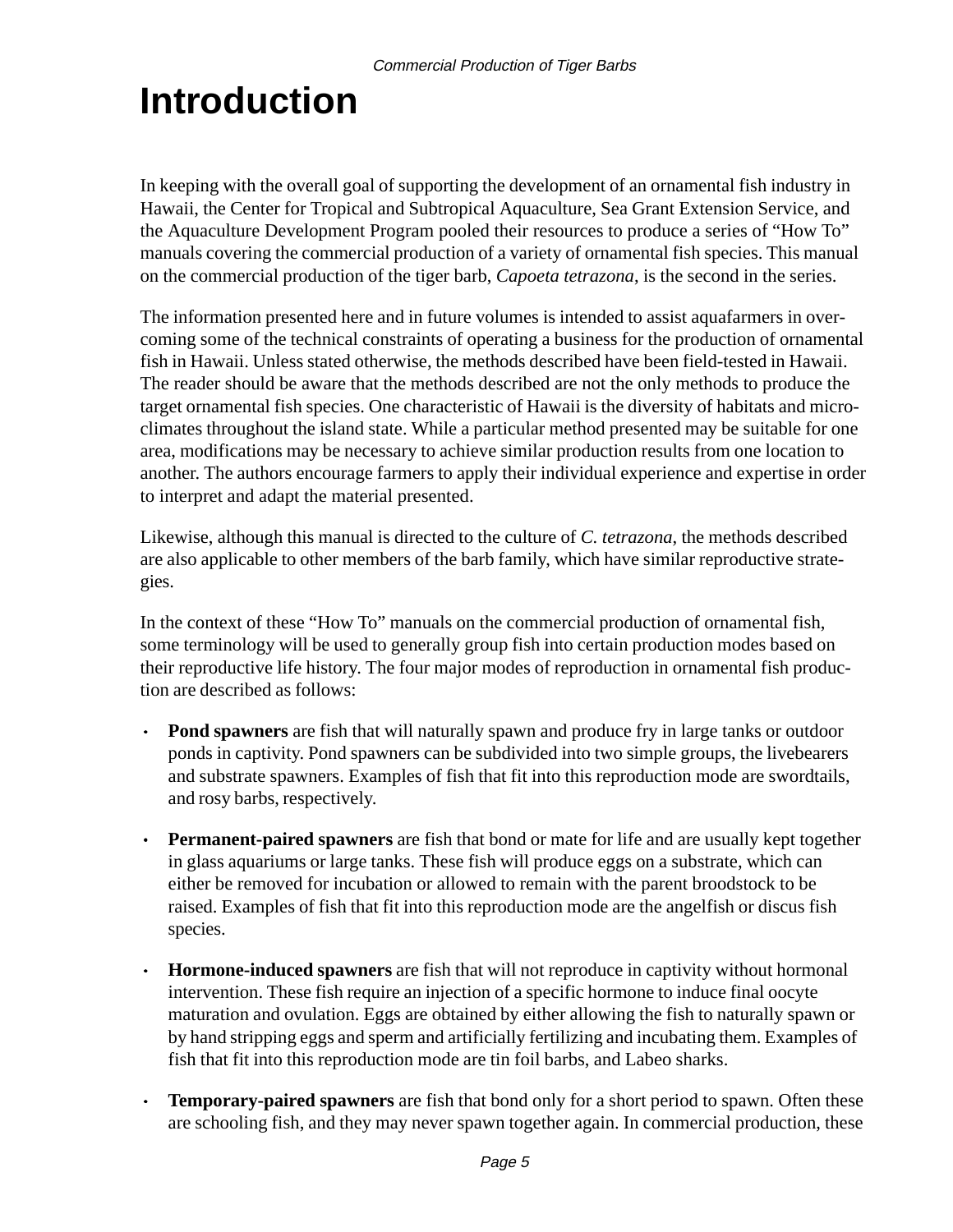fish are placed together for only a short period of time in a hatchery tank or aquarium. Tiger barbs and other related barb species (see Table 1) fall into this category and are the subject of this manual.

| Table 1. Barb species related to <i>Capoeta tetrazona</i> that can be produced<br>in a similar manner. |                    |                |                    |  |
|--------------------------------------------------------------------------------------------------------|--------------------|----------------|--------------------|--|
| <b>Species</b>                                                                                         | <b>Common Name</b> | <b>Species</b> | <b>Common Name</b> |  |
| Puntius stoliczkanus                                                                                   | tic tac toe barb   | conchonius     | rosy barb          |  |
| hexazona                                                                                               | six banded barb    | cumingii       | cuming's barb      |  |
| pentazona                                                                                              | five banded barb   | nigrofasciatus | black ruby barb    |  |
| everetti                                                                                               | clown barb         | ticto          | tic tac toe barb   |  |
|                                                                                                        |                    |                |                    |  |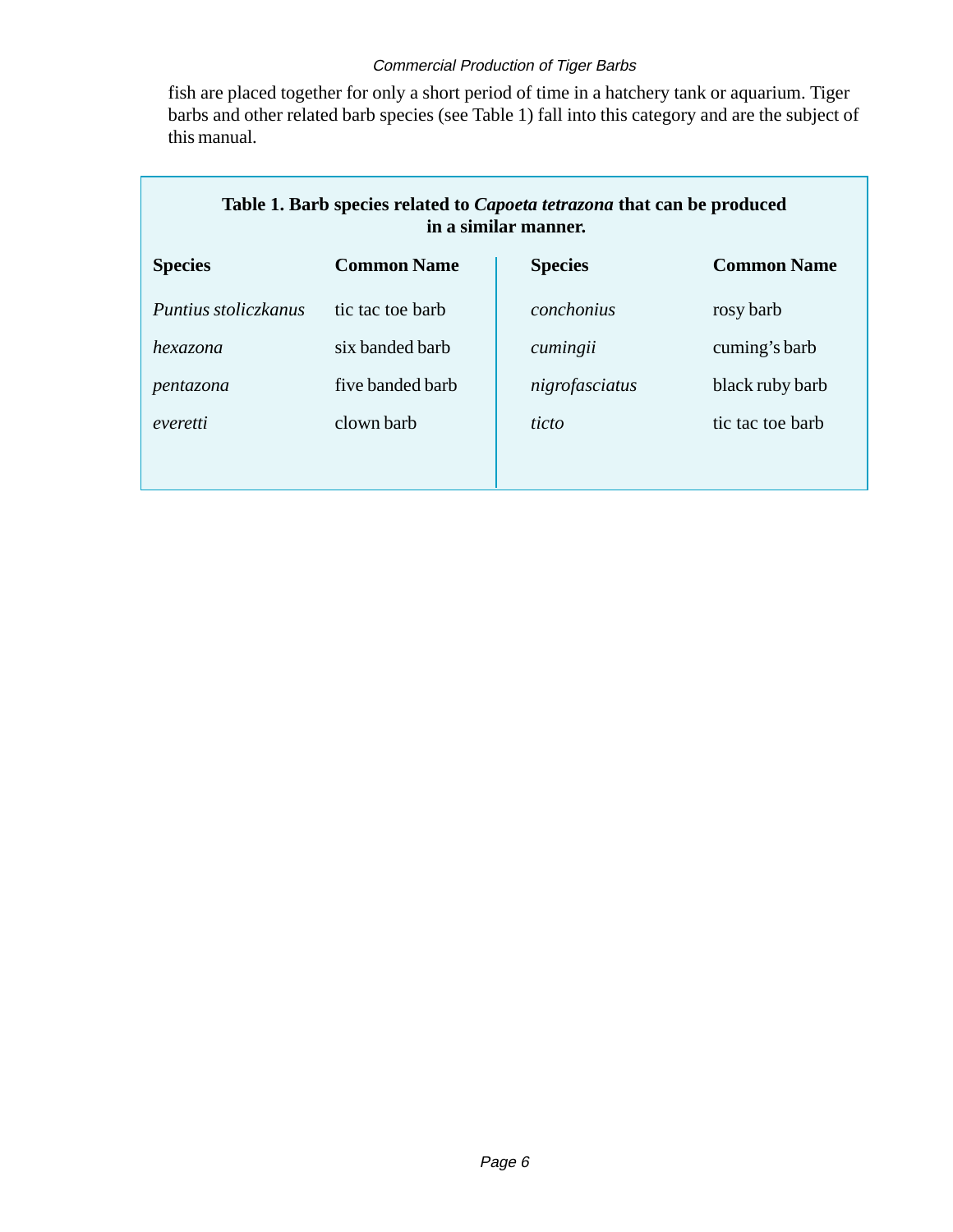# **Introduction to the Tiger Barb**

The barbs are a subfamily (Cyprininae) of freshwater fishes native to Southeast Asia. Their large scales, bright colors, schooling behavior, and ease of maintenance and breeding have made them popular in the aquarium trade. Well over 70 barb species are currently commercially important. Color patterns of the tiger barbs fill the spectrum from black to red, and green to gold, with fry displaying color at an early age. Barbs that have been hybridized to emphasize bright color combinations have grown in popularity and production over the last 20 years. Market values range from the bread-and-butter prices (or \$0.10 to \$0.30 farm-gate to wholesale value) to the more unusual species that may command a few dollars each in the specialty markets. Of the total number of ornamental fish species imported into the United States during 1992 (1,539 species), only 20 species account for more than 60% of the total number of individuals being imported. The tiger barb ranks tenth in number of individuals and accounts for 1.3% of the total (Chapman et al. 1994). Table 2 summarizes the top 20 species and the percentage of the total number of ornamental fish imported into the United States in 1992.

Two basic types of reproductive behavior exist in the barb family: non-territorial spawners and male-territorial spawners, to which the tiger barb belongs (Kortmulder 1972). Although this manual focuses on the commercial production of tiger barbs, *C. tetrazona*, the commercial production methods described are also applicable to other barbs and other species with a similar biology.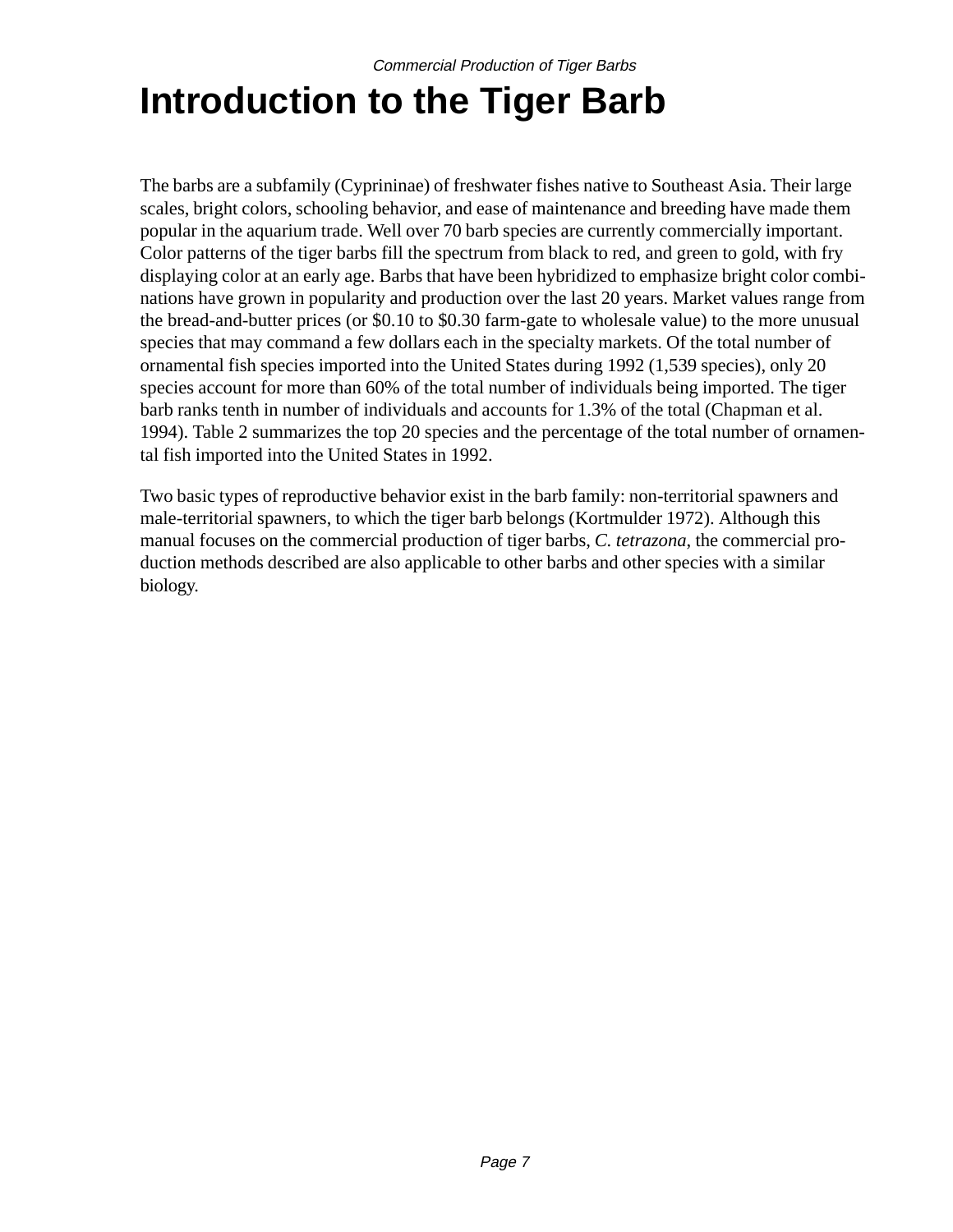**Table 2. Summary of top 20 freshwater ornamental fishes imported into the US in 1992. (Data summarized from Chapman et al. 1994).**

| <b>Common Name</b>    | <b>Scientific Name</b>  | <b>Percentage of</b><br><b>Total Fish</b><br><b>Imported</b> | <b>Millions of</b><br><b>Individuals</b><br><b>Imported</b> |
|-----------------------|-------------------------|--------------------------------------------------------------|-------------------------------------------------------------|
| Guppy                 | Poecilia reticulata     | 25.8%                                                        | 51.9                                                        |
| Neon tetra            | Paracheirodon innesi    | 11.3%                                                        | 22.7                                                        |
| Platy                 | Xiphophorus maculatus   | 5.4%                                                         | 10.9                                                        |
| Siamese fighting fish | Betta splendens         | 2.7%                                                         | 5.4                                                         |
| Goldfish              | Carrasius auratus       | 2.4%                                                         | 4.8                                                         |
| Chinese algae-eater   | Gyrinocheilus aymonieri | 2.4%                                                         | 4.8                                                         |
| Shortfinned molly     | Poecilia sphenops       | 2.0%                                                         | 4.0                                                         |
| Cardinal tetra        | Paracheirodon axelrodi  | 1.5%                                                         | 3.0                                                         |
| Glassfish             | Chanda lala             | 1.5%                                                         | 3.0                                                         |
| Tiger barb            | Capoeta tetrazona       | 1.3%                                                         | 2.6                                                         |
| Red oscar             | Astronutus ocellatus    | 1.2%                                                         | 2.4                                                         |
| Yucatan molly         | Poecilia velifera       | 1.1%                                                         | 2.2                                                         |
| Redtail black shark   | Labeo biocolor          | 1.0%                                                         | 2.0                                                         |
| Coolie loach          | Acanthopthalmus kuhlii  | 1.0%                                                         | 2.0                                                         |
| Sucker catfish        | Hypostomus plecostomus  | 0.9%                                                         | 1.8                                                         |
| Harlequin rasbora     | Rasbora heteromorpha    | 0.9%                                                         | 1.8                                                         |
| Angelfish             | Pterophyllum scalare    | 0.8%                                                         | 1.6                                                         |
| White cloud           | Tanichthys albonubes    | 0.5%                                                         | 1.0                                                         |
| Green corydoras       | Corydoras aeneus        | 0.2%                                                         | 0.4                                                         |
| Leopard corydoras     | Corydoras julii         | 0.1%                                                         | 0.2                                                         |
| <b>Total</b>          |                         | 64.0%                                                        | 128.6                                                       |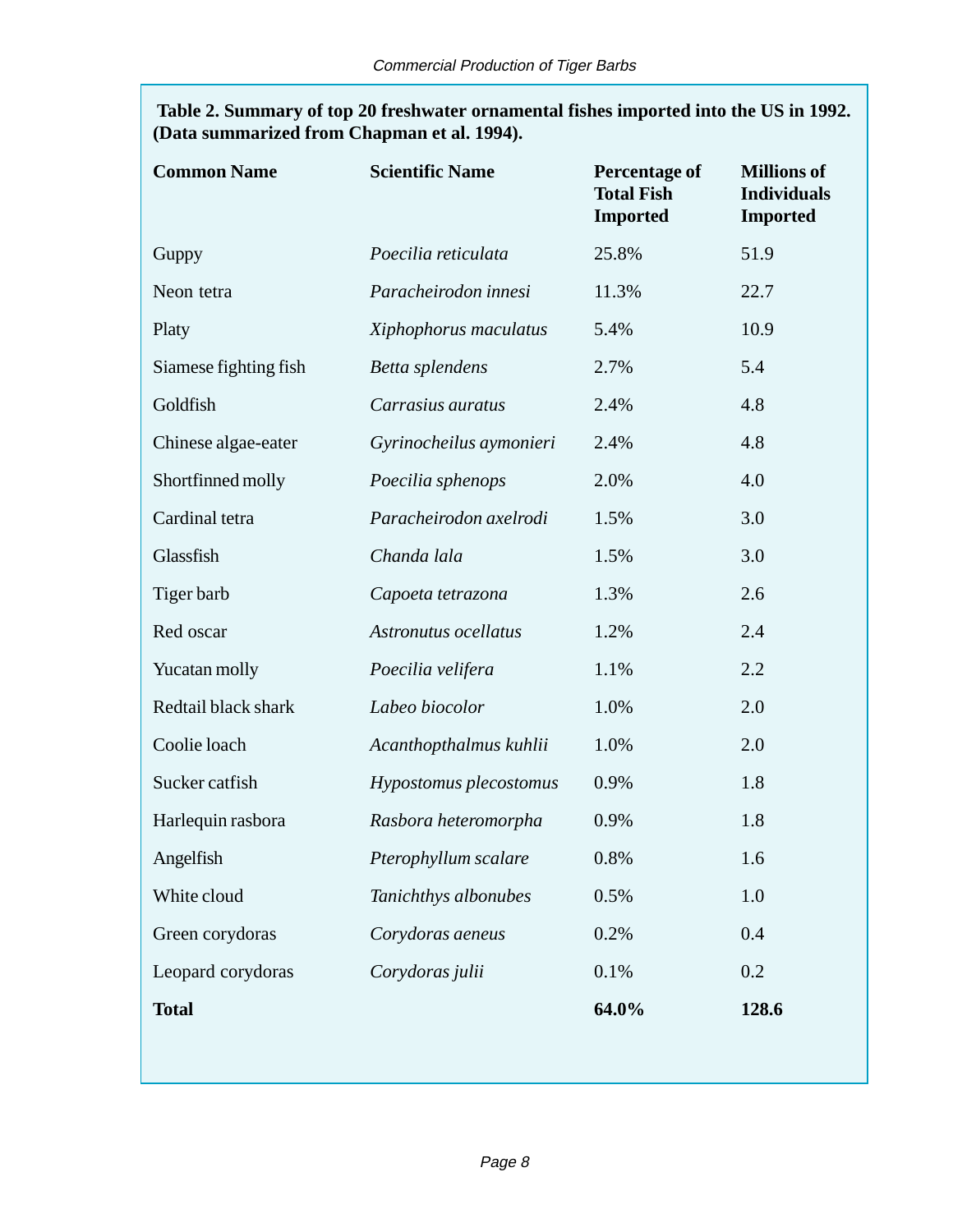### **Taxonomy**

The scientific name of the tiger barb is *Capoeta tetrazona*. However, there has been debate over the years as to the appropriate genus and species for this fish. In 1855, the German ichthyologist Bleeker described this fish as *Barbus tetrazona*. In 1857, Bleeker described another species under the same scientific name. Then in 1860, Bleeker used *C. sumatraus* to describe the original species. In the late 1930s, this mistake was discovered, and the tiger barb nomenclature was changed back to *B. tetrazona* (Alfred 1963). More recently Dr. L. P. Schultz has reclassified the barbs according to the number of barbers each species possesses (Axlerod and Sweeney, 1992).

However, as stated by Zakaria-ismail (1993), "from my ongoing osteological studies that have been classified under *Puntius*, the genus Barbodes cannot be properly defined." Today we are left with three generic classifications, *Barbodes*, *Capoeta* and *Puntius*, all of which appear in the literature when referring to tiger barbs and other barb species. The current taxonomic status of the tiger barb, presented in Figure 1, hints that the taxonomy of the species is far from being settled. To commercial breeders, however, this fish will most likely always be referred to as the tiger barb.



### **Distribution**

The natural geographic range of *C. tetrazona* reportedly extends throughout Sumatra, Borneo, Thailand, and Malaysia, (Figure 2) with unsubstantiated sightings reported in Cambodia (Desilva and Kortmulder, 1977; Furtado and Mori, 1982; Mohsin and Ambak, 1982). It has been reported that *B. tetrazona* was found in clear or turbid shallow waters of moderately flowing streams. However, a 1980s collection from swamp lakes that are subject to great changes in water level suggests a wide tolerance to water quality fluctuations. Distribution in Malaysia indicates that tiger barbs prefer hard waters with a calcium carbonate (CaCo ) concentration greater than 40 parts per million (ppm) according to Kortmulder (1982). Although there are no official reports of introductions, the fish is also found in many other parts of Asia, and with little reliable collection data over long periods of time, definite conclusions about its natural geographic range versus established introductions are difficult. In North America, there have been no reported established populations, which is logical considering many tropical species are intolerant of habitats with seasonal low temperatures.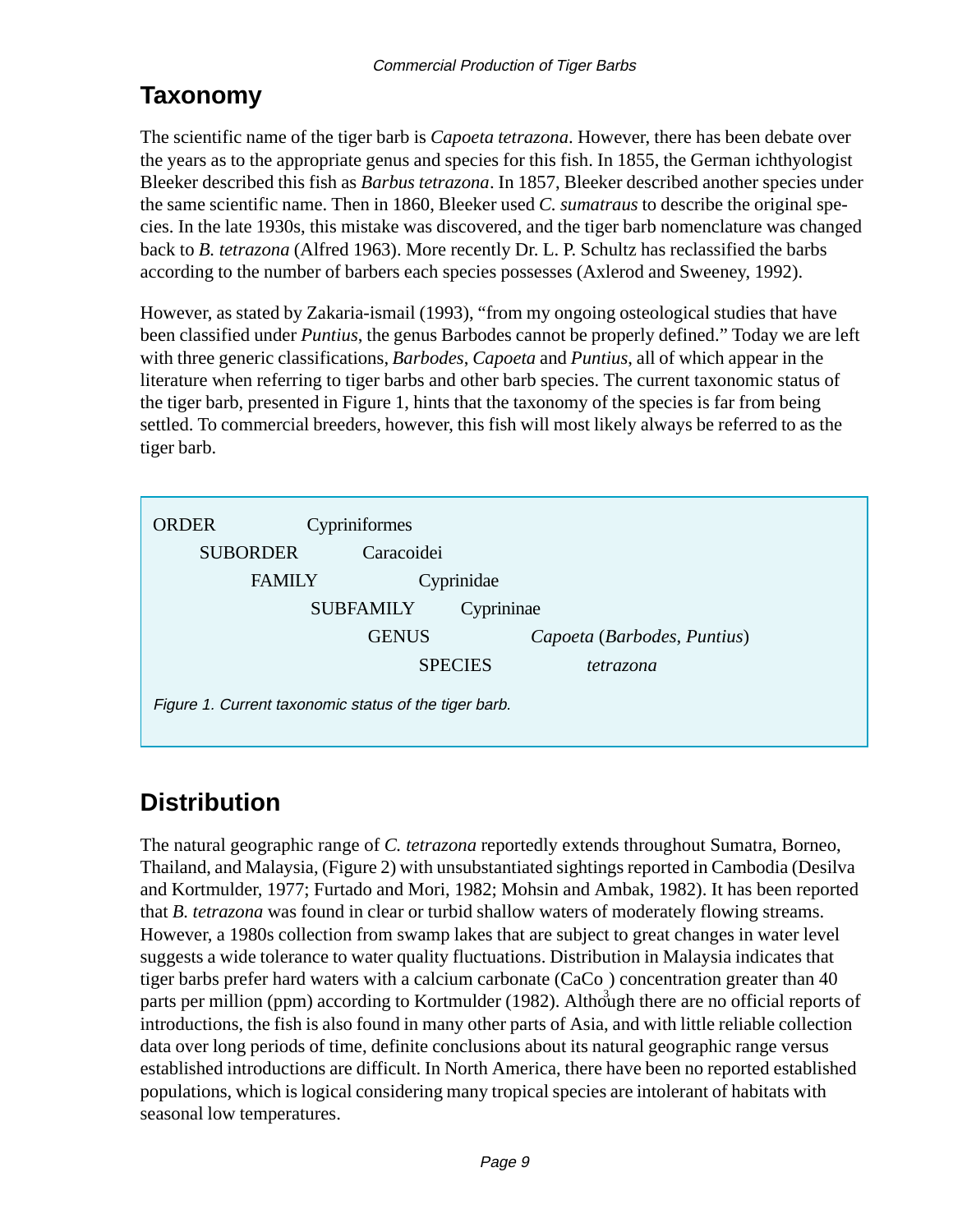

### **Morphology**

Many species of barbs have similar color patterns, particularly the black band markings, which vary widely in size and shape. Although there are distinct phenotypes of the tiger barb, the homologies in the black markings can be categorized by their position and classified type as characterized by Taki *et. al.* (1977). Several phenotypes exist that differ in vertical striping pattern. One variety, *Barbodes tetrazona partipentazona*, has attained subspecies status based on the presence of an incomplete trunk band and five rather than four vertical bands, according to Frankel (1985).

Five barb types can be categorized based upon the pattern of body markings as presented in Table 3. Although classifying the barbs according to these color patterns can help distinguish species, it may not be suitable to classify the different body patterns for the commercially raised hybrids.



Page 10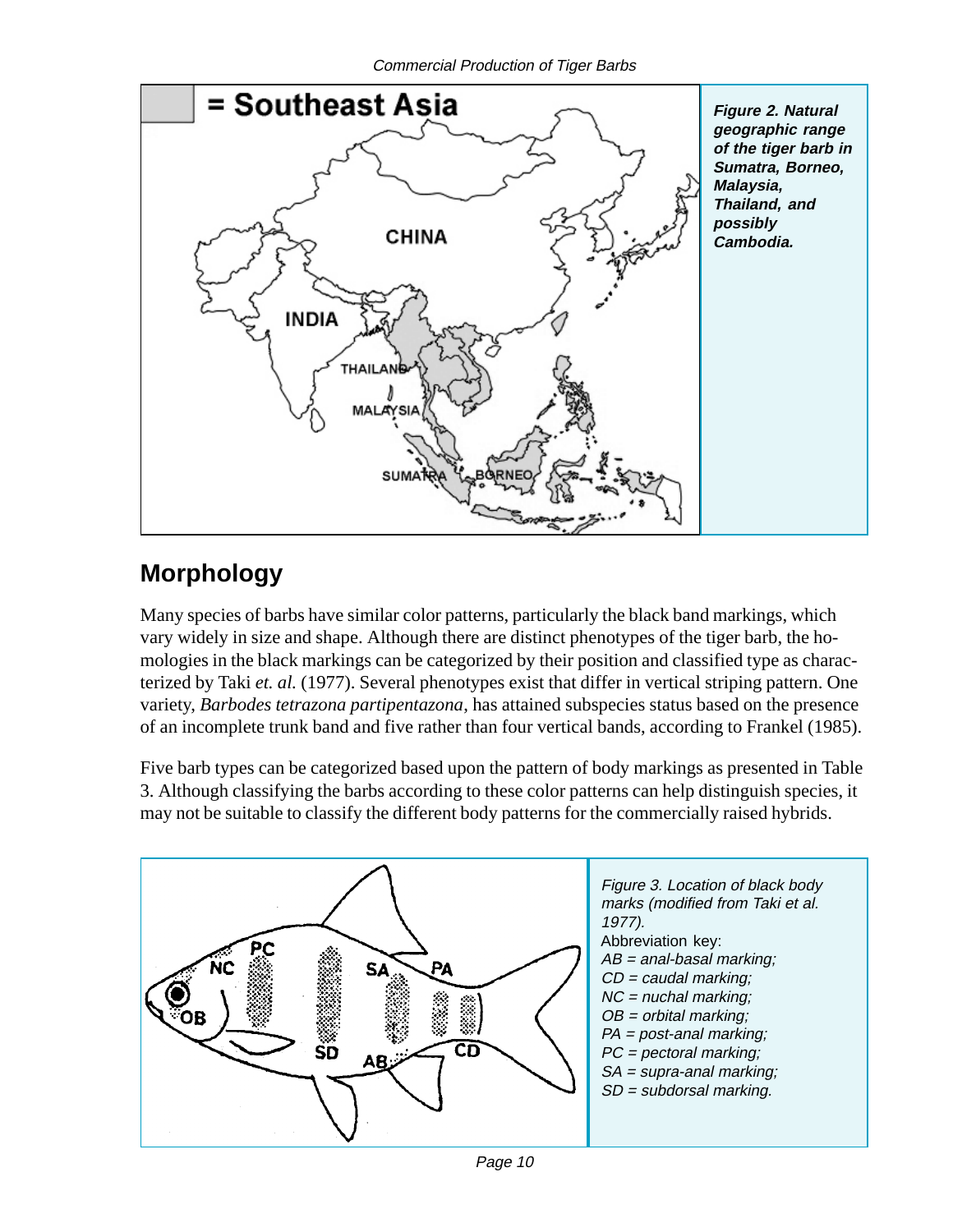Inter- and intra-specific hybridization is done to achieve different colors and patterns to satisfy market demand for new tiger barb varieties. Gold and albino tiger barbs are examples of commercially produced hybrid fish. Common hybrid species, which are commercially produced, are listed in Table 4.

### **Table 3. Common black bar markings and patterns of related barb species. (Modified from Taki et al. 1977)**

| <b>Body Type</b> | <b>Body Markings or Patterns</b>                                                                                                                                         |
|------------------|--------------------------------------------------------------------------------------------------------------------------------------------------------------------------|
| Type A           | Body plain or having a caudal spot that tends to fade with age.                                                                                                          |
| Type B           | Bars in orbital, supra-anal and caudal fin positions.                                                                                                                    |
| Type $C$         | Bars, spots, or blotches in the pectoral, subdorsal, supra-anal and caudal<br>positions; an orbital marking may or may not be present.                                   |
| Type D           | Pectoral, subdorsal, supra-anal, anal-basal, post-anal, and caudal spots or<br>blotches that may be indistinct, absent or connected to each other in any<br>combination. |
| Type E           | Bars or round blotches in the nuchal, subdorsal, supra-anal and caudal<br>positions.                                                                                     |

#### **Table 4. Common barb hybrids representing different color patterns (Modified from Kortmulder 1972).**

| <b>Parent Species</b> | <b>Common Name</b> | $\mathbf{X}$ | <b>Parent Species</b> | <b>Common Name</b> |
|-----------------------|--------------------|--------------|-----------------------|--------------------|
| conchonius            | rosy barb          | X            | stoliczkanus          | tic tac toe        |
| cumingii              | cuming's barb      | $\mathbf{X}$ | stolickanus           | tic tac toe        |
| stoliczkanus          | tic tac toe        | X            | cumingi               | cuming's barb      |
| nigrofasciatus        | black ruby         | $\mathbf{X}$ | <i>stoliczkanus</i>   | tic tac toe        |
| <i>stoliczkanus</i>   | tic tac toe        | $\mathbf{x}$ | nigrofasciatus        | black ruby         |
| cumingi               | cuming's barb      | $\mathbf{X}$ | nigrofasciatus        | black ruby         |
| nigrofasciatus        | black ruby         | $\mathbf{X}$ | conchonius            | rosy barb          |
| tetrazona             | tiger barb         | X            | nigrofasciatus        | black ruby         |
| conchonius            | rosy barb          | $\mathbf{X}$ | tetrazona             | tiger barb         |
| <i>stoliczkanus</i>   | tic tac toe        | $\mathbf{X}$ | tetrazona             | tiger barb         |

*Note: According to common scientific nomenclature, the female parent is given first.*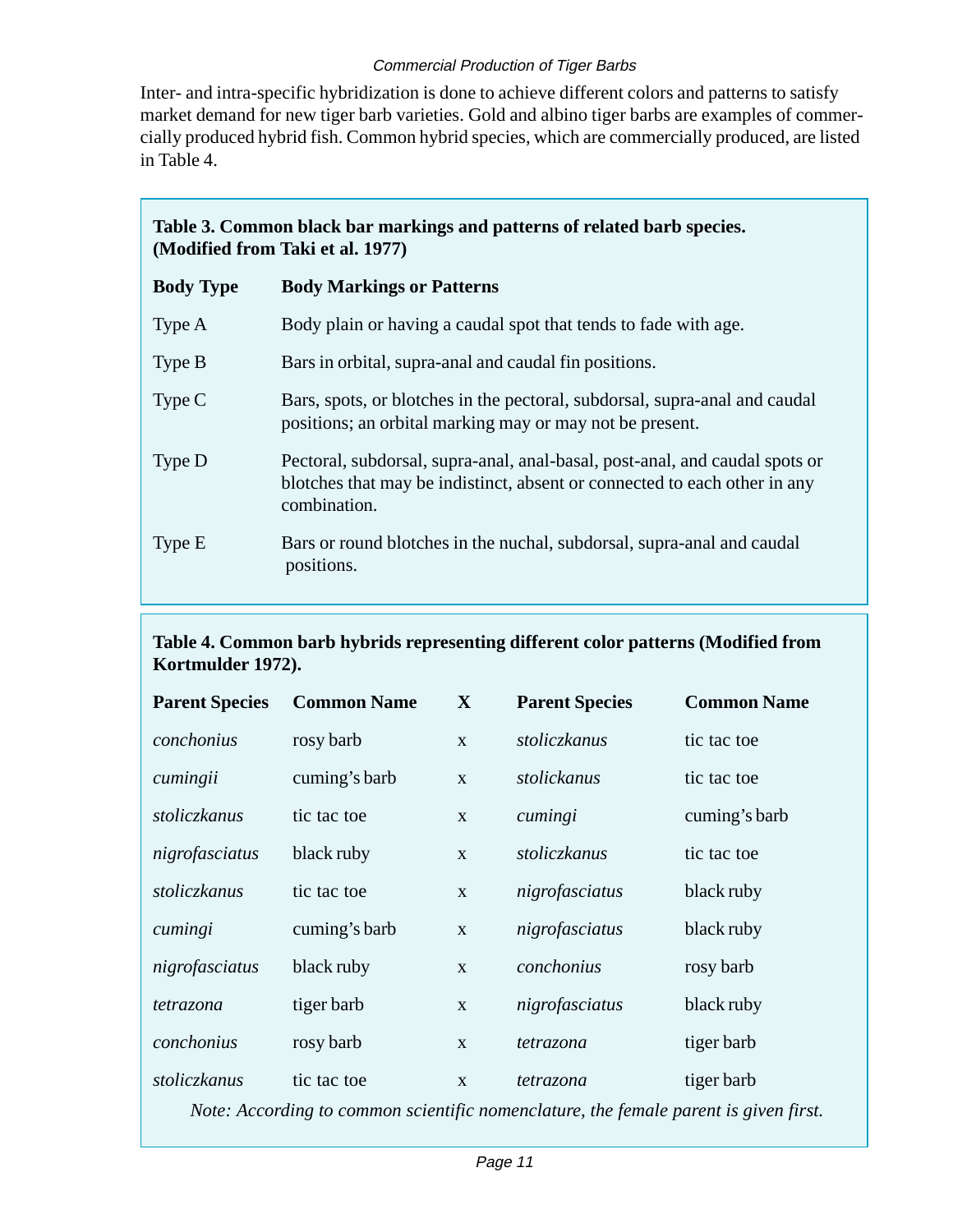The hybrids mentioned in Table 4 are produced to obtain enhanced golden shades and color. The red and green colors still present in  $F_1$  hybrid offspring can be further developed through continued breeding. However, fading or enhancing of certain color characteristics through hybridization greatly impedes sorting young fish by sex for future broodstock, since tiger barbs are not sexually dimorphic. The only possible exception to this would be selecting for broodstock fish at a smaller size that have desirable color and pattern at that market size even though the color and/or pattern may still change with age. Examples of body markings changing with age and body length are presented in Figure 4. From top to bottom, the tiger barbs in Figure 4 are 3 days, 5 days, 7 to 8 days, 15 to 20 days and 25 days post-hatching, respectively.



### **Water Quality**

Tiger barbs thrive in water with hardness of 100 to 250 parts per million  $CaCo<sub>3</sub>$  and a pH of 6.5 to 7.5 (Baensch and Riehl 1993; Scheurmann 1990). The optimal temperature range for growth of tiger barbs is 22°C to 25°C (72°F to 78°F). Breeding takes place when temperatures consistently range between 23<sup>o</sup>C to 28<sup>o</sup>C (75<sup>o</sup>F to 82<sup>o</sup>F) with 25<sup>o</sup>C (78<sup>o</sup>F) being ideal. Tiger barbs are fairly hardy and capable of withstanding temperatures as low as 18°C (65°F) and as high as 32°C  $(90^{\circ}F)$ .

The length versus weight relationship of *C. tetrazona* was determined from samples of tiger barbs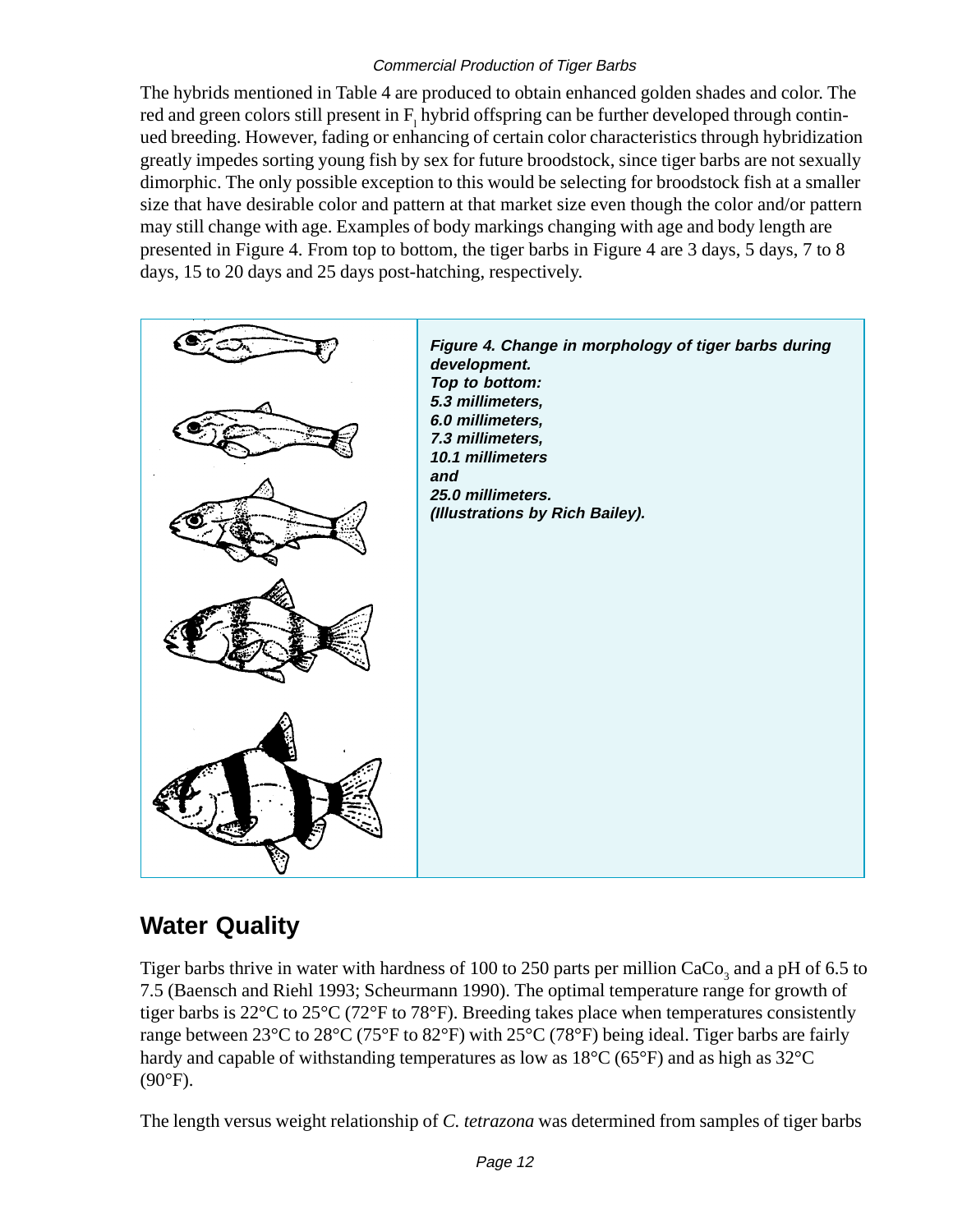reared at Windward Community College (WCC) at Kaneohe, Hawaii, and is summarized in Figure 5. The statistical model:

#### **LNWT=(O.126\*TL)-4.268**

where *LNWT = natural log of body weight in grams* and *TL = total body length in millimeters* was found to provide the best fit of the data,  $R^2 = 0.95$ ,  $P < 0.001$ . The relationship can be used to estimate body weight when only total body length is available.



### **Reproduction**

*C. tetrazona* usually attains sexual maturity at a body length of 20 to 30 millimeters (0.8 to 1.2 inches) in total length or at approximately six to seven weeks of age. Although tiger barbs are not sexually dimorphic, males display a bright red coloration on the fin rays and snout, while females tend to be more round in the abdominal region and slightly less colorful (Figure 6). Tiger barbs can obtain a maximum length of 5 centimeters (2.0 inches) and a body depth of 2 centimeters (0.8 inches) as reported by Kortmulder (1972). All related barbs mate in a sex ratio of 1 male to 1 female with the male displaying aggressive behavior while the female is submissive. Submerged aquatic plants or roots are often chosen by the female as the substrate on which to deposit the eggs. During the actual spawning event, the male clasps the female with its fins during which eggs and sperm are released over the substrate. This behavior may last for several hours or until all the eggs are released. Several hundred eggs may be laid in one spawning event. A summary of the common reproductive behavior for most of the barbs was described by Bakker *et. al.* (1982) as follows:

- \* promiscuous mating
- \* no parental care
- \* selective depositing of eggs by the female
- \* external fertilization during mating clasp (1 male:l female)
- \* females receptive during mating sessions lasting hours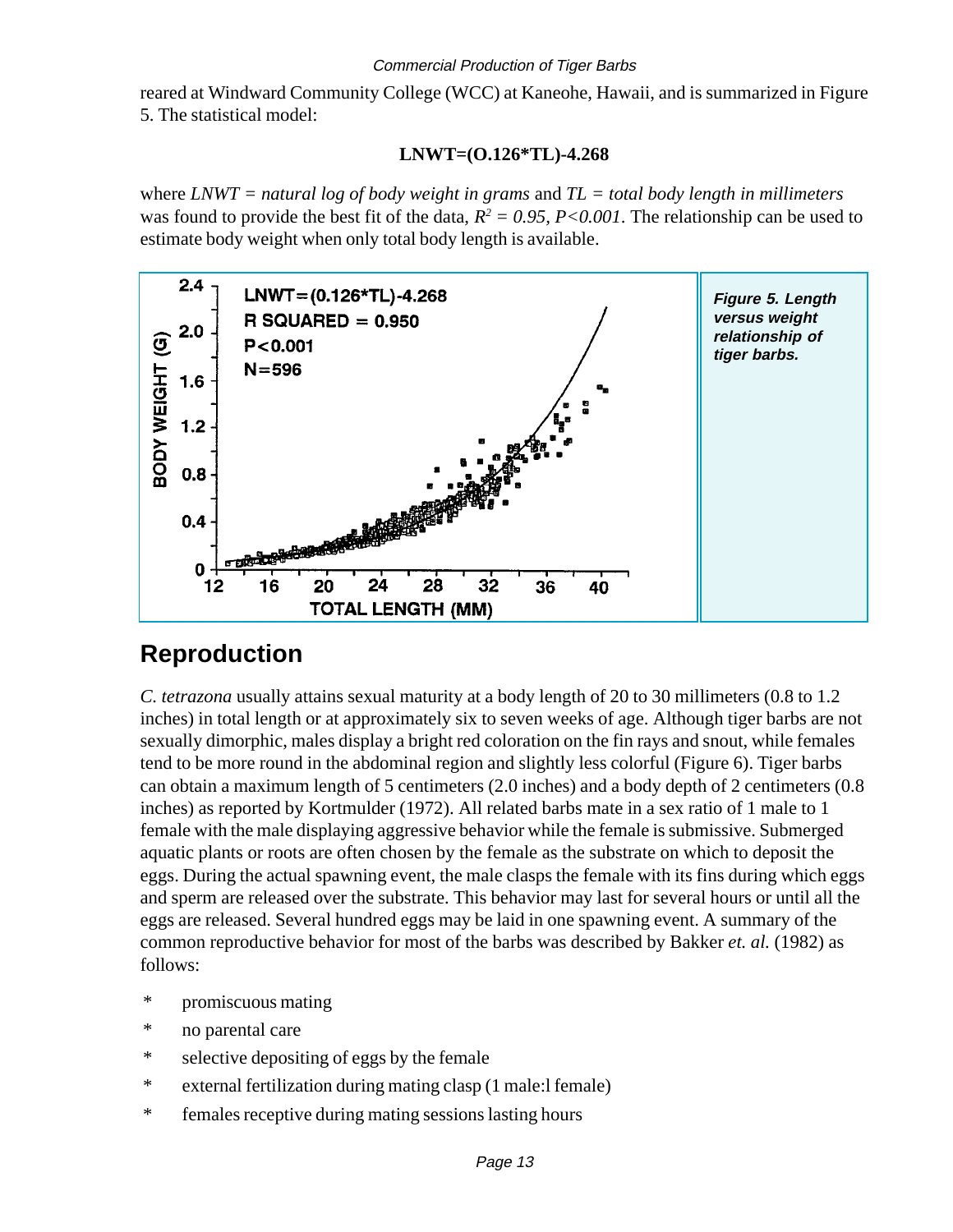

**Figure 6. Photograph of an adult male tiger barb (top) and adult female tiger barb (bottom).**

- \* repeated mating clasps with or without a change in partner or location
- \* male plays the active role in courtship
- \* male more active in antagonistic behavior and competition.

There is nevertheless a wide variation in mating behavior between species and subspecies.

### **Fecundity**

An average of 300 eggs can be expected from each female per spawn in a mature broodstock population, although the total number of eggs released will increase with the maturity and size of the fish. Spawned eggs are adhesive, negatively buoyant in freshwater and average  $1.18 \pm 0.05$ mm in diameter. Figure 7 shows the pooled size frequency distribution of eggs spawned from five mating pairs. Some variation in average egg size was detected among the five spawnings, but the size variation may not have any biological significance.

Tiger barbs have been documented to spawn as many as 500 eggs per female (Scheurmann 1990; Axelrod 1992), and production records at the WCC aquaculture site show similar results. It has been reported that the tiger barb is a serial spawner (i.e., spawning more than once during the spawning season) and with proper conditioning females can spawn at approximately two-week intervals (Munro *et. al.* 1990).

### **Growth**

An experiment carried out at the National University of Singapore, in which female barbs were held under a natural photo-period of 12 hours light and 12 hours dark at temperatures of  $26^{\circ}$ C to 28°C, reported ovulation over a two-day period. Overripe eggs, which are opaque and white, were extruded from the ovaries up to four days after ovulation, with post-ovulatory follicles persisting for two days at most. Yellow atretic eggs appeared two days after ovulation and have been reported to persist for up to 14 days (Munro *et. al.* 1990).

To obtain a growth profile of tiger barbs (Figure 8), a rearing trial was conducted at WCC from October 1 through December 26, 1995. Tiger barb larvae were obtained (as described in a later section) and stocked into a 40-liter (10-gallon) tank and later stocked into a 9,500-liter (2,500 gallon) tank kept outdoors and covered with clear plastic sheets. Samples of fish were obtained at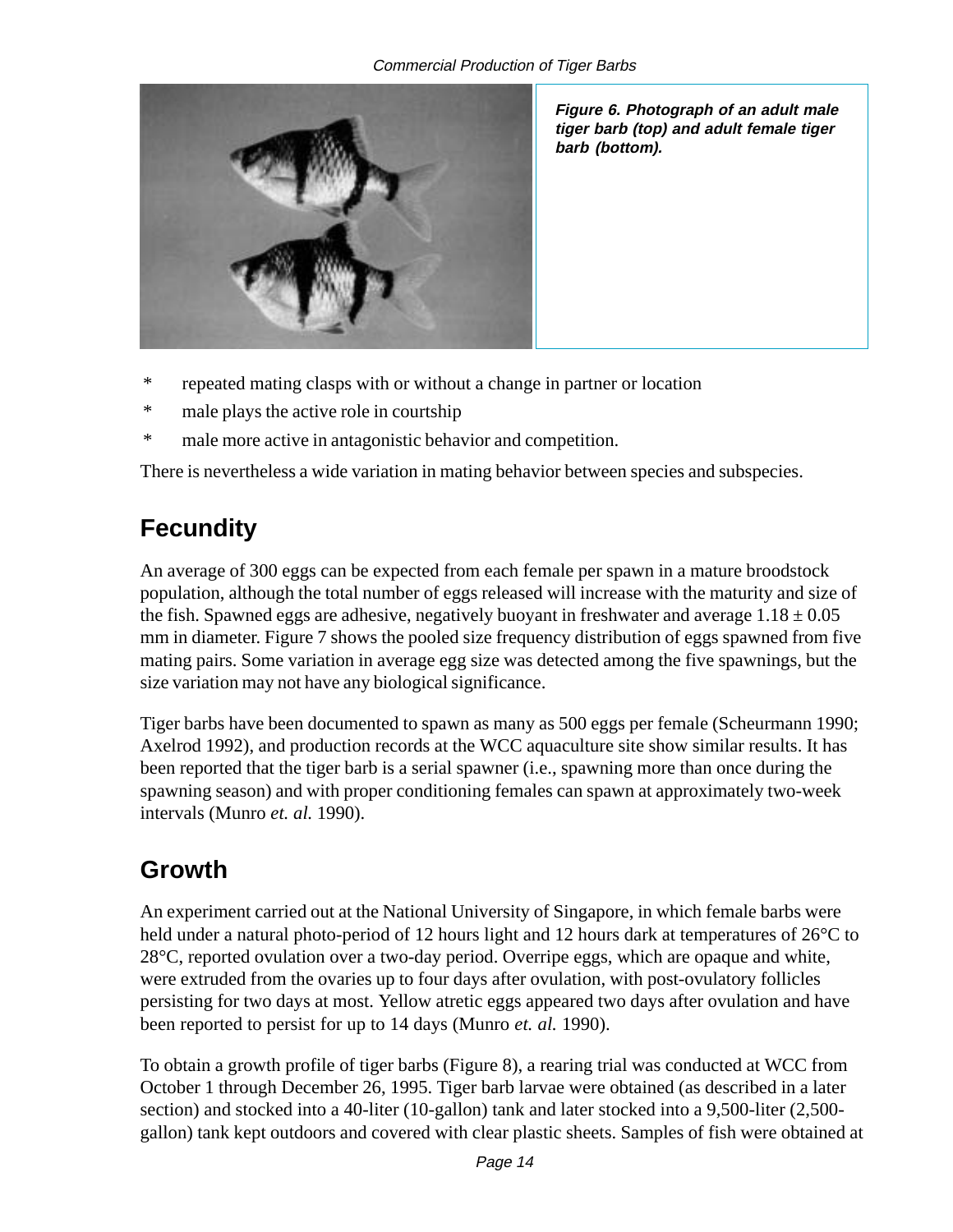





Page 15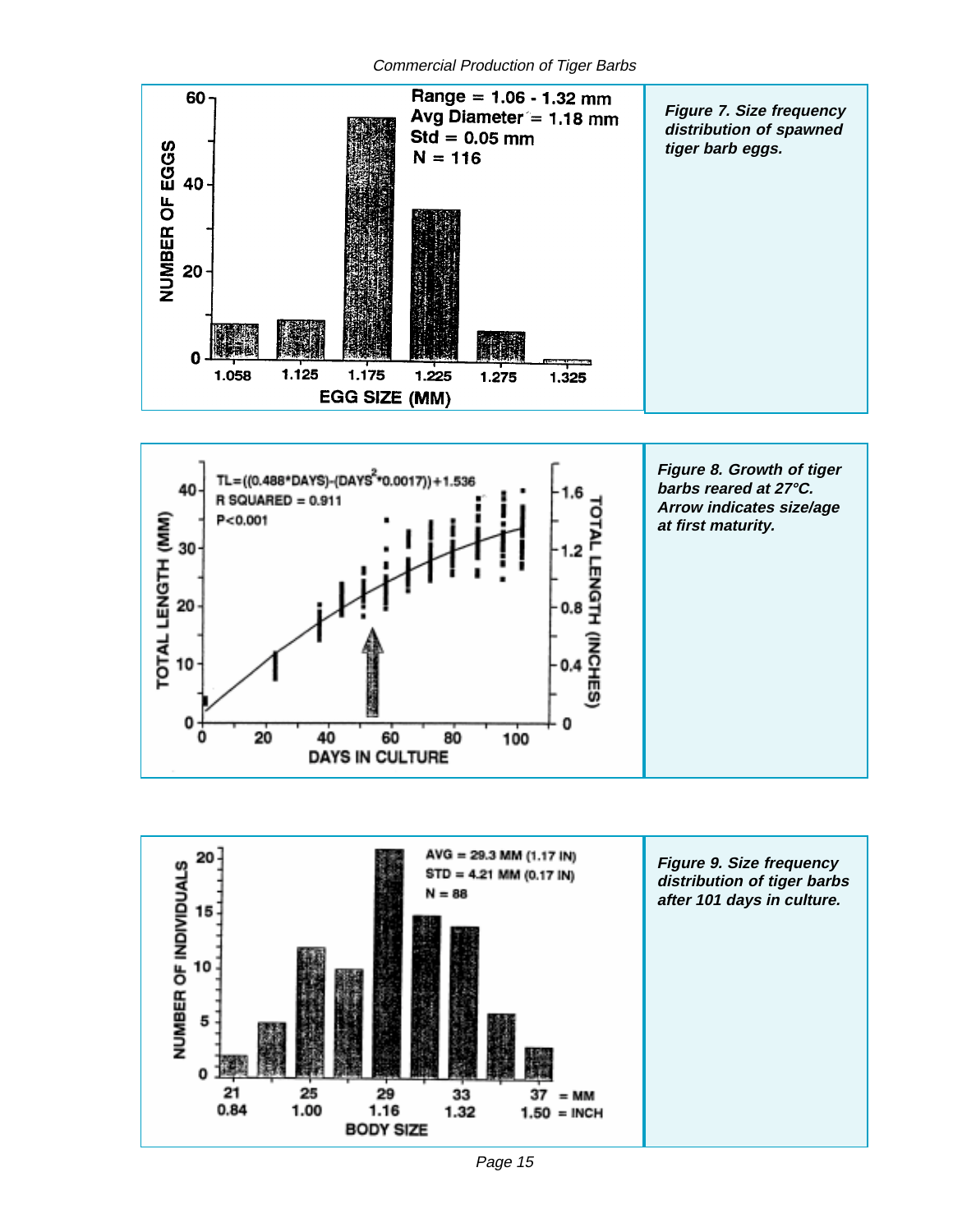weekly intervals, and the length of the rearing trial was 101 days. Average water temperature during the trial was recorded at  $27^{\circ} \pm 0.7^{\circ}$ C. The data were subjected to regression analysis and the statistical model:

#### $TL = ((0.488 * \text{ Days}) - (0.0017 * \text{ Days}^2)) + 1.536$

where *TL = total body length in mm* and *Days = number of days in culture*, was found to provide the best fit of the data  $(R^2 = 0.91 I, P < 0.001)$ . As mentioned previously, the size at first maturity ranges from 20mm to 30 mm (0.8-1.2 in) and is indicated as the arrow in Figure 8. The calculated age at first maturity using 20 mm (0.8 in) as the size at first maturity was 51 days. The size frequency distribution of the tiger barbs at the end of the rearing trial is summarized in Figure 9. A pooled sample of barbs  $(n = 88)$  was distributed using 3-mm size classes, and the observed average body length was  $29.3 \pm 4.2$  mm  $(1.2 \pm 0.2$  in).

## **Commercial Production**

### **Broodstock Conditioning**

Tiger barbs that are going to be used as broodstock (e.g., 20 to 30 millimeters or 0.8 to 1.2 inches body length) are first collected from a production pond or tank and sorted with size graders. The fish are then separated by sex using a glass-top sorting table. Sexually mature females are identified by a full round abdominal region, and sexually mature males are identified by bright red colors on the fin rays. Fish that have undesirable color, poorly defined bar or black band patterns, or deformities are discarded. The selected broodstock are then placed by sex into separate conditioning tanks. The conditioning tanks can be circular, square, or rectangular, but the rectangular tanks are more efficient for removing and selecting broodstock. Injuries as a result of handling can be minimized with the use of the proper size of dip net in relation to the size of the tank. A stocking density of 1 fish to 4 liters (approximately 1 fish per gallon) is recommended. The conditioning tank should be provided aeration and water exchange at a rate of 20% per day. Separation of the sexes elicits a synchronization of spawning that results in a large number of fry at the same time. The separated fish are conditioned by a diet of frozen blood and/or tubifex worms, *Artemia*, a high quality flake or a prepared paste (see Appendix 1) at least two or three times per day to satiation for a period of two weeks.

Conditioning the sexes in separate tanks is an important step in the production process. Lack of proper conditioning will result in greatly reduced numbers of successful synchronized spawnings. It cannot be overemphasized that during conditioning of the broodstock good water quality should be maintained as the conditioning diets can lead to fouling of the water. In addition, subtle changes in water quality can reportedly influence spawning of tiger barbs. Spawning experiments where water from tanks in which males were kept during the conditioning process resulted in an overall reduction in the incidence of ovulation of females relative to controls in the spawning tanks (Munro et al. 1990). Other studies have reported that a decrease in salinity of 10 to 20% may induce or force synchronized ovulation (Munro et al. 1990; Axelrod 1992). Successful synchronized spawnings have taken place at the WCC aquaculture facility by simply moving broodstock from the conditioning tanks to those with fresh clean water.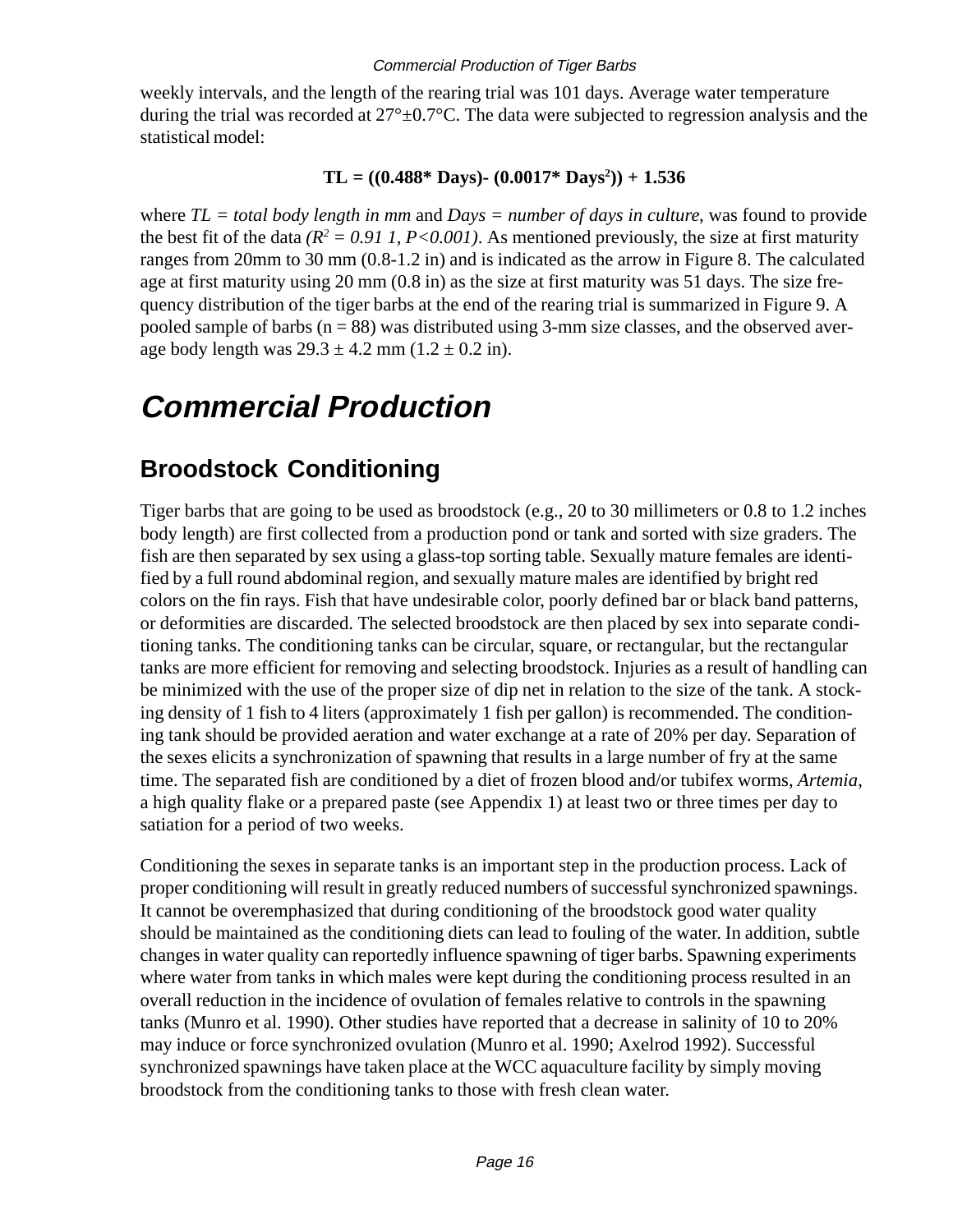## **Spawning**

Tiger barbs and related species are generally easy to breed, requiring only minor but important manipulations in broodstock conditioning, water quality, and spawning substrate. Commercial breeding hatcheries of tiger barbs are designed to maintain light levels either indirect or very subdued and walking traffic to a minimum. The hatcheries often hold several hundred spawning tanks that are utilized at a single time to produce large numbers of fish of similar size per trial (Figure 10). The process for spawning the tiger barbs after conditioning is as follows:

### **Step 1. Stocking the spawning tank**

Single pairs of broodstock fish are placed into 40-liter (10-gallon) glass aquaria with little or no aeration. A stiff bottle brush (Figure 11) that is used as a spawning substrate is placed in each spawning tank in the late afternoon of the same day that spawning pairs are introduced to the tanks. Other spawning substrate materials, such as rayon knitted yarn are also used by commercial producers (Figure 12). The stiff spawning brush functions as the substrate on which the sticky eggs are laid, prevents the broodstock from eating the spawned eggs, and is easily cleaned between spawnings.

#### **Step 2. The following morning:**

The morning after stocking, check each aquarium for eggs and be careful to note which pairs of fish might currently be spawning so that you do not disturb them. If a flashlight is shined up from the underside of the tank, spawned eggs can be seen as small translucent yellowish spheres averaging  $1.18 \pm 0.05$  mm in diameter adhering to the stiff brush.

#### **Step 3. After spawning:**

Egg-filled brushes are removed from the spawning tanks and placed in other tanks for incubation and larval rearing. The broodstock are returned to the conditioning tanks for further conditioning or holding. Fish that are exhibiting spawning behavior and others that have not yet spawned are allowed to remain in their spawning tanks for an additional day.

Paired fish are allowed only two days to spawn, after which they are removed from the spawning tanks. The hatchery is then cleaned and prepared to receive another batch of conditioned broodstock. After the egg-filled brushes and broodstock have been removed, the spawning tanks may be immediately restocked for another spawning run. If conditioned broodstock are available, a simple hatchery of 40 to 50 10-gallon tanks can produce roughly 10,000 tiger barb larvae per week.

### **Larval Rearing**

Larval culture is characterized by the introduction of various feed types during the development of the larvae. Feeds customarily used can vary in size, quality, and quantity during the course of the rearing process. A schematic of the feeding regimen used for rearing the tiger barb larvae is presented in Figure 13.

The procedure for rearing tiger barb larvae is as follows:

#### **Step 1. Preparation of the incubation and rearing tank:**

The size of the incubation and larval rearing tank is determined by the potential number of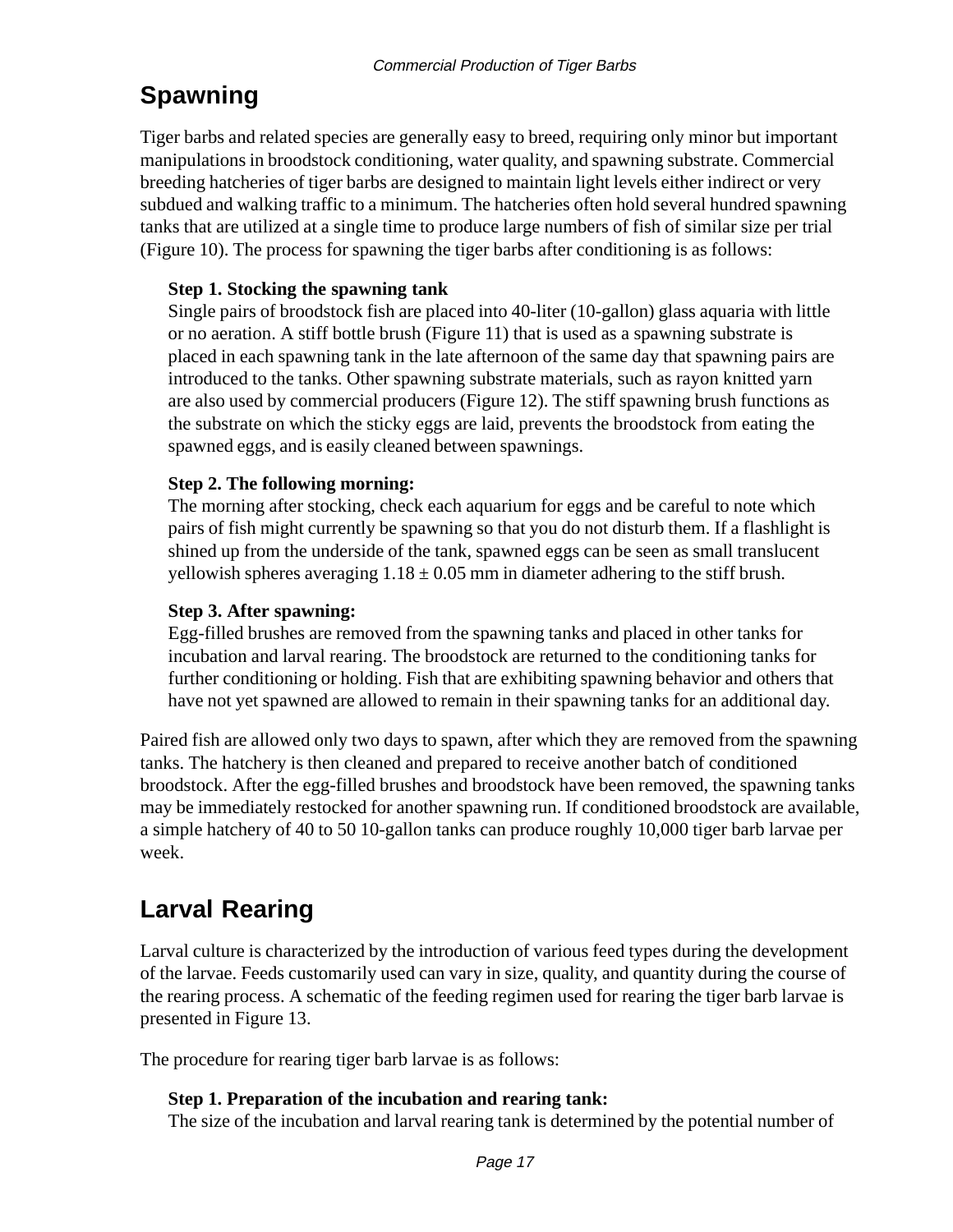Commercial Production of Tiger Barbs





**Figure 11. Spawning tank with bottle brush used as a substrate.**



**Figure 12. Various types of brushes used as spawning substrates in commercial tiger barb production.**

Page 18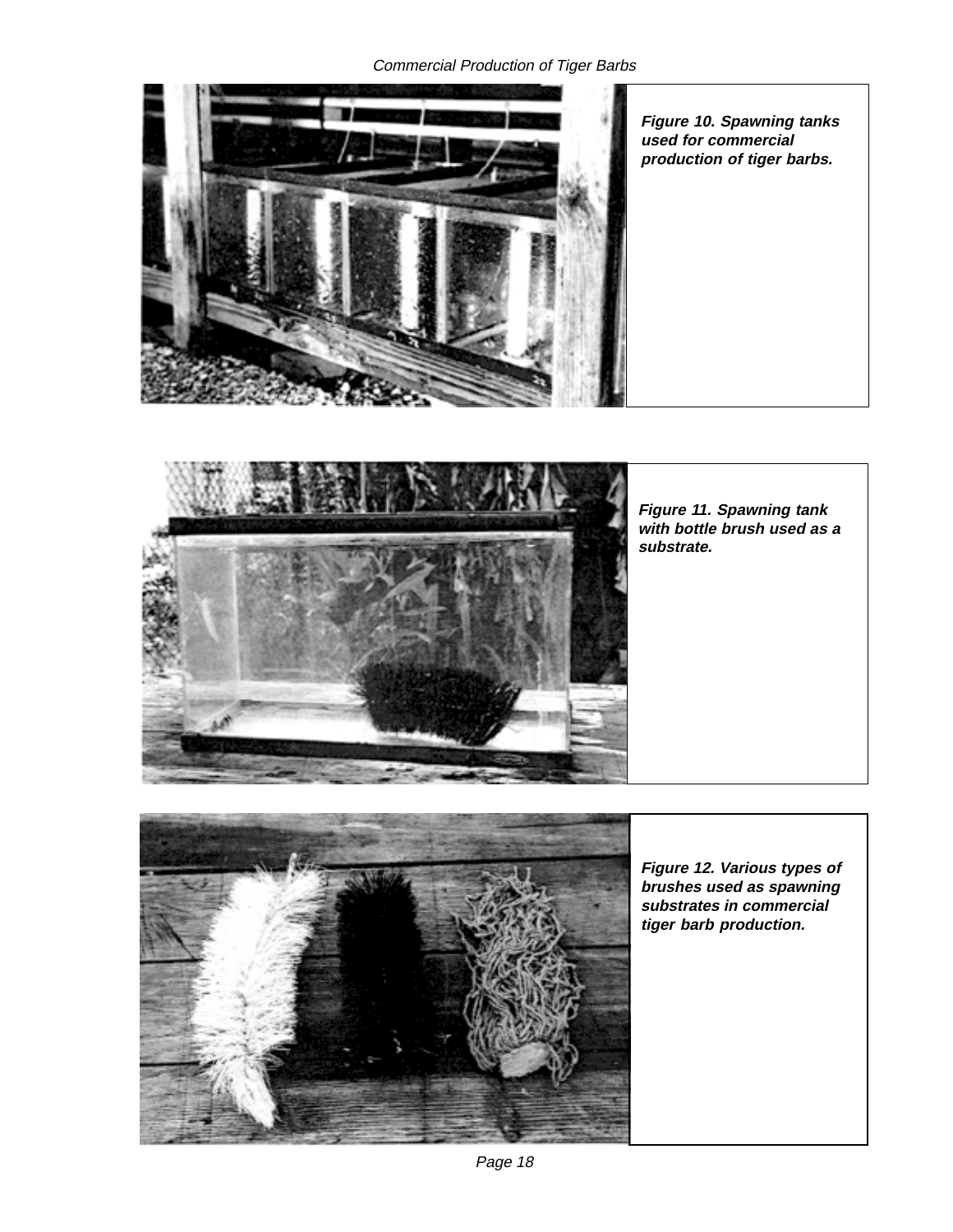fry, and the volume of brushes it can hold underwater. A rule of thumb for stocking is to use approximately twenty brushes containing spawned eggs to each 120-liter (30-gallon) horizontal glass aquarium. The larval-rearing tank is prepared by first treating with methylene blue or other antifungal agent according to instructions specific for disinfecting eggs. Constant aeration and a water flow rate sufficient to prevent the water from becoming cloudy should be provided. The level of aeration and rate of water exchange should be gentle, yet still high enough to maintain good water quality during the entire larval rearing cycle.

#### **Step 2. Hatching:**

Spawning brushes containing the sticky eggs from the spawning tanks are placed into the tanks prepared to hold the hatched larvae. The eggs should hatch in three days if a temperature of 25°C to 27°C (78°F to 80°F) is maintained. The newly hatched fry are nonswimming for two days and obtain nutrition from the yolk sac, so the fry do not require feeding at this time. Three days after hatching the yolk sac is usually absorbed and disappears.

#### **Step 3. First feeding:**

When fry are approximately 4.0 mm (0.16 in) in body length at three or four days after hatching and/or free swimming, feed should be introduced. It should be noted that the hatching of larvae may vary, resulting in the presence of larvae at different stages of development. Initial feeding must begin when the first larvae with a fully absorbed yolk sac are observed. Newly hatched brine shrimp, *Artemia* sp., approximately 500 m (0.02 inches) in size is introduced as the first feed and used exclusively for the next two days. The method for preparation of brine shrimp eggs for hatching is presented in Appendix 2. The fry should be fed to satiation three or four times per day. Satiation is determined by the observation of reduced feeding in the fry and a gut area that has become round and orange in color (indicating brine shrimp in the stomach). Care should be taken not to overfeed and to maintain good water quality in the larval-rearing tank at all times.

#### **Step 4. Feeding protocol:**

Overfeeding with brine shrimp and/or high protein larval feeds can quickly pollute the

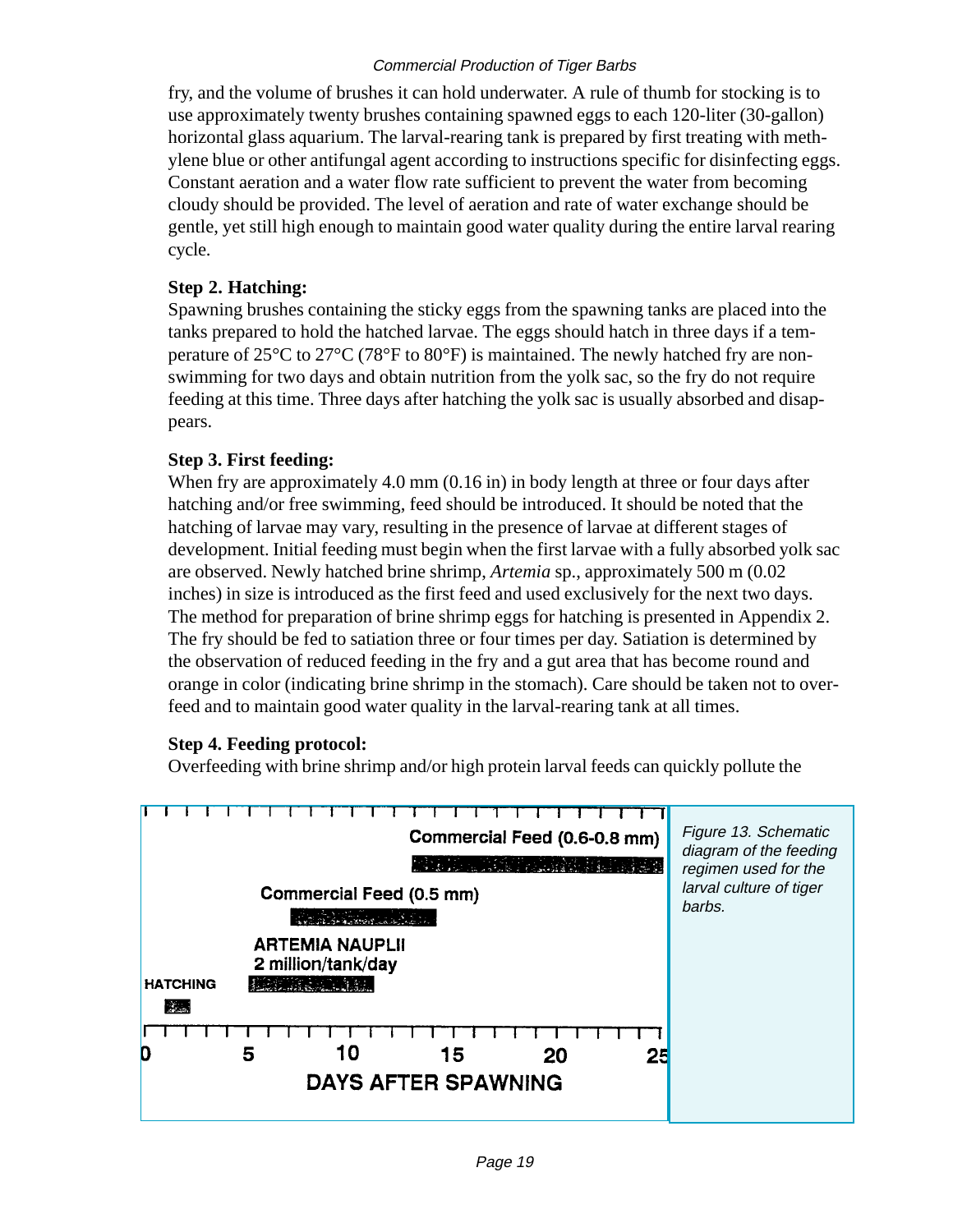water. Adjust the feeding rate according to the amount of debris on the tank bottom and observe water quality. Feeding more often with smaller rations can lessen the risk of elevated ammonia levels that can easily kill fry. After feeding brine shrimp exclusively for two days, prepared commercial fry feed should be introduced. Fish should be slowly weaned onto new feeds by alternating small amounts of prepared feeds with brine shrimp nauplii over the course of a day. When weaning fish to a new feed, daily introduce 10% of the new food while reducing the same percentage of the first feed until 100% of the new food is accepted. Fish are sometimes reluctant to accept new feeds but slowly weaning off one and onto a new feed can reduce the amount of wasted feed in a tank. It is important to remember that excess feed can rapidly lower water quality. The feed weaning process can be completed in three to five days. A number "00" size (0- to 5-mm diameter particle size) or "swim-up" feed having the consistency of fine powder is often used when weaning fry to commercially available feeds. Once the fry have been successfully weaned to a commercial fry diet for two days and are approximately 5.0 mm (0.2 inches) in length, they can be transferred to prepared outdoor nursery tank(s) or directly stocked into a growout pond or tank.

#### **Step 5. Harvesting and moving fry:**

Once fry have been actively feeding for two to three days, they can be stocked into a growout pond or tank. Growout ponds or tanks should be prepared (See Next Section) and stocked no later than 1 0 days after being filled with water to avoid problems that would develop with aquatic weeds and/or establishment of predatory aquatic insects. Fry transfer should take place during the morning and care must be taken to avoid extreme differences in temperature, pH and light intensity. Fry can be removed from the rearing tank by siphoning with tygon tubing that has at least a 3/8-inch inside diameter. Fry are siphoned into a bucket that has a 100 m screened section that has been cut into the wall of the bucket about three to four inches from the top of the bucket. This allows the fry to be collected into a reservoir of water in the bucket and excess water to drain out without harming the collected fry. The bucket containing the fry can then be taken to the pond or tank where they can be acclimated before stocking.

### **Preparing Outdoor Ponds and Tanks for Stocking of Fry**

Outdoor nursery or growout ponds or tanks must be properly prepared prior to stocking with hatchery fry. A high number of fry are usually lost shortly after stocking from the hatchery due to improper preparation or lost during harvests due to less than optimal harvesting conditions.

### **Pond, Tank Preparation, and Aquatic Weed Control**

#### **Step la. Pond preparation:**

Earthen ponds for growout of tiger barbs should first be sun-dried until the bottom cracks. This process allows for the decomposition of organic matter that has built up in a pond during the last production cycle.

#### **Step 1b. Tank preparation:**

Growout tanks can be of various shapes and sizes and constructed out of various materials (e.g., high-density polyethylene, canvas-lined plywood). The size of the growout tank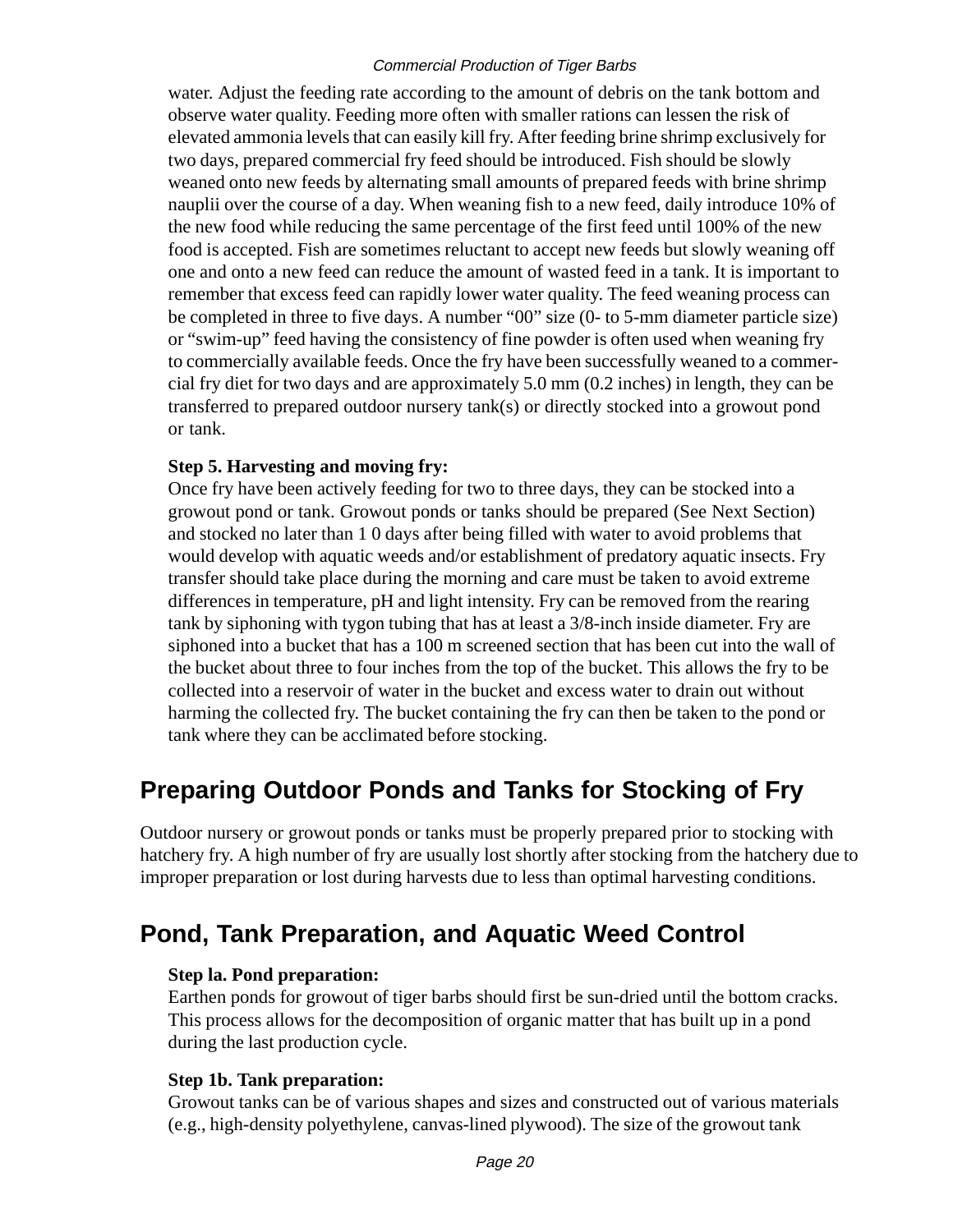should match the egg production capability as stocking densities are based upon the working volume of the tank. Stocking densities of 1 to 5 fry per liter (4 to 20 fry per gallon) are recommended, although higher stocking densities have also been reported. All growout tanks should be equipped with continuous aeration and water supply. A recommended rate of water exchange for a 12- to 15-foot-diameter tank is 1/4 to 1/3 gallon per minute. It is best to clean the tank and allow it to sun-dry for at least two or three days prior to filling and stocking.

#### **Step 2. Weed control:**

Emerging weeds should be removed either by hand or by an approved herbicide. In the event that herbicides are used, an agricultural extension agent should first be consulted for assistance in obtaining the proper permits and methods for application. Herbicides such as Casaron, which is a broadcast herbicide that is effective on rooted aquatic and terrestrial plants, Diquat, which is particularly effective on a wide range of aquatic plants, or Sonar, which is effective on rooted aquatic and semi-aquatic plants, can be used.

*NOTE: When using any herbicide, follow the label directions for proper application.* When treating ponds currently in production that are heavily infested with aquatic weeds, extreme care must be taken to minimize possible low dissolved oxygen levels that can result from decomposing plant matter. Under such conditions, it is recommended that only one half of the pond be treated at a time. Additionally, ponds should only be treated during sunny, mild temperature, and breezy weather conditions that allow for optimal oxygenation of the pond water while the organic matter is decomposing. If aeration equipment is available, 24-hour aeration can eliminate a low oxygen level problem while treating aquatic weeds with herbicides.

#### **Step 3a. Pond fertilization:**

After elimination of the vegetation, the pond should be filled as soon as possible and fertilized to obtain an algal bloom or "green water." A liquid fertilizer with a N-P-K (nitrogen-phosphorus-potassium) ratio of 1-3-0 is recommended. This is generally mixed as a 10-30-0 or a 12-36-0 ratio and can be purchased from local distributors (see Appendix 3). The fertilizer is applied at a rate of 1 milliliter per 5 square feet of surface area or 3 to 5 gallons per acre of pond water. Inoculating the pond with green water from another pond or tank will speed up the establishment of an algal bloom. Once the bloom has been established (which usually takes only two or three days) the fish can be stocked into the pond. If delays in stocking the pond are encountered, the water should be checked for the presence of aquatic insects.

#### **Step 3b. Tank fertilization:**

In tanks, fertilizer is applied at a rate of 1 milliliter per 50 liters (13 gallons) of water. Inoculating the tank with green water from another pond or tank will speed up the time to establish an algal bloom. Once the bloom has been established (which usually takes only two or three days), the fish can be stocked into the tank. If delays in stocking the tank are encountered, the water should be checked for the presence of aquatic insects.

#### **Step 4. Controlling aquatic insects:**

Aquatic insects (e.g., dragonfly nymphs, water boatmen, and backswimmers) can pose a serious predation threat to larval fish if not controlled. Stocking a pond or tank soon after the algal bloom has stabilized allows the fish fry to grow to a size where larval insects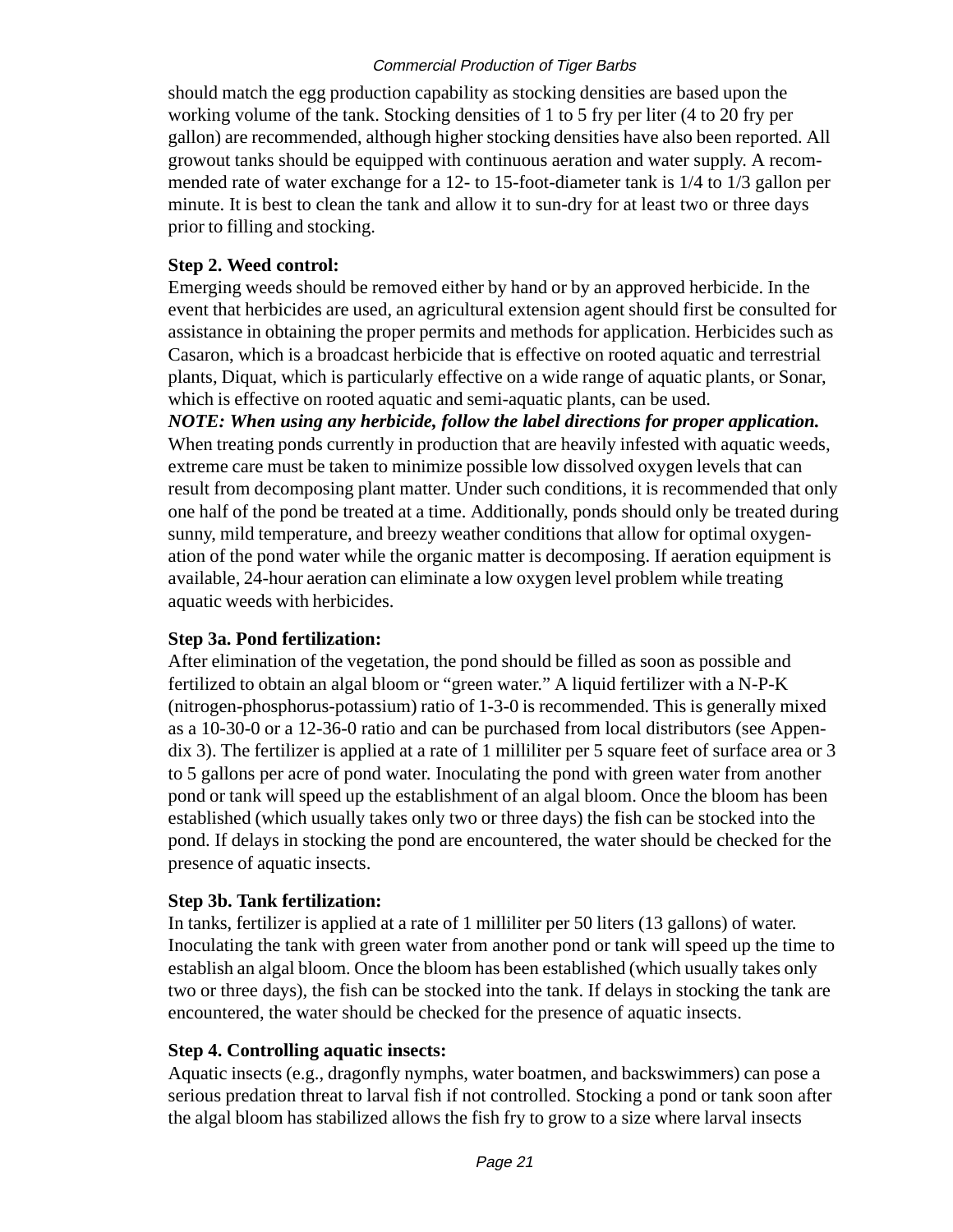pose less of a predator problem. To further reduce the insect problem, netting with 1/4 inch or smaller mesh placed securely over the pond or tank restricts adult flying insects from depositing eggs and reproducing. The pond or tank should be checked periodically for insect infestation. If infestation is detected, quick measures must be taken to reduce fry losses. Applying boiled linseed oil at a rate of 1 to 2 milliliters per 5 square feet of surface area can eliminate most aquatic insects. The linseed oil will cover the surface of the water and essentially suffocate the air breathing aquatic insects. The linseed oil will slowly dissipate as it evaporates from the water surface over the next few days. For assistance, notify the University of Hawaii Sea Grant Extension Service (SGES) aquaculture extension agents.

# **Tank, Pond, and Cage Growout System Comparison**

### **Pond Culture**

Traditionally most growout of ornamental fish takes place in earthen ponds because of reduced construction costs and because the bottom soils support a healthy natural food chain (phytoplankton and zooplankton) from which the fish to feed on. However, earthen ponds tend to have emerging aquatic weed problems and because of their size preventing bird and insect predation with netting may be more difficult. Additionally, they often require more than one person to harvest and bottom debris must be removed prior to transfer of fish.

### **Tank Culture**

Large circular tank culture eliminates aquatic weeds, frog/toad infestations, can be harvested by one person, can be easily covered with netting to reduce insect problems, and allows for more effective measures in treating for pathogens. The phytoplankton and zooplankton population densities in "green water" tank culture of systems, in comparison to an earthen pond culture are not very significant. However, tank culture requires more supplemental feeding than earthen pond culture systems. The additional amount of feeds used in tank culture does not add significantly to the overall production costs of a tank growout operation versus an earthen pond growout operation.

### **Cage Culture**

Cage culture in large ponds falls somewhere between tank and pond growout culture in terms of ease and productivity. Cage operations in large ponds can benefit from the natural productivity of the food chain, while still being manageable by one person when harvested. Having a number of cages per pond allows for multiple species production in and out of the cages as well as for stocking fish at various sizes or ages. However, cages do foul and periodically require cleaning or replacement of the netting material. For established farms with large production ponds for other species, cage culture of ornamentals serves as an alternative and cost-effective way to diversify production.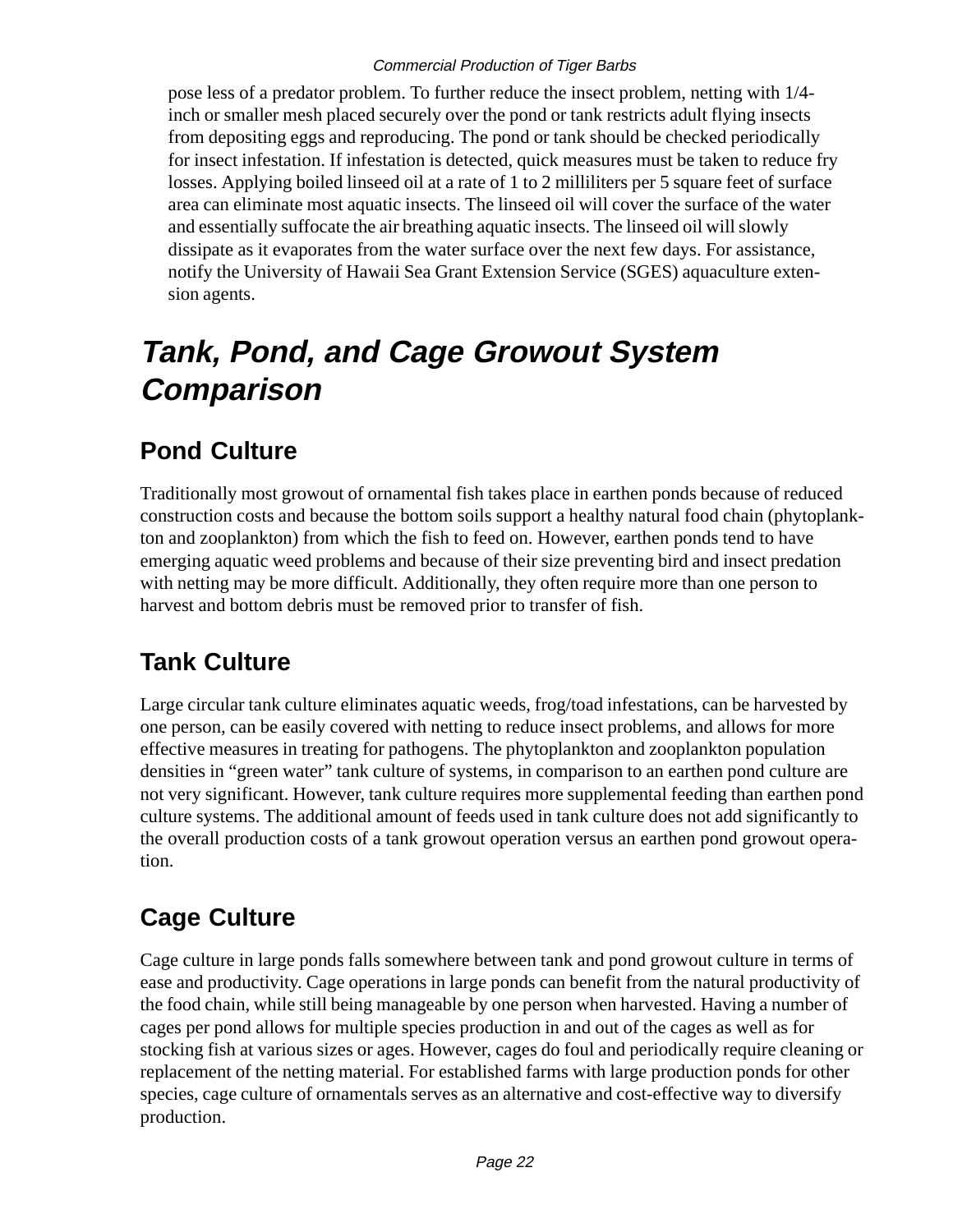### **Commercial Grow-out Stocking Densities**

Tiger barbs are well adapted to high-density culture. Stocking densities as high as 10,000 fry per cubic meter in systems designed for high-density culture have been achieved (personal communication, Dallas Weaver, 1995). It has been reported that stocking densities of 400 to 450 individuals per square meter or greater results in reduced growth rates (Tay and Tan 1976). Extrapolating from stocking densities used by Tay and Tan (1976), tiger barb production can exceed 500,000 fish per acre per year.

### **Feeds and Feeding**

The nutritional composition of feed plays a significant role in growth, coloration, and overall health of ornamental fish. When culturing fish at high densities it is important to feed a diet of the proper proportion of protein, lipid, carbohydrate, vitamins and minerals. This is especially true for tank culture systems. Although tiger barbs are considered omnivorous, gut analysis of wild-caught fish indicate that they prefer a more vegetative diet. One study done in Malaysia found fish with 15 different types of phytoplankton, one source of higher plant tissue, four different types of zooplankton and both aquatic and terrestrial insects in the guts (Shiraishi et al. 1972). Stomach analyses of other barb species have shown similar results (Kortmulder 1982). A good growout feed for tiger barbs should be at least 28% to 32% total protein by weight, and the source should be high in essential amino acids and highly unsaturated fatty acids (HUFA). As a rule of thumb, larval fish require high levels of total protein in their diets (30 to 45%). As the fish grows, less total protein is needed (e.g., minimal level of 28 percent to 32 percent). The quality of the available protein is an important factor when choosing the proper feed. Not much information is available on the nutritional requirements of tiger barbs; however, general nutritional requirements of tropical warmwater fish do not seem to vary greatly between species (National Research Council 1983). As more information on the nutritional requirements of aquarium fishes becomes available, manufacturers will incorporate refinements into commercial feeds. Feeds that can be used for growout of tiger barbs are listed in Table 5.

|  | Table 5. Commercially available feeds suitable for high-density tiger barb growout. |  |  |
|--|-------------------------------------------------------------------------------------|--|--|
|  |                                                                                     |  |  |

#### **Feed Type** Feed Type

| <b>Rangen Trout</b> | --------------------------------- Swim-up #1 and #2                                |  |
|---------------------|------------------------------------------------------------------------------------|--|
| Purina Trout        | -------------------------------- 00, 01 and 02                                     |  |
|                     | Moore Clarke Salmon ---------------------------- Nutrafry, $\#O$ , $\#1$ and $\#2$ |  |

Although the feeds listed are suitable for production of ornamental species, it should be noted that they contain higher protein levels than required. Fish in earthen ponds are fed once a day *ad libitum* with a commercial diet containing a minimum of 28 percent to 32 percent protein. Many of the pigments required by tiger barbs for good coloration are obtained from naturally occurring phytoplankton (green water) and zooplankton feed sources. However, tiger barbs reared in highdensity tank culture systems should be fed a complete diet that includes a color enhancing agent, such as astaxanthin, at least two times per day to supplement natural feeds that might be limited in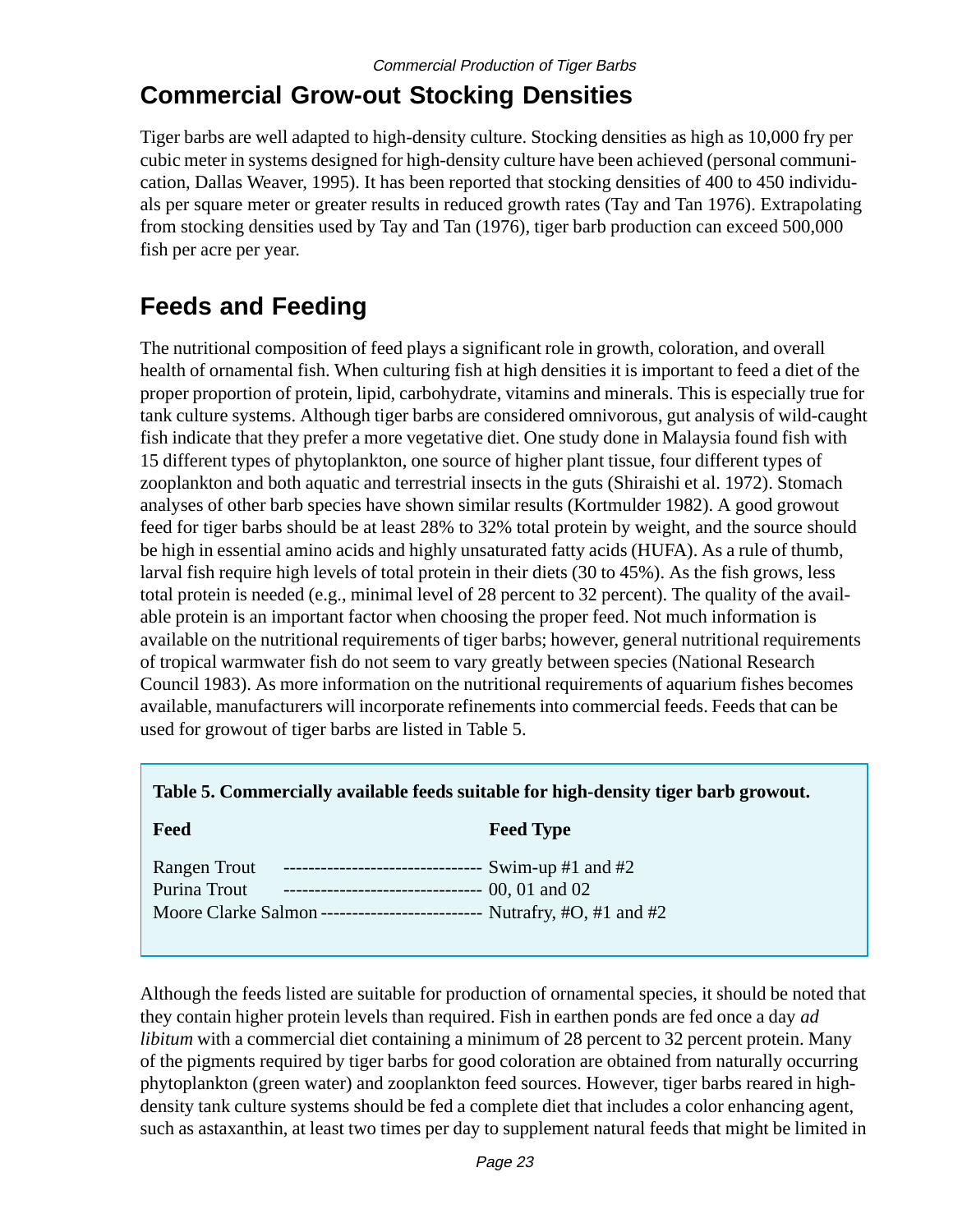this type of culture system. It usually takes at least one month for the fish to show color changes resulting from pigmented feeds.

The tiger barb, like many cultured fish, has a digestive tract that is very inefficient in digesting feed. Dividing the total daily amount of feed to be delivered into three or more portions throughout the day will eliminate an excess of uneaten feed and reduce the organic fouling and oxygen demand on the system, while promoting faster growth. Automatic feeders work well in culturing tiger barbs, whereby they are filled in the morning with the appropriate amount of feed needed for the day. Tiger barbs exhibit a diurnal pattern in their activity. They cease being active between 22:00 and 04:00 hours and have a peak in activity between 14:00 and 18:00 hours (Shiraishi *et. al.* 1972). Pond reared fish receiving a single feeding should be fed between 14:00 and 18:00 hours, and high density tank culture systems utilizing automatic feeders should be turned off between 20:00 and 06:00 hours.

Water temperature and quality directly influence the desire of fish to feed. When temperatures drop below  $20^{\circ}$ C, tiger barbs will consume less feed. During cold weather conditions, it is best to feed late in the afternoon when the water temperatures have had a chance to elevate from solar radiation. Periodically checking the feeding response and the amount of feed remaining on the bottom of the tank or pond will help to determine the proper amount to feed. Feed should be completely consumed within 15 minutes after delivery. If all the feed has been consumed in that time period, present a little more to determine the satiation point of the fish. There is no documentation on the feed conversion ratio (FCR) or the percentage of body weight per day requirements of tiger barbs or for many other ornamental aquarium fish. By comparing data for fish that have a similar size and biological characteristics, tiger barbs should be fed approximately 10% of their body weight per day.

### **Water Quality**

Tiger barbs can tolerate extreme variations in water chemistry and thrive in water with a hardness from 100 to 250 ppm of  $\rm CaCo_{3^{\prime}}$  (moderately hard) and a pH of 6.5 to 7.5 (Baensch and Riehl 1982; Scheurmann 1990). No data is available regarding tolerances of tiger barbs to various salinities and is an area of future investigation. Water quality parameters for optimal growth, survival and reproduction are summarized in Table 6.

| Table 6. Optimal water quality parameters for commercial production of tiger barbs. |                                                                                          |  |  |
|-------------------------------------------------------------------------------------|------------------------------------------------------------------------------------------|--|--|
| <b>Water Quality Parameters</b>                                                     | <b>Ranges</b>                                                                            |  |  |
| Temperature                                                                         | 22 $\rm{^{\circ}C}$ to 28 $\rm{^{\circ}C}$ or 72 $\rm{^{\circ}F}$ to 82 $\rm{^{\circ}F}$ |  |  |
| <b>Hardness</b>                                                                     | 100 TO 250 milligrams per liter CaCo,                                                    |  |  |
| pH                                                                                  | 6.5 to 7.5                                                                               |  |  |
| Total ammonia $(NH_3 + NH_4)$                                                       | $< 1.0$ milligrams per liter                                                             |  |  |
| Dissolved oxygen                                                                    | 2.0 milligrams per liter                                                                 |  |  |
| Phytoplankton                                                                       | Secchi reading of 30 to 40 cm                                                            |  |  |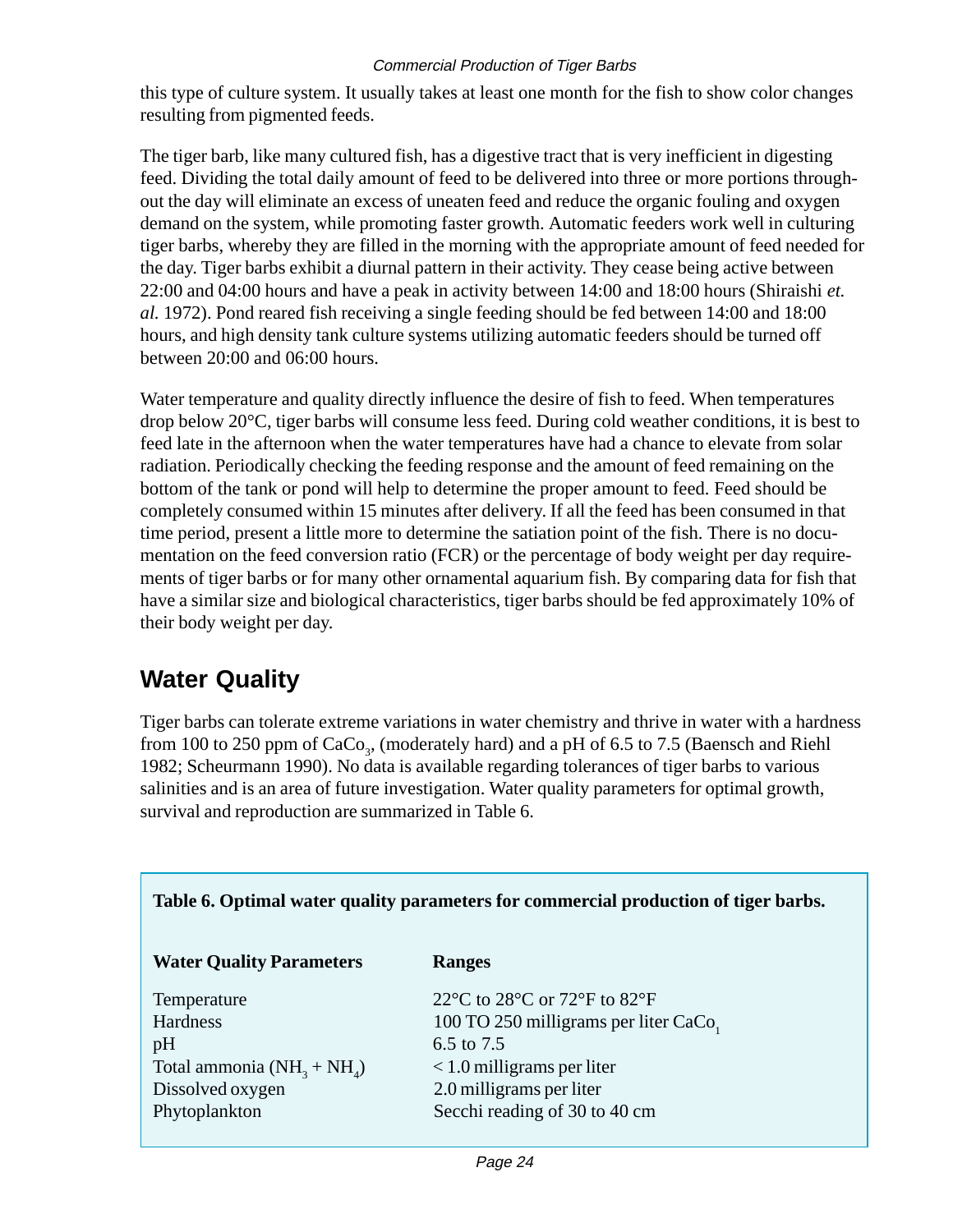### **Harvesting Tiger Barbs**

#### **Step 1 - Preparation for harvesting from a pond:**

Prior to any harvesting, a pond should be inspected for aquatic weed infestation and the appropriate herbicides applied, if necessary, with the proper lead time. Tank culture systems avoid problems with emerging aquatic plants and lessens the degree of management and harvesting problems.

#### **Step 2. Disease inspection:**

One week before harvest, the fish should be sampled and examined for disease and proper treatment applied if necessary. Treatment of disease will be covered in the disease section. Fish should then be sampled again prior to harvest to guarantee that the fish are in good health. Following these procedures insures a smooth harvest and minimizes mortalities.

#### **Step 3. Holding Tank:**

As soon as possible after harvesting by any of the described methods, the fish should be placed in a 300- to 500-gallon holding tank equipped with running fresh water and aeration. Preparation of the holding tank must be completed prior to harvesting to avoid delays between the time of capture and stocking in the holding tank(s). Special attention should be given to screening the drain to prevent fish from escaping. The size of the screening is also important to consider because large amounts of debris will be added to the tank with the incoming fish, and this can clog the screen covering the drain and result in a holding tank that is overflowing. After placing the fish inside the holding tank(s), any debris that has come in from the harvest should be removed and dead or injured fish discarded. Salt is added to the water to bring the salinity up to 9 ppt (9 kilograms per cubic meter or 20 lbs per 250 gallons), which is an isotonic solution, to help reduce handling stress by stimulating fish to naturally produce a slime coat. Harvested fish can be maintained in the holding tank for an extended (one to two weeks) period of time before fish are selected and marketed. A maintenance diet is provided to the fish in the holding tanks.

#### **Step 4a. Harvesting by trap:**

Tiger barbs can be harvested using a variety of traps (Figure 14) or seined. When trapping barbs, place the trap 12 to 18 inches below the surface and bait the trap with either a paste or large pelleted feed. Traps should be checked periodically to avoid overcrowding. Transfer the collected fish into the holding tank. Debris that is collected with the harvested fish should be removed along with any dead fish. The fish are examined the day before sorting to insure good health. If bacterial or other pathogens are present, the holding tank should be treated prior to further handling.

#### **Step 4b. Harvesting with a seine:**

Tiger barbs can also be harvested with a seine net made of knotless nylon Ace or Delta weave with a mesh size of 1/8 inch. Seine nets should have a length 2.5 times the width of the pond being harvested and a width twice the depth of pond being seined. Seines used for harvesting ornamental fish should also be equipped with twice as many floats and bottom lead weights as standard seines. When ordering seines of this type, the buyer must specify double floats and double leads. It is essential that all debris and filamentous algae be removed from the pond prior to seining. This usually requires manually removing the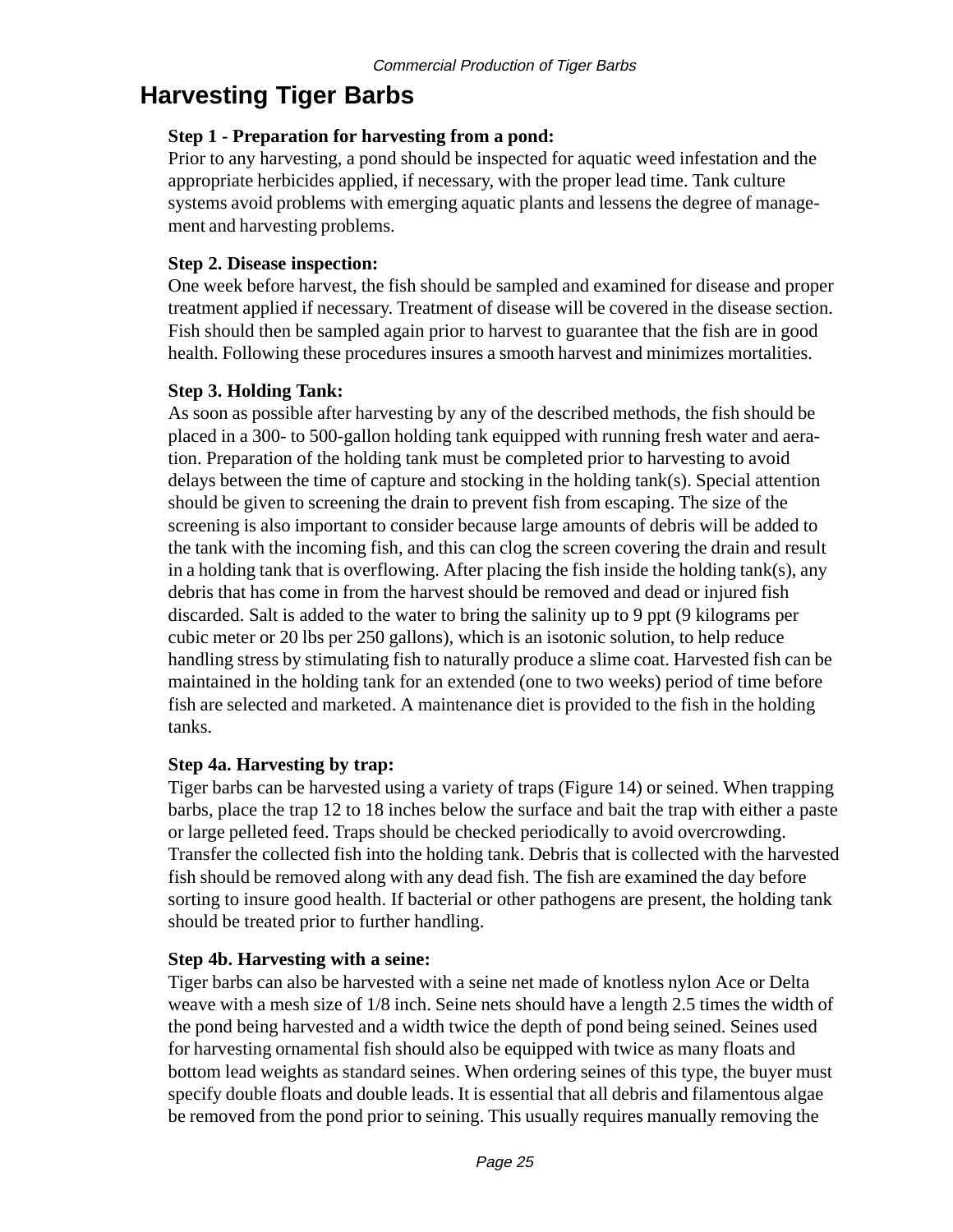unwanted material. After removal of the aquatic vegetation and debris, the seine is pulled through the pond. particular attention should be given during the last stages when bringing in the seine near the pond bank to insure that the fish are not overcrowded. This is generally done by stretching and opening the seine to form a "hammock" or "purse." The fish will then swim out of any trash and mud that may have been brought in with the seine; they then can be removed from the seine with dip nets, leaving the debris behind. If all fish are to be collected and placed in a holding tank, the fish caught in the seine should be placed in buckets containing fresh water and transported immediately to the holding tank. Several passes through the pond can be made until the numbers of fish decline noticeably. At that time, the pond depth can be lowered by at least one half, and the process repeated. Lastly, the pond should be drained and all remaining fish collected and placed in the holding tank. If the process is not conducted carefully, excessive injuries and stress to the harvested fish will result in mortalities.

#### **Step 5. Sorting:**

Tiger barbs are often sold prior to reaching sexual maturity, so sorting by sex is not necessary. Because tiger barbs are not sexually dimorphic (i.e., having different color patterns between sexes), they are graded for size using a bar grader (Figure 15). Fish are netted from the holding tank and placed into a bar grader. The smaller fish will swim through the grader bars, while the larger ones are retained in the box. By changing the widths (grader sizes),any size fish can be sorted by increments as small as a quarter of an inch. Several test runs with fish might be required to determine the size grader needed. Market size tiger barbs are usually sorted using grader sizes ranging from No. 8 to No. 14. During the grading process, any off-color fish are removed with hand nets and discarded. The fish are then sorted into bag lot numbers and placed in holding tanks, where the guts are allowed to purge over a 48-hour period, followed by bagging and boxing for shipping.

#### **Step 6. Bagging and boxing for shipping:**

Tiger barbs can be packed at 30 to 40 fish per liter (120 to 160 fish per gallon) with enough oxygen to withstand 48 hour of transport. Depending on the distance the fish need to travel, over-packing can reduce the shipping freight cost to the customer. However, only established packing densities that have been proven successful should be used; do not assume that just any shipping density will work. Fish should be counted in bag lot numbers



Page 26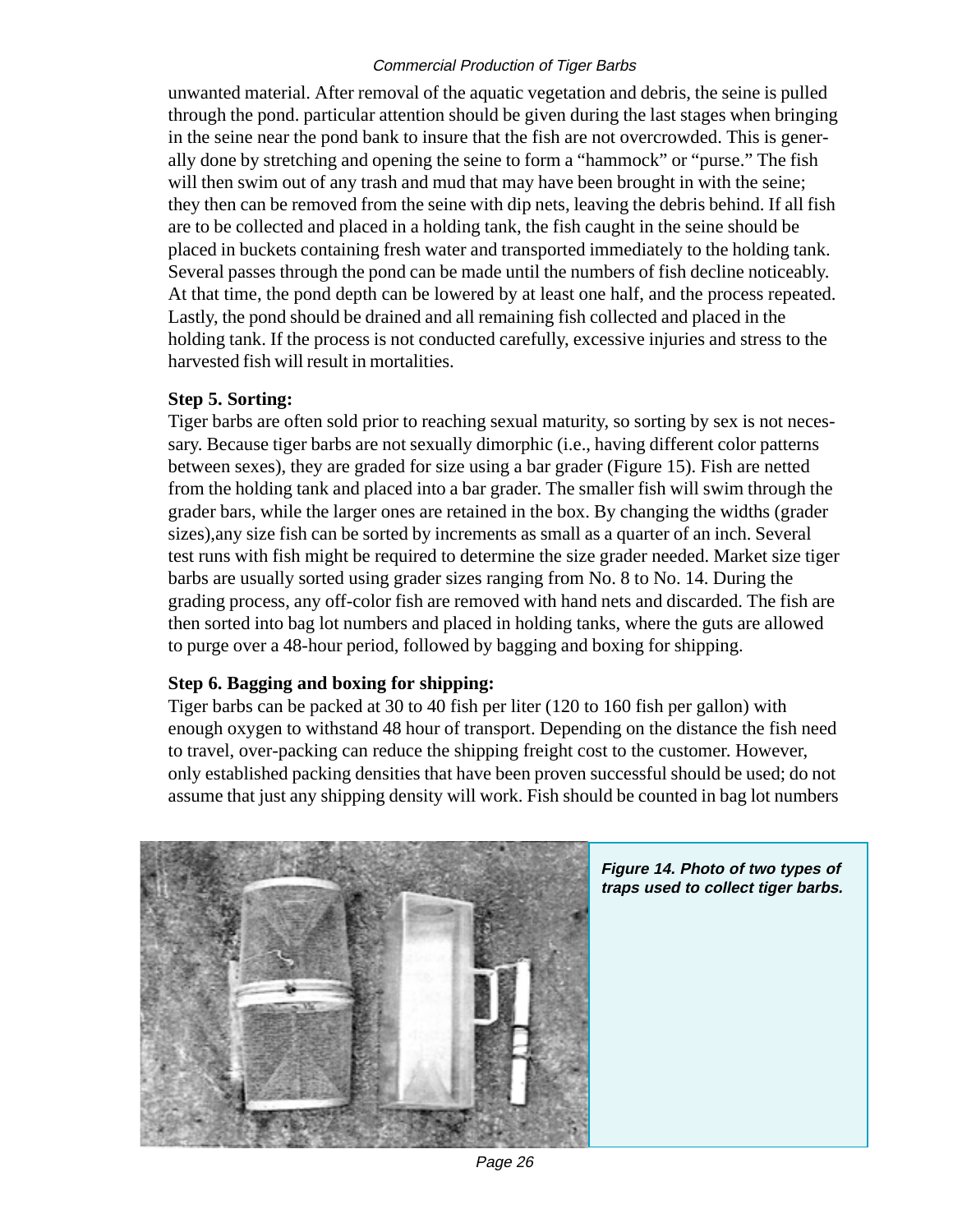and placed in containers equipped with flow-through water. These containers should be made of a durable material that will not break or be damaged by handling (plastic containers work well). The containers should be equipped with a standpipe to control the water level, which when removed will allow the water to drain to a box lot quantity. Although there are several sizes of shipping boxes and bags, a standard full bag measures 37.5 centimeters wide, 37.5 centimeters long, and 55 centimeters deep. The extra depth allows for proper sealing of the bag for shipment. The bag is filled with approximately 8 liters (approximately 2 gallons) of water for shipment. This keeps the total weight of the packed box just below 9 kilograms (20 lbs.). Following this procedure enables the packer to gently lift and pour the container of fish and water into a bag without netting or handling the fish again. Having the fish counted in box lot sizes will minimize the time needed to bag the fish. The bag is purged of air by squeezing the bag to the water level and then inflating with oxygen. To seal the bag, twist the bag top tightly and wrap with a rubber band or use a banding machine. The bags are then placed in a Styrofoam box, which in turn is held in a cardboard box if the fish are to be shipped as individual boxes. The lids of the cardboard box are taped shut for air cargo shipping. Larger orders can be consolidated into LD-3 containers in which the cardboard boxes will not be needed. Consolidating orders and cooperative marketing with other farmers can open new market outlets because of increased numbers and possible varieties of fish and decrease the shipping costs to prospective buyers.

## **Disease**

### **Disease Prevention, Treatment, and Management**

The three most common disease problems encountered by commercial fish farmers are caused by Protozoa (*Trichodina*), Monogenea (*Dactylogyrus* and *Gyrodactylidae*) and Fungi (*Saprolegnia*). *Trichodina* is a round-saucer or domed-shaped protozoan with cilia. When seen through a microscope, they are constantly in motion, moving quite distinctly and rapidly. They most commonly attach to the gills and soft tissue, such as fin rays. Heavy infestations can cause respiratory prob-



Page 27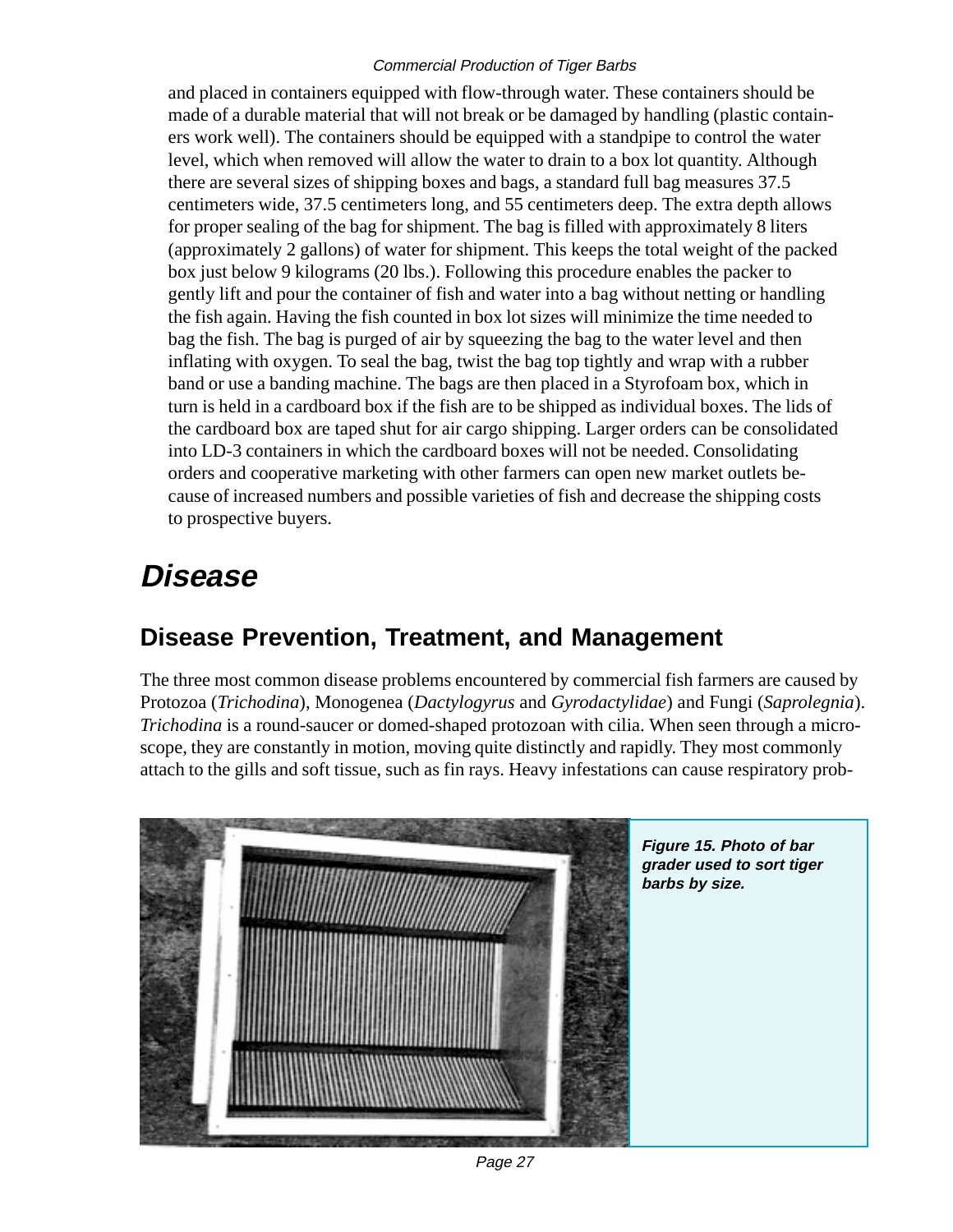lems by causing the gill tissue to produce excess mucus. Several control methods can reduce and/ or eliminate this parasite from the culture system. The most common procedure is a bath of formalin at 25 ppm for 24 hours. Once diagnosed and treated, the fish should be checked daily to monitor the effectiveness of the treatment. Several treatments may be necessary.

Monogenea (*Dactylogyrus* and *Gryclactylidae*) are also commonly found on the gill and soft ray tissue of the infected fish. Transmission is usually by direct contact. After the eggs hatch, freeswimming larvae seek a host and attach themselves using a series of hooks and sucking valves at the base. They appear worm-like under the microscope. Infected fish usually exhibit what is commonly called flashing, in which the fish rub on a hard substrate or shake in attempts to remove the parasite. There are two common treatment methods. The first is a formalin bath at a concentration of 250 ppm for one hour. This is the preferred method when handling large numbers of fish because no handling is required and the tank is simply flushed after the specified time period. The second method is a sodium chloride (non-iodized salt) dip at a concentration of 25,000 to 35,000 ppm (25 grams per liter to 35 grams per liter). Duration of the dip is determined by the tolerance of the individual species to high salinity and the effectiveness of the treatment. It is recommended that preliminary tests be run on small samples of fish to determine the proper length of time and concentration.

The fungi *Saprolegnia* commonly occurs as an opportunistic infection as a result of injuries incurred in handling the fish. It usually appears as a white or light gray patch on the surface of the fish. Its appearance under the microscope is best described as having a cotton strand appearance. *Saprolegnia* can be problematic to treat because as of this writing some of the most effective compounds have been regulated out of use. However, some of the newer copper and iodine compounds work well. One of the tried-and-true methods is a formalin bath at a concentration 250 ppm for one hour per day for five consecutive days.

### **Formalin Preparation**

Formalin can be employed as one means of combating all the disease mentioned. Formalin, a clear aqueous solution of formaldehyde containing a small amount of methanol, is commonly used as a general fixative for preserving tissues. Concentrated formalin normally contains 37% to 40% formaldehyde.

#### **Note: Use extreme caution when using concentrated Formalin.**

For use as a disinfectant and/or for treatment of parasites, concentrated formalin is usually diluted to very low concentrations (10 to 300 parts per million). The equation normally used to determine the amount of formalin to be used for treating a disease outbreak does not employ the percent active ingredient because by convention 30 percent to 37 percent formalin is considered to be a 100 percent active solution. An example of the calculation to determine the amount of formalin to be used to make a 100 ppm solution in a 100-liter (26-gallon) tank is as follows:

Note: 1  $ppm = 1$  milliliter per 1,000 liters Concentrated formalin = (100 liters x (1 milliliter per 1,000 liters) x (100 ppm)

From the above calculation, 10 milliliters of concentrated formalin must be added to the 100-liter (26-gallon) container to obtain a final concentration of 100 ppm. Pour the concentrated formalin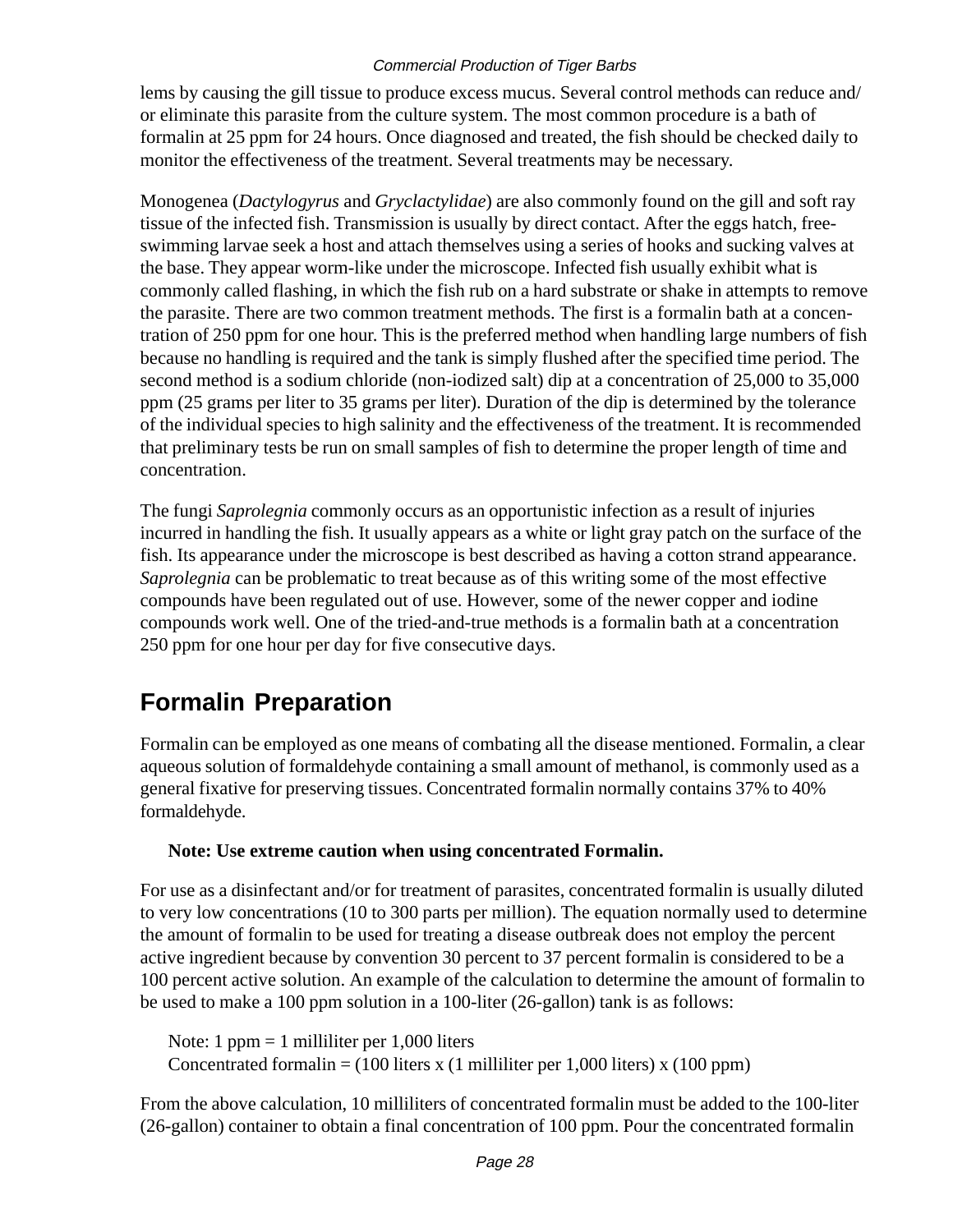into the tank and be sure to distribute it evenly.

For smaller water volumes, a stock solution of 10 percent formalin (90 milliliters concentrated formalin + 910 milliliters of water) is first made. By adding 1 milliliter of the 10 percent formalin stock solution to 1 gallon (3.8 liters) of water, a 25-parts-per-million formalin solution is obtained. Adjust the amount of stock solution to the number of gallons of water to result in the desired concentration (e.g., 2 milliliters per gallon = 50 parts per million; 4 milliliters per gallon = 100 parts per million; and so forth). Multiply by the number of gallons of water to be treated to obtain the proper amount of stock formalin solution needed (e.g., 4 milliliters per gallon  $= 100$ ) parts per million; for a 10-gallon tank,  $4 \times 10 = 40$  milliliters of 10 percent formalin stock solution is needed to result in 10 gallons of 100-parts-per-million formalin).

**Recommendation:** Some test trials with healthy fish should be attempted prior to any disease outbreak to become familiar with the calculations described above. If there are any concerns, please contact the Sea Grant Aquaculture Extension Agents.

# **Economics**

### **Factors Affecting Price of Tiger Barbs**

Factors that affect the market for tiger barbs can be understood by examining price sheets from various distributors. For the purposes of this manual, the pricing of tiger barbs and some of the related barbs from one trans-shipper of ornamental fishes out of Singapore (Sunny Aquarium Company) was reviewed. From the most recent price sheets, it can be seen that tiger barb prices, like those of all ornamental fishes, are quite variable for different body sizes and color varieties (Figure 16). The tiger barb ranges in price from less than \$0.10 per fish to \$0.33 per fish when the body length is 25 millimeters and 50 millimeters (1.0 and 2.0 inches), respectively. Likewise, at each marketable body size, the price of an individual barb depends on the variety, e.g., regular tiger barb, albino tiger barb, or green tiger barb. The green tiger barb is approximately three times the price of the common tiger barb at all of the body sizes. It should be emphasized that the prices represent what is solicited from the distributor, and the actual farm-gate price can only be estimated as these values are confidential. A rule of thumb that can be used to estimate farm-gate price is to subtract 20 percent to 30 percent of the list price.

From this pricing scenario, it can be concluded that the tiger barb is a "low value" species and consistent production of large quantities (10,000 to 20,000 per month) is necessary to turn a profit as well as to compete in the market. As mentioned previously, more than 2.5 million individual *C. tetrazona*, were imported into the United States in 1992. To estimate the future demand for this species, price sheets from the last 15 years were examined and the continued increase in price over time indicates a consistent and continued market demand. The data are summarized for both the tiger barb and albino tiger barb in Figure 17.

Another factor affecting farm-gate prices is whether one sells directly to a retailer (highest price), to a wholesaler (moderate price) or through a transshipper (lowest price). Farmers should investigate market outlets thoroughly to obtain the highest possible price for each item produced. It is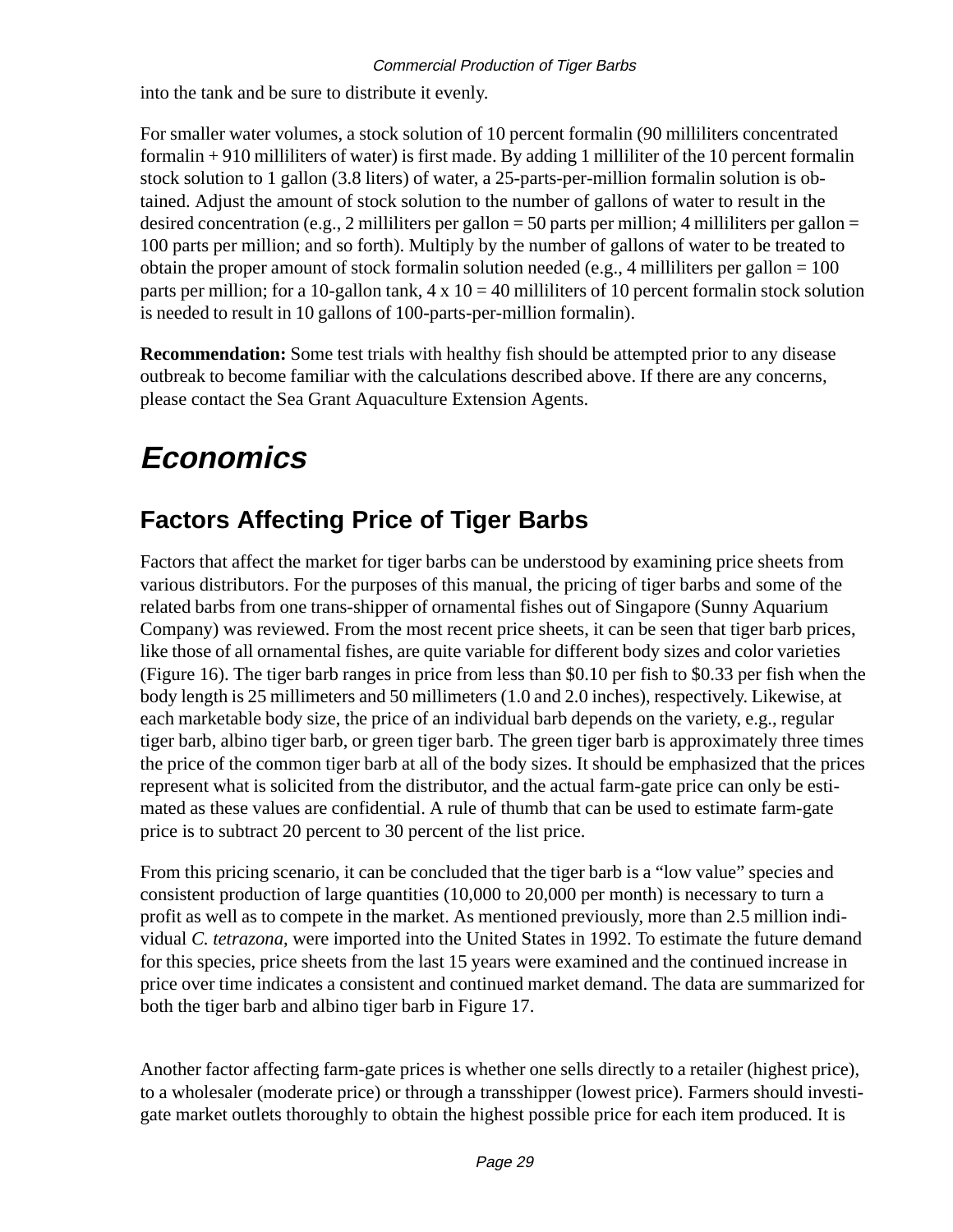also recommended that a farmer have at least three to five different market outlets and provide the one offering the highest market price with the largest percentage of fish produced.

### **Start-up Costs**

The production of ornamental fish has been one of the more profitable types of aquaculture outside of Hawaii (e.g., in Florida, Singapore, Taiwan, and Japan). Recently the CTSA-funded project titled *Ornamental Aquaculture Technology Transfer* produced an in-depth study titled "Report on the Economics of Ornamental Fish Culture in Hawaii," which examined the economics of owning and operating an ornamental culture endeavor. The report, available through CTSA or SGES, emphasizes that doing business in Hawaii with the high cost of living, of rent, of water, and of labor presents several challenges to aquafarmers, in addition to the fact that Hawaii is not a major transshipping destination. Hawaii does, however, offer several natural advantages, such as climate, proximity to the US mainland and no federal import duties (e.g., US Customs Fee, US Fish and Wildlife Inspectors Fee, airline fuel surcharge, dock or port fee), all of which can compensate for some of the disadvantages.

The report modeled three different farm sizes (small  $=$  Farm A, medium  $=$  Farm B and large  $=$ Farm C) with three different levels of production and ornamental species mix. Farm A represents a live-bearer production module, which is elaborated on by Tamaru et al. (in press). Farm B consists of 50 12-foot-diameter tanks and includes a 1,200-gallon hatchery. Farm C consists of 200 12-foot-diameter tanks and a 2,500-gallon hatchery. Using two different pricing scenarios,



"all three farms in the study proved to be profitable to own and operate" (Teichman et. al., 1994), and showed that Hawaii farmers could compete with a landed cost in Seattle from suppliers of fish from Asia and still turn a profit. Hawaii farmers have a substantial advantage over competitive suppliers of fish from Asia because Hawaii-raised fish require less time in transit, so farmers can emphasize product quality (e.g., lower percentages of dead on arrivals, high health) as a primary marketing strategy. They need not rely solely on price competition to sell their products.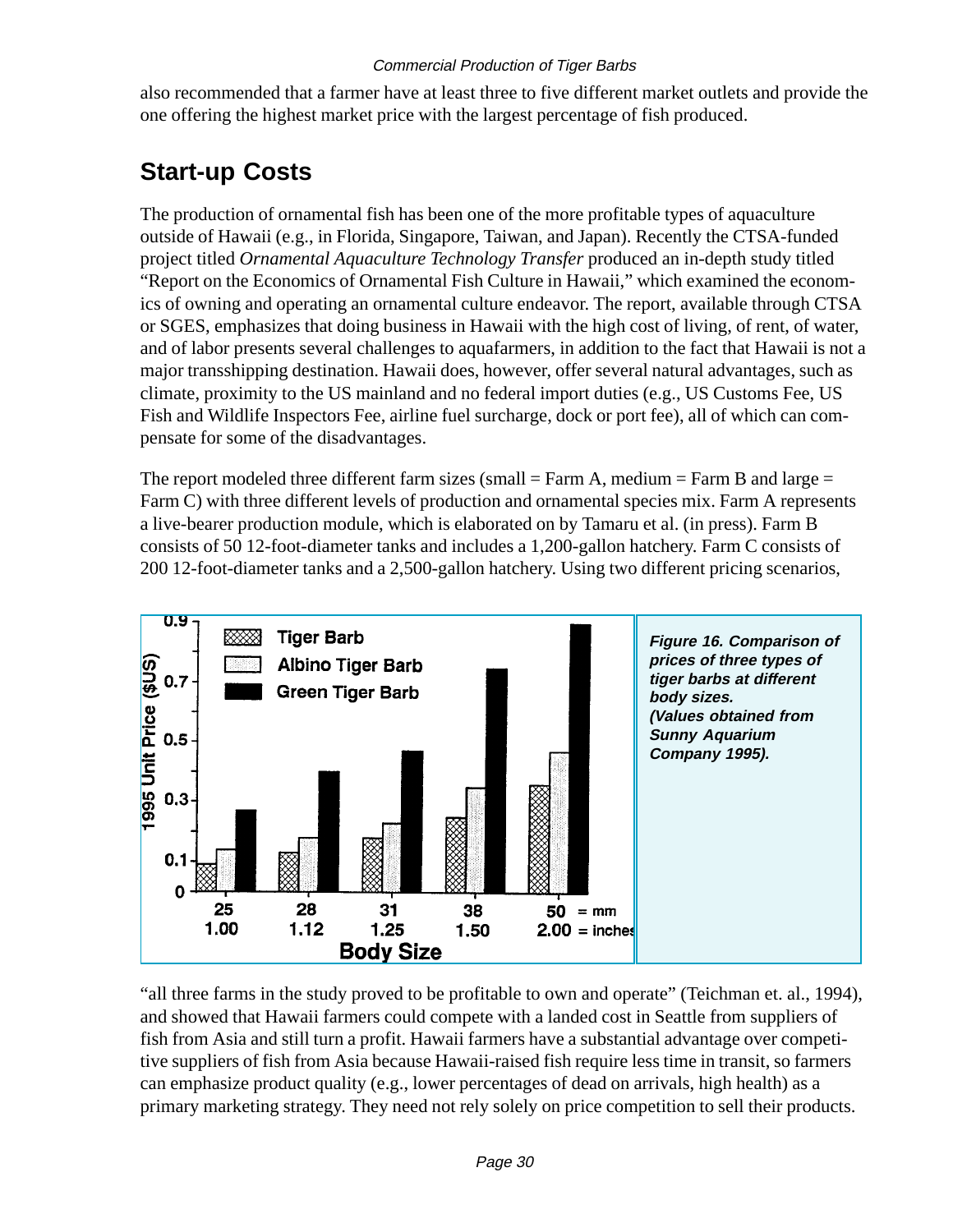

For the purposes of this manual, the production costs of tiger barbs in multi-species Farms B and C are considered. A breakdown of the equipment, supplies and start-up costs for a single species (tiger barb) hatchery is presented in Table 7. The equipment and supply list covers what is considered necessary to build a hatchery for the production of tiger barbs and also includes shipping of the cultured product. Based on 1993 pricing of materials, the total cost is estimated at \$10,353. Using the average number of eggs produced per female (300 eggs per spawn) and multiplying by the number of spawning tanks ( $n = 25$ ) approximately 7,500 eggs can be produced per synchronized spawning event. If this activity is carried out at two-week intervals, the monthly egg production of the facility can be estimated to be approximately 15,000 eggs per month. It should be noted that the start-up costs do not include labor, power, water, lease fees, or insurance costs as these will vary from farm to farm.

### **Enterprise Budget**

In practice, any given species raised on a farm is referred to as an enterprise. This enterprise will consume and/or share a given amount of farm resources. In order to estimate the net profits obtained from the production of tiger barbs, the variable and fixed costs associated with carrying out this specific activity need to be identified. Once the associated costs are determined, profit margins can be calculated (see Table 8).

Some assumptions that must be made to understand the enterprise budget as presented are:

- 1. the farm including the hatchery is already established and producing fish in addition to tiger barbs;
- 2. a production of 12,500 fry with 80 percent survival to market;
- 3. purchase of 150 broodstock @ 0.27 each with one year production;
- 4. purchase of two 12-foot-diameter tanks @ \$450 each with five-year life;
- 5. purchase of two 300-gallon brood conditioning tanks @ \$100 each with five-year life;
- 6. purchase of 25 10-gallon aquariums @ \$8 each with five-year life;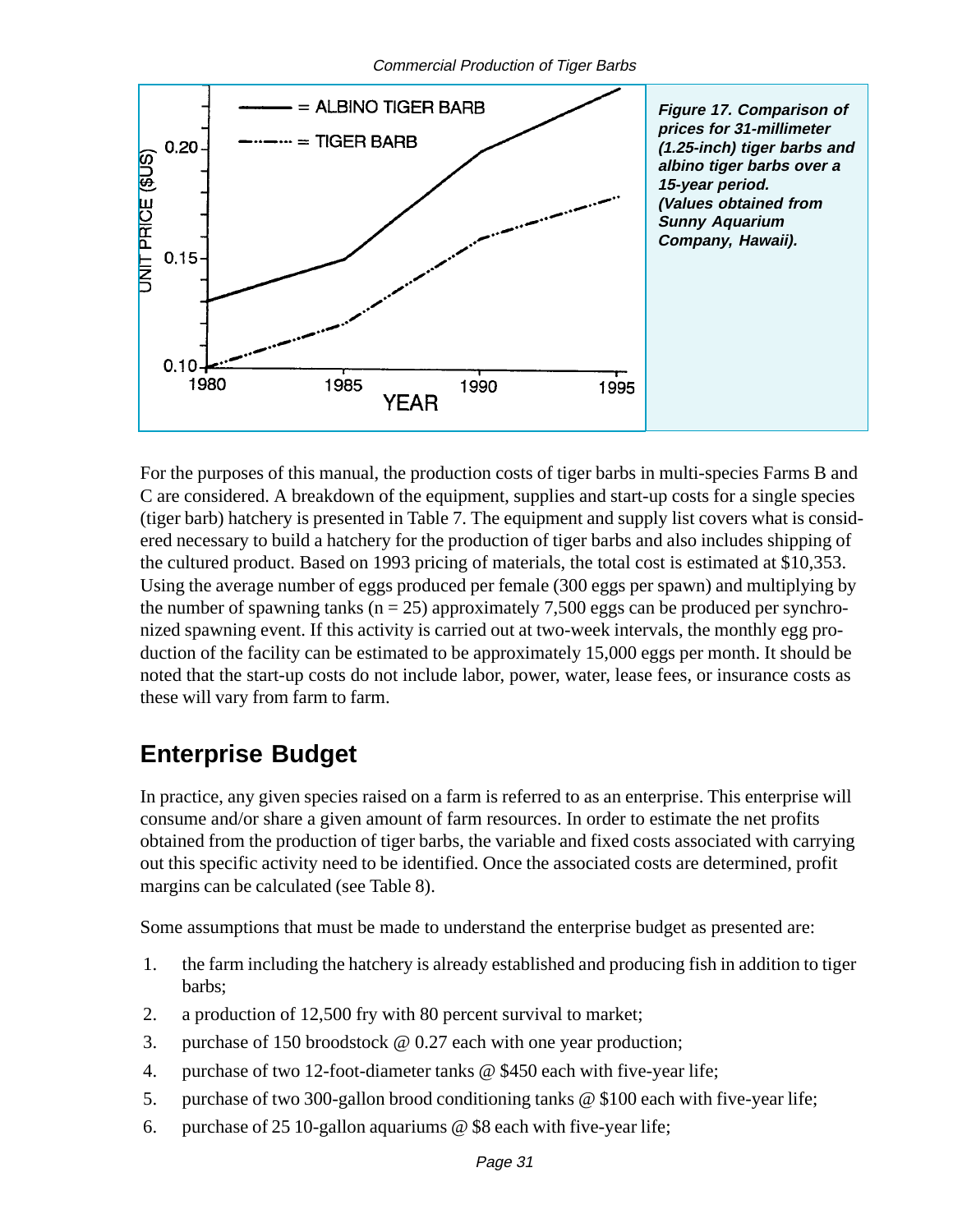- 7. the marketing of medium size (1.125-inch to 1.25-inch body length) tiger barbs at \$0.24 per fish;
- 8. shipping at densities of 250 fish per box;
- 9. marketing of 10,000 tiger barbs on a monthly basis.

It must be understood that the information presented represents tiger barb production as only one facet of a multi-species ornamental fish farm and that the production of ornamental fishes is already established. The reader should also note that during a given month, only 40 hours of labor are necessary to carry out the production of tiger barbs. Likewise, tiger barbs are produced at set intervals to result in 10,000 marketable, medium-size fish per month. As stated previously, the tiger barb reaches a marketable, medium size approximately three months after hatching.

The total variable costs of production are estimated at \$568.00. The fixed costs are estimated at \$56 to \$63 based upon estimates given in the "Report on the Economics of Ornamental Fish Culture in Hawaii", (Teichman et al., 1994). This results in an estimated \$624.63 total monthly production cost. Using the market value of medium-size tiger barbs (\$0.24 per fish, Sunny Aquarium Company 1995) the value of 10,000 tiger barbs is \$2,400. The net profit of the tiger barb enterprise is approximately \$1,800 per month. It should again be emphasized that these prices are based upon only one distributor and may vary from dealer to dealer. In addition, as mentioned previously, the actual farm-gate price can only be estimated as these values are confidential. However, with a 30 percent mark-up, the estimated farm-gate value would be approximately \$1,050. From the information presented, there are several strategies that one must consider in order to maximize profits. These include marketing smaller fish at higher volumes, marketing larger fish, or producing another variety that commands a higher price. Using the enterprise budget allows the reader to examine the pros and cons and to plan a particular strategy appropriate for his/her situation.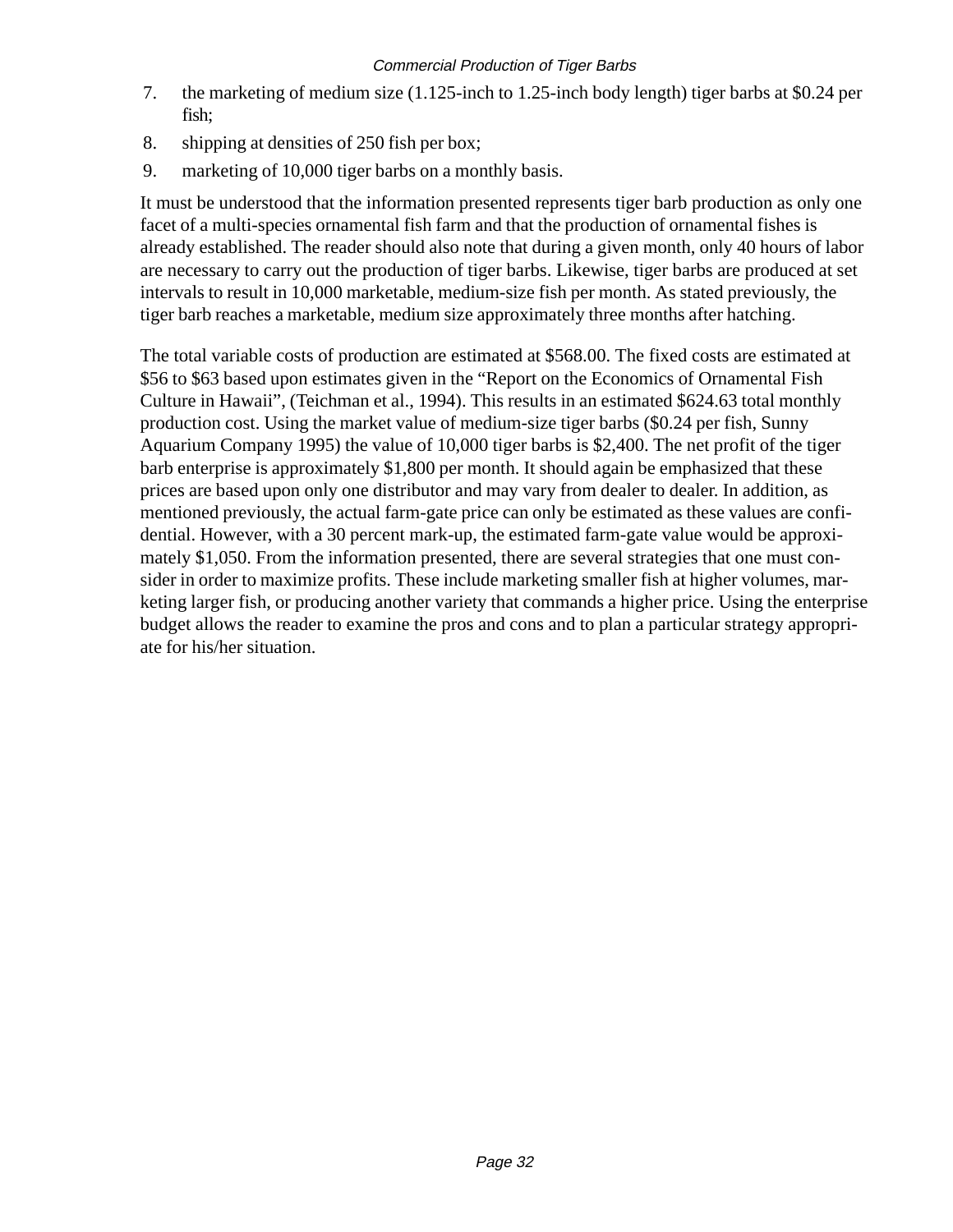г

| Table 7. Equipment and supplies for tiger barb hatchery |                |                    |  |  |
|---------------------------------------------------------|----------------|--------------------|--|--|
| Category                                                | Quantity       | 1995 Price in US\$ |  |  |
| Equipment                                               |                |                    |  |  |
| 12-foot-diameter tank                                   | $\overline{2}$ | \$900              |  |  |
| ground liner                                            | 1 roll         | \$90               |  |  |
| regenerative blower                                     | 1              | \$398              |  |  |
| airstones (small)                                       | 25             | \$20               |  |  |
| airstones (large)                                       | $\overline{2}$ | \$15               |  |  |
| air tubing                                              | 1 roll         | \$27               |  |  |
| $02$ bottle rental                                      | $\mathbf{1}$   | \$50               |  |  |
| $0$ , regulator                                         | $\mathbf{1}$   | \$70               |  |  |
| PVC pipe and fittings                                   | assorted       | \$200              |  |  |
| bird netting                                            | 1 roll         | \$10               |  |  |
| bar grader                                              | $\overline{2}$ | \$300              |  |  |
| thermometer                                             | $\overline{2}$ | \$50               |  |  |
| field microscope                                        | $\mathbf{1}$   | \$20               |  |  |
| conditioning tanks (300-gallon)                         | $\overline{2}$ | \$300              |  |  |
| aquariums (10-gallon)                                   | 25             | \$200              |  |  |
| pawning brushes                                         | 25             | \$92               |  |  |
| lumber (hatchery)                                       | assorted       | \$2,619            |  |  |
| used pickup truck                                       | 1              | \$4,000            |  |  |
| <b>Supplies</b>                                         |                |                    |  |  |
| chlorine                                                | 5 gallons      | \$100              |  |  |
| broodstock                                              | 150            | \$41               |  |  |
| feed (Artemia, broodstock, growout)                     |                | \$85               |  |  |
| rubber bands                                            | 1 bag          | \$10               |  |  |
| transport bags                                          | $\overline{4}$ | \$16               |  |  |
| transport boxes (inner)                                 | 40             | \$140              |  |  |
| transport boxes (outer)                                 | 40             | \$100              |  |  |
| water test kit                                          | $\mathbf{1}$   | \$300              |  |  |
| misc. chemicals                                         |                | \$100              |  |  |
| dip nets                                                |                | \$100              |  |  |
| <b>Total</b>                                            |                | \$10,353           |  |  |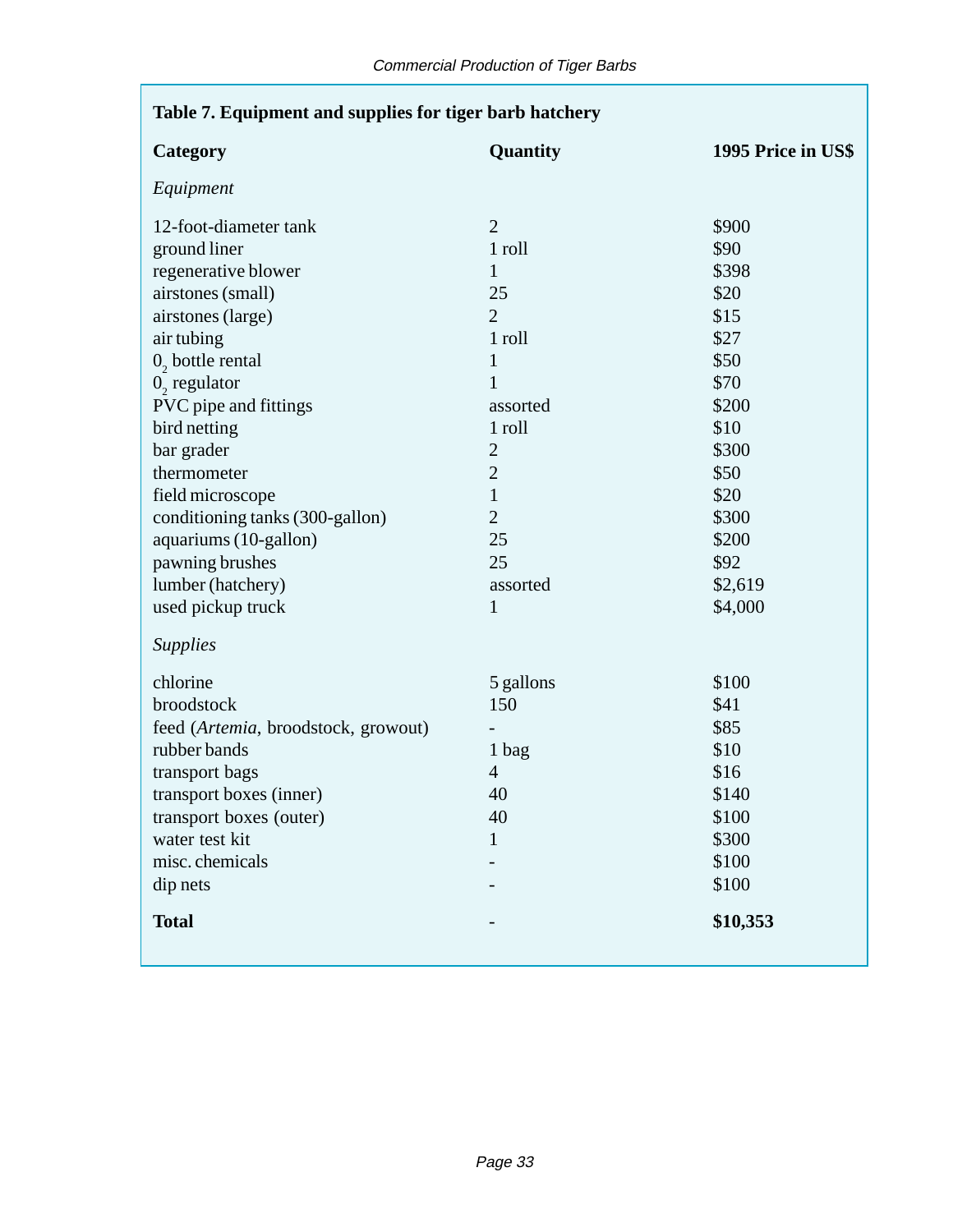| Table 8. Enterprise budget for commercial production of tiger barbs. |                               |                       |  |
|----------------------------------------------------------------------|-------------------------------|-----------------------|--|
| Category                                                             | <b>Description</b>            | 1995 Price<br>in US\$ |  |
| Variable Costs                                                       |                               |                       |  |
| Chemicals                                                            | Salt                          | \$10.00               |  |
| Feed                                                                 | Artemia, Prepared Feed        | \$50.00               |  |
| Repairs                                                              |                               | \$20.00               |  |
| Transportation                                                       | 100 miles $@$ \$0.28 per mile | \$28.00               |  |
| Phone/Fax                                                            |                               | \$50.00               |  |
| Labor                                                                | 40 hours $@$ \$10 per hour    | \$400.00              |  |
| Miscellaneous                                                        |                               | \$10.00               |  |
| <b>Total Variable Costs</b>                                          |                               | \$568.00              |  |
| <b>Fixed Costs</b>                                                   |                               |                       |  |
| Lease                                                                | $1/20$ acre @ \$200 per acre  | \$10.00               |  |
| Water                                                                | 1 gallon per minute           |                       |  |
|                                                                      | @ \$0.60 per 1,000 gallons    | \$25.92               |  |
| Depreciation (Broodstock)                                            |                               | \$3.38                |  |
| Depreciation (Tanks)                                                 |                               | \$17.33               |  |
| <b>Total Fixed Costs</b>                                             |                               | \$56.63               |  |
| <b>Total Fixed and Variable Costs</b>                                |                               | \$624.68              |  |
| Income                                                               |                               | \$2,400.00            |  |
| <b>Net Profit</b>                                                    |                               | \$1,775.37            |  |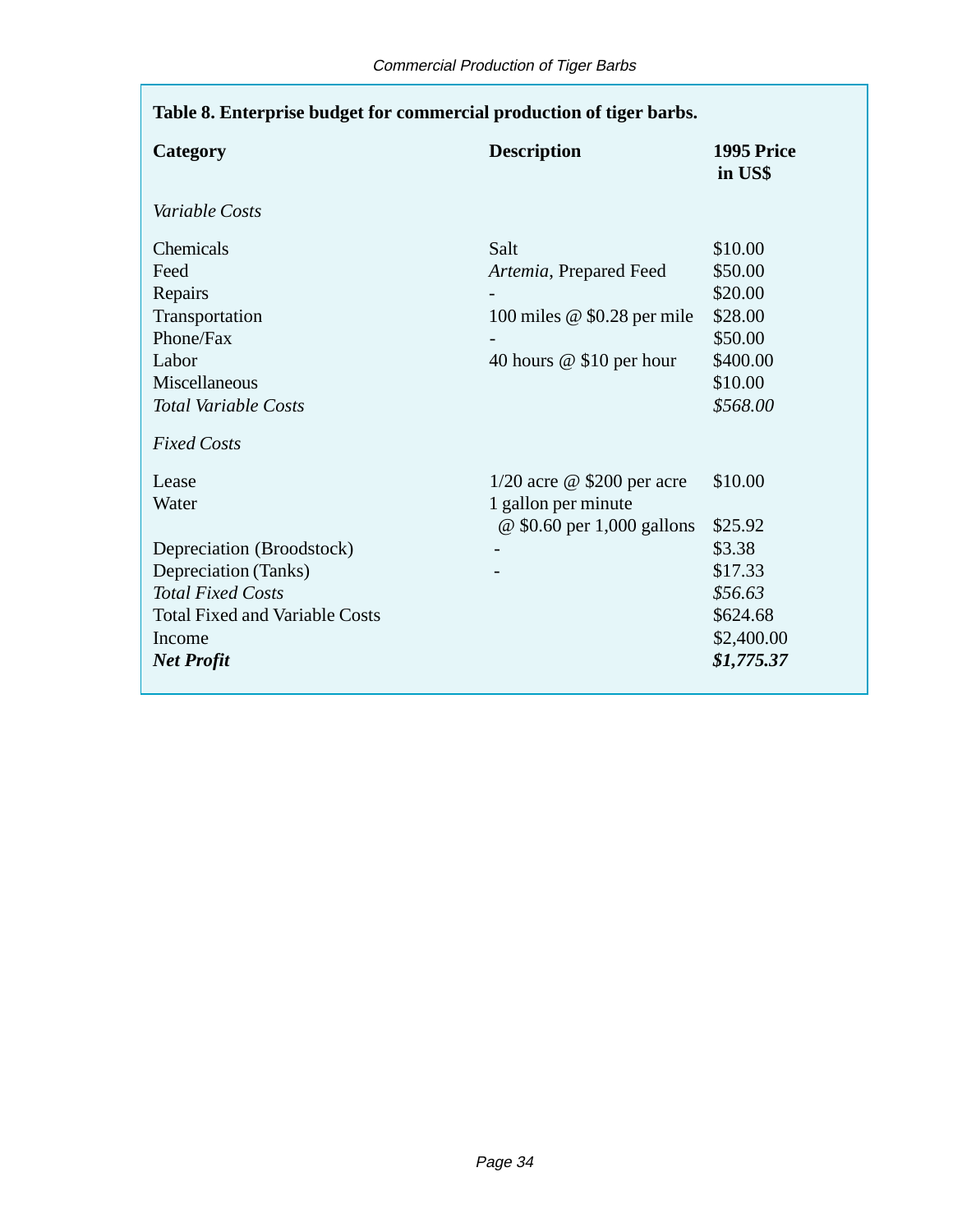# **Literature Cited**

- Alfred, E.R. 1963. Some colorful fishes of the genus *Puntius*, Hamilton (30):135-142.
- Axelrod, H.R. and M.E. Sweeney. 1992. The Fascination of Breeding Aquarium Fish. T.F.H Publications, Inc. Ltd. Neptune City, N.J.
- Baensch, H.A. and R. Riehl. 1993. Aquarium Atlas Vol; 1-2. Mergus-Veriag GmbH Hans A.
- Chapman, F. A., S. Fitz-Coy, E. Thunberg, J.T. Rodrick, C.M. Adams and M. Andre. 1994. An analysis of the United States of America International Trade in Ornamental Fish. CTSA Project Final Report, University of Florida, Department of Fisheries and Aquatic Sciences, Food and Resource Economics Department. 55 pp.
- Desilva, S.S. and K. Kortmulder. 1977. Some aspects of the biology of three species of *Puntius* (*Barbus*) (*Pisces Cyprinidae*), endemic to Sri Lanka. Netherlands J. of Zoo. 27(2):182-194.
- Frankel, J.S. 1985. Inheritance of trunk striping in the Sumatran Tiger Barb, *Barbus tetrazona*. J. of Heredity. 76;478-479.
- Furtado, J.1. and S. Mori. 1982. The Ecology of a tropical freshwater swamp, the Tasek Bera, Malaysia. Dr. W. Junk Publishers, Hague, Netherlands.
- Kortmulder, K. 1972. A comparative study in colour patterns and behavior in seven Asiatic Barbus species (Cyprinidae, Ostariophysi, Osteichthyes) Behavior, International Journal of comparative ethnology. 14: 1-60.
- Kortmulder, K. 1982. Etho-ecology of seventeen Barbus species (Pisces; Cyprinidae) Netherlands J. of Zoology. 32 (2): 144-168.
- Mohsin, A.K.M. and Ambak, M.A. 1982. Cyprinoid fishes of the Subfamily Cypriniod in Selangor. Malay. Nat. J. 35: 29-55.
- Munro, A.D., C. Li-Lian, and K. Nqankee. 1990. Preliminary observations on environmental control of ovulation and spawning in a small tropical Cyprinid (*Barbus tetrazona*). Proc. of the Second Asian Fish. Forum, Tokyo, Japan pp. 17-22.
- National Research Council. 1983. Nutrient Requirements of Warmwater Fishes and Shellfishes. National Academy of Sciences, Washington, D.C. 102 pp.
- Scheurmann, 1. 1990. Aquarium Fish Breeding. Baron's Educational Series Inc. Hauppauge, N.Y.
- Shiraishi, Y., N. Mizuno, M. Nagai, M. Yoshimi, and K. Nishiyama. 1972. Studies on the diel activity and feeding habit of fishes at Lake Bera, Malaysia. Japanese J. of Ichthyology. 19(4)295-305.
- Sorgeloos, P., P. H. Leger, W. Tackaert, and D. Verischele. 1986. Manual for the culture and use of brine shrimp *Artemia* in aquaculture. *Artemia* Reference Center, State University of Ghent, Belgium. 319 pp.
- Sunny Aquarium Company. 1995. Various price lists. Waimanalo, Hawaii USA.
- Tamaru, C.S., B. Cole, R. Bailey, and C. Brown. (in press). A manual for commercial production of the swordtail, *Xiphophorus belleri*. Center for Tropical and Subtropical Aquaculture, Waimanalo, Hawaii USA.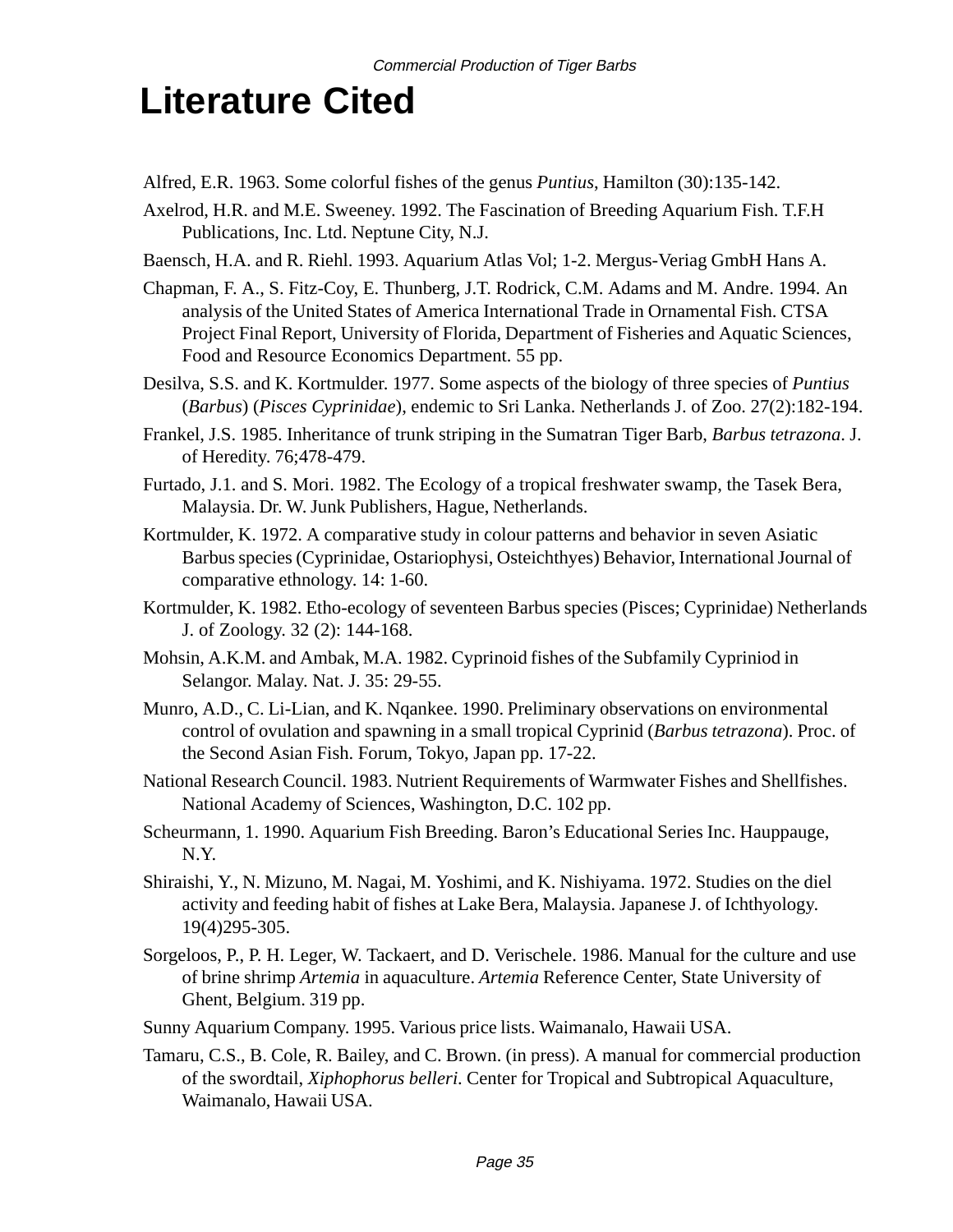- Tay, S. H. and C. S. Tan. 1976. The cultivation of *Gymnocorymbus teinetzi*, *Hyphessobrycon Callistus serpae* and *Puntius tetrazona* in cage-nets in a pond. Sinapore J. Prim. Ind. 4(21): 37-51.
- Taki, Y., A. Katsuyama, and T. Vrushido. 1977. Comparative morphology and interspecific relationships of the Cyprinid genus *Puntius*. Japanese J. of Ichthyology. 25(l);1-7.
- Teichman, J., C. Brown, B. Cole, R. Bailey, and J. Brock. 1994. Report on the economics of ornamental fish culture in Hawaii. Center for Tropical and Subtropical Aquaculture. Waimanalo, Hawaii USA. 14 pp.
- Zakaria-ismail, M. 1993. The fish fauna of the Sungai Teris and Sungai Rengit, Krau Game Reserve, Pahang, Malaysia. Malayan Nature J. 46(l);201-228.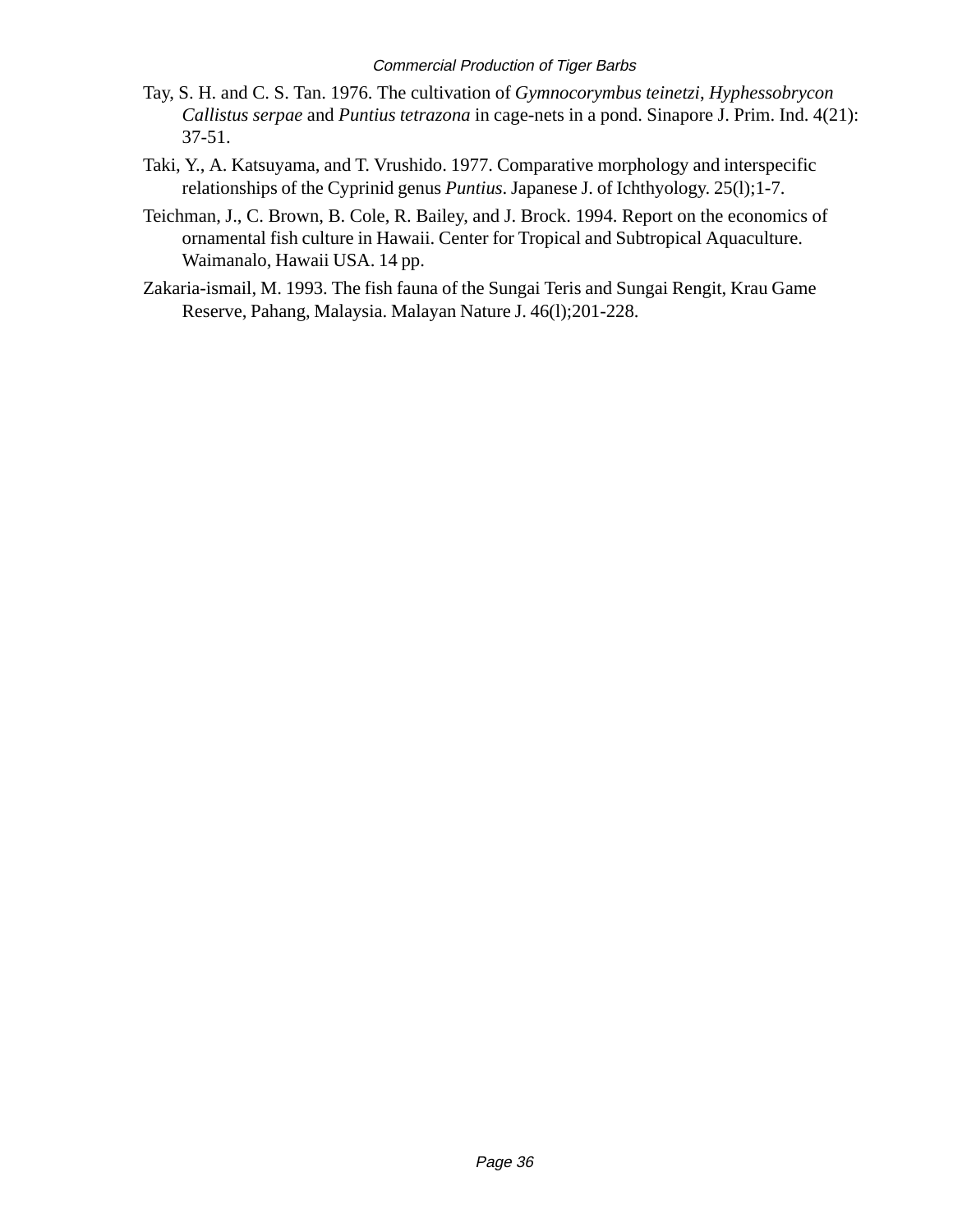# **Appendix 1. Preparation of conditioning pastes.**

### **Formula 1 for paste to condition tiger barb broodstock.**

#### **Ingredient Amount**

### **Formula 2 for paste to condition tiger barb broodstock.**

#### **Ingredient Amount**

| spinach       |  |
|---------------|--|
| raw eggs      |  |
| whole shrimp  |  |
| brewers yeast |  |

### **Preparation:**

**Step 1:** Trim all the excess fat and any connective tissue or tendon (stringy material) from the beef heart and liver.

**Step 2:** Use a food processor or blender to grind or mash the meat into very small pieces.

**Step 3:** Mix the remaining ingredients (except for the gelatin in Formula 1) in a blender or food processor.

**Step 4a:** In Formula 1, the gelatin acts as a binder that holds the mixture in a paste. Mix the gelatin in a pot with as little hot water as necessary to fully dissolve the gelatin. Allow the mixture to cool slightly but remain fluid, then mix it with the other ingredients. Pour the mixture into "zip-lock" bags and press them into flat sheets. The paste should be refrigerated until used or frozen if it will be stored for long periods.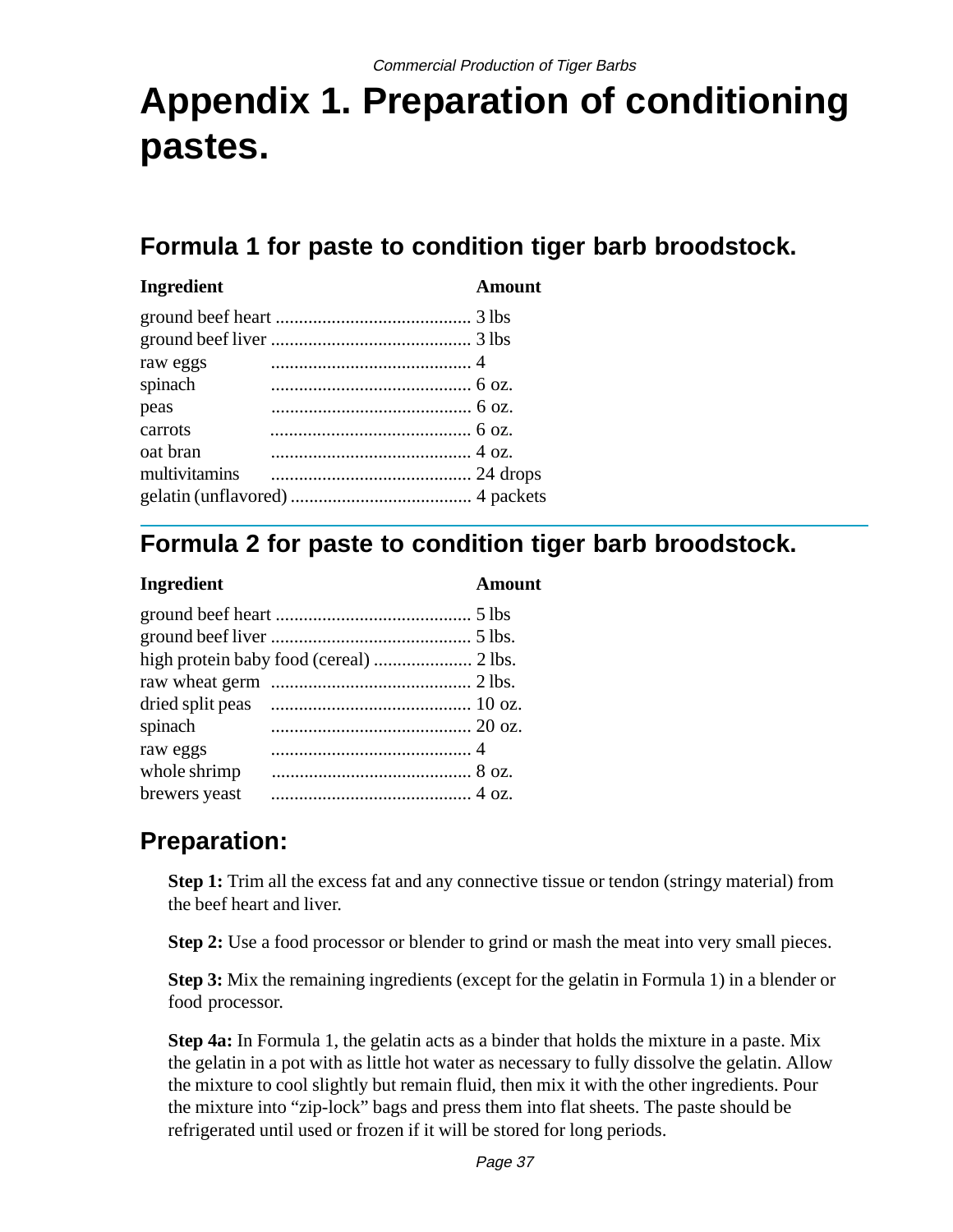**Step 4b:** Formula 2 requires the mixture to be cooked using a double boiler until the mixture becomes slightly grainy. The mix is then placed into "ziplock" bags and pressed into sheets for storage. The mix should be refrigerated until used or frozen for long-term storage.

Variations of these formulas can be tailored to suit nutritional needs of specific fish and according to available ingredients. The one common ingredient is high quality protein. Other ingredients, such as spirulina, can be added at 0.5 percent to 1.0 percent by weight. For fish that are more herbivorous, the fish meal or red meat components can be reduced and vegetable protein such as soybean meal can be substituted. Before making a paste formula, it would be wise to consult the literature to determine the natural diet of the fish.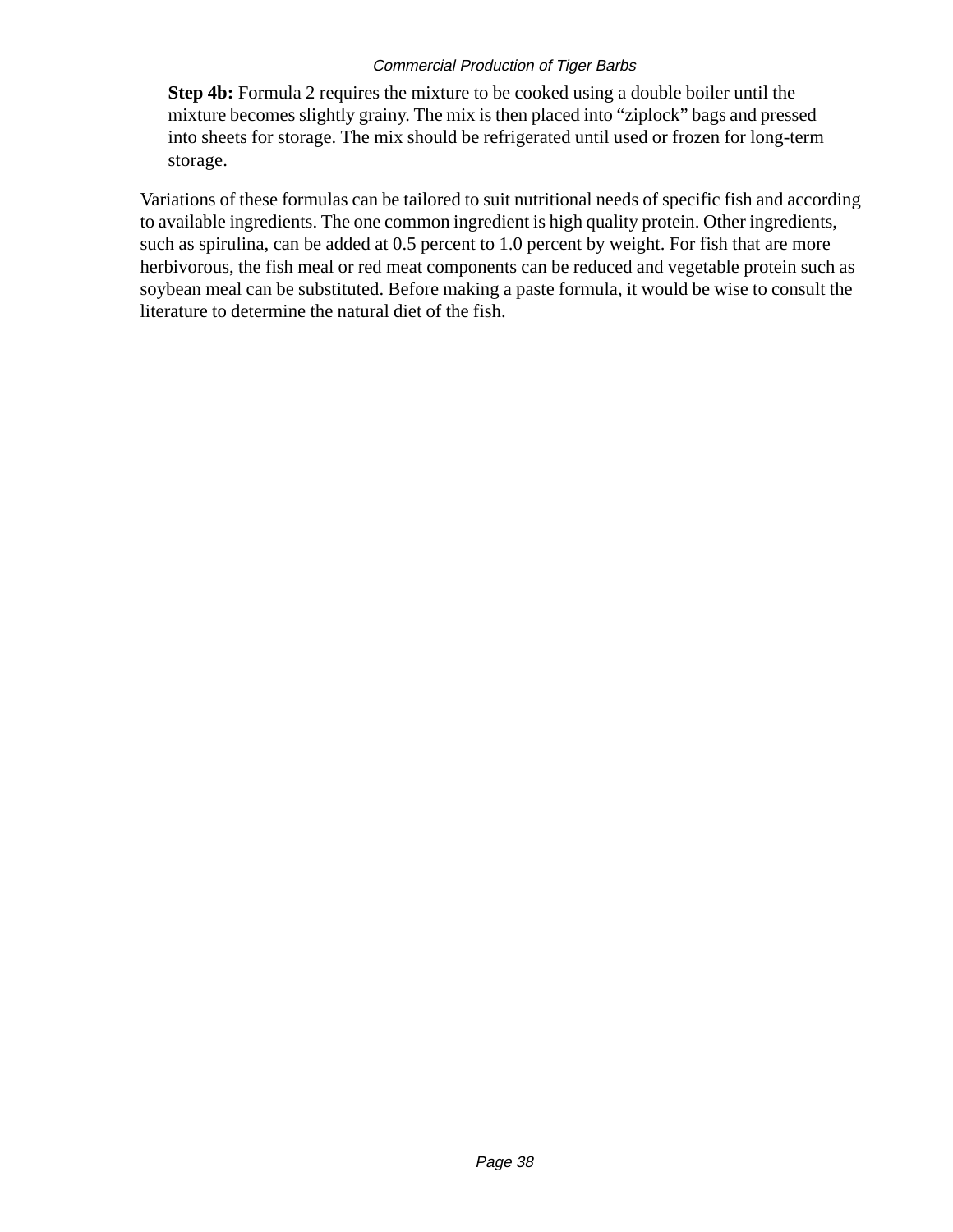# **Appendix 2. Hatching of Brine Shrimp (Artemia) and Preparation for Feeding**

Much of the expense of tiger barb fry production involves purchasing *Artemia* cysts and subsequent efficiency in hatching the cysts for use in feeding. The cost has escalated in recent years; the price for a 1-lb. can of *Artemia* cysts was \$35 to \$45 in 1995. Fish fed *Artemia* exhibit significantly higher survival rates and elevated weight gains compared to fish given other feed sources. In addition, fish that do not readily take prepared feeds almost always will accept *Artemia*. Several considerations must be taken into account to optimize use of *Artemia* nauplii as a larval feed. These are discussed in the following sections.

### **Artemia Supplies and Strains**

*Artemia* from various parts of the world differ in size and nutritional qualities. The two most commonly available *Artemia* strains are the strain from Great Salt Lake in Utah strain, which have 486 mm size instar 1 nauplii (first hatch stage), and the San Francisco Bay Brand, which have slightly smaller, 428 mm nauplii (Sorgeloos et al. 1987). *Artemia* also have varying hatch grades; those with higher hatching percentage grades command a higher price. Commercial supplies of cysts have fallen in recent times due to harsh winters that have affected the environmental conditions of cysts, considerably increasing price and availability. When choosing a source of *Artemia*, the following should be considered:

- 1. cyst hatching rates;
- 2. nauplii size at hatch (instar I)
- 3. nutritional value
- 4. packaging method

Tiger barbs do well on any strain of *Artemia*, so cost may be the only factor when choosing an *Artemia* source.

### **Hatching Container**

Hatching containers can be purchased from a supplier or constructed from materials such as inverted 5-gallon drinking water containers fitted with a rubber stopper and plastic valve. The design of the hatching container is important. It should have a conical shape, smooth inside surface, translucent and easily drained bottom, and a dark, opaque top. Newly hatched nauplii are attracted to light (positively phototactic) so using hatching containers with translucent bottoms aids in harvesting. Examples of hatching containers being used at the WCC facility are presented in Figure 18.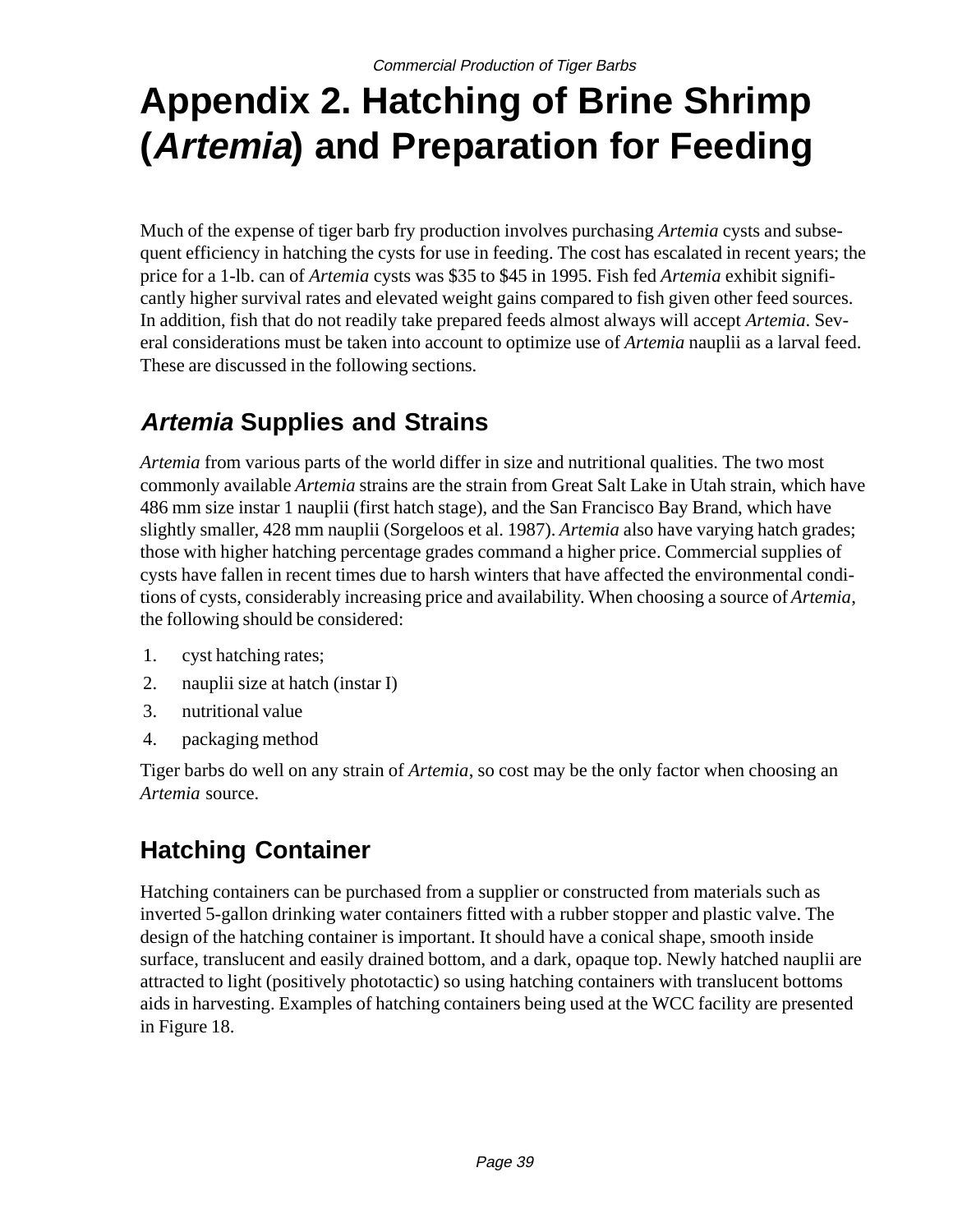

### **Cleanliness and Sterilization**

The primary reason for poor hatching of *Artemia* nauplii is lack of cleanliness. Slime or detritus on the hatching container walls and airline tubing contributes to significant bacterial interference. Thoroughly cleaning the parts that are in contact with water during hatching can improve the consistency and hatching percentage of cysts. To disinfect the hatching containers, first fill with tap water and add either powdered or liquid bleach and aerate for 20 to 30 minutes. If powdered bleach (calcium hypochlorite) is used, add approximately 300 milligrams per 24 liters (0.01 oz per 6 gallons), or use liquid laundry bleach (5.25 percent active and unscented) at 3.5 milliliters per liter. Be sure to rinse the container thoroughly with tap water prior to use.

### **Light**

Place a light source, such as a 60-watt bulb, above the container during the first few hours of rehydration (i.e., when cysts are first placed from the can into water). Cysts are dehydrated before packing to maintain them in a dormant state and suspend bacterial growth. Cysts begin to rehydrate when placed in water, at which time light is needed to stimulate the cysts' hatching mechanism. The light can be lit over the container during the entire hatching period. After hatching is completed (14 to 18 hours), the light over the hatching container is placed underneath the translucent bottom of the hatching container for harvesting.

### **Temperature**

Generally, *Artemia* will hatch into the instar I stage nauplii within 14 to 18 hours at temperatures 25°C to 30°C. Lower temperatures lengthen the hatching time. However, different sources of *Artemia* have varying hatch rates and temperature optima. It is important to know when first hatch occurs so the *Artemia* can be harvested at the smallest size possible for easy consumption by the fish larvae. The instar I stage nauplii have a higher nutritional value in comparison to later developmental stages; *Artemia* nauplii can metamorphose into the next developmental stage (instar I) within several hours. Therefore, timing of the harvest is important to maximize nutri-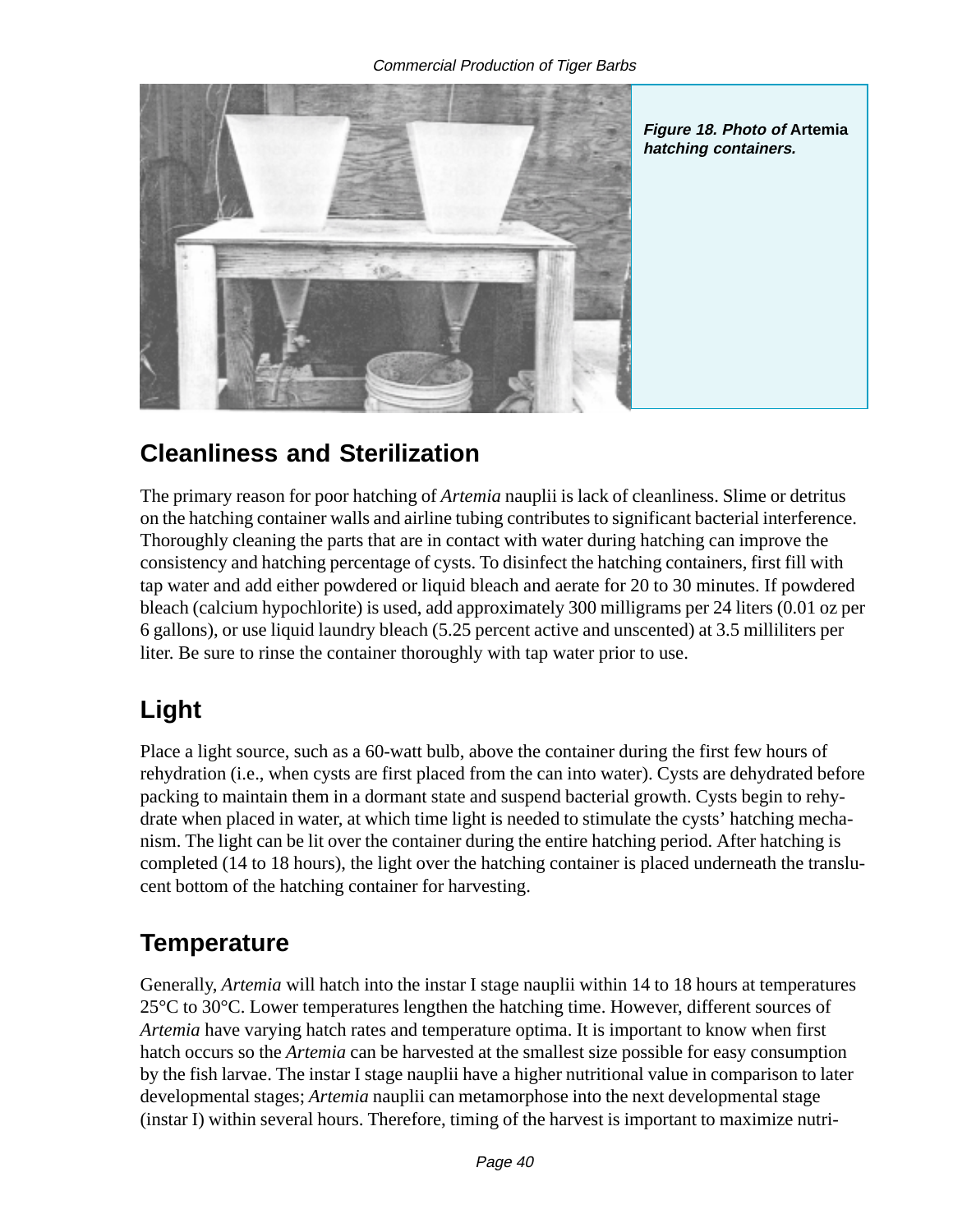tional value. It is recommended that a constant temperature be maintained in the hatching containers by the use of heaters to result in a consistent hatching time that best coincides with larval feeding schedules.

### **Salinity**

The water used for hatching should contain 35 grams rock salt per liter (approximately 0.3 pounds per gallon) of tap water, or seawater at 35 ppt salinity can be used. Do not use iodized salt during the hatching process. Although cysts can be hatched at a lower salinity, maintaining the pH is more difficult which in turn results in a lower hatching percentage.

### **Cyst Density and Preparation**

Hatching cysts at densities greater than 2 grams per liter of salt water can cause the pH to decrease, adversely affecting the hatching percentage. Use no more than 2 grams cysts per liter of salt water. When hatching significant quantities of cysts, bacteria can interfere and lower hatching percentages. Bacteria grow on the cysts, decaying their outer shells, and can lower pH and dissolved oxygen. Disinfecting cysts prior to hatching will lessen the amount of initial bacteria that cover the cysts. This can be done by placing the cysts in a chlorinated freshwater solution for 15 to 20 minutes prior to placing them in salt water. The chlorine solution can be made by adding 3 grams of 70% active calcium hypochlorite or 40 milligrams of 5.25 percent active sodium hypochlorite or household bleach (unscented) to 10 liters of tap water. This is suitable to disinfect 500 grams of cysts. After 20 minutes of disinfecting the cysts, rinse with tap water and place them into the saline hatching solution for incubation.

### **pH**

A pH above 8.0 should be maintained during hatching of cysts. As mentioned previously, when hatching large quantities of cysts (e.g., 2 grams cysts per liter), the pH of the hatching medium normally decreases. The addition of 2 grams sodium bicarbonate per liter of salt water used for hatching will raise the pH to an optimal level for maximal cyst hatching percentages.

### **Cyst Storage**

The hatching percentage of cysts will start to decline within a few months after the nitrogen-filled container has been opened if it is stored at room temperature. Once a can of *Artemia* cysts has been opened, it should be covered with the plastic lid provided and stored in a refrigerator at 5°C to 10°C.

### **Harvesting and Preparation for Feeding**

Once *Artemia* cysts have hatched into the first nauplii stage (instar I), they should be harvested. Remember that not all cysts hatch at the same time. To assure harvest of the highest number of nauplii at the right time, several test runs should be performed and analyzed by recording temperature and time of hatching. To harvest *Artemia* nauplii, remove the light source above the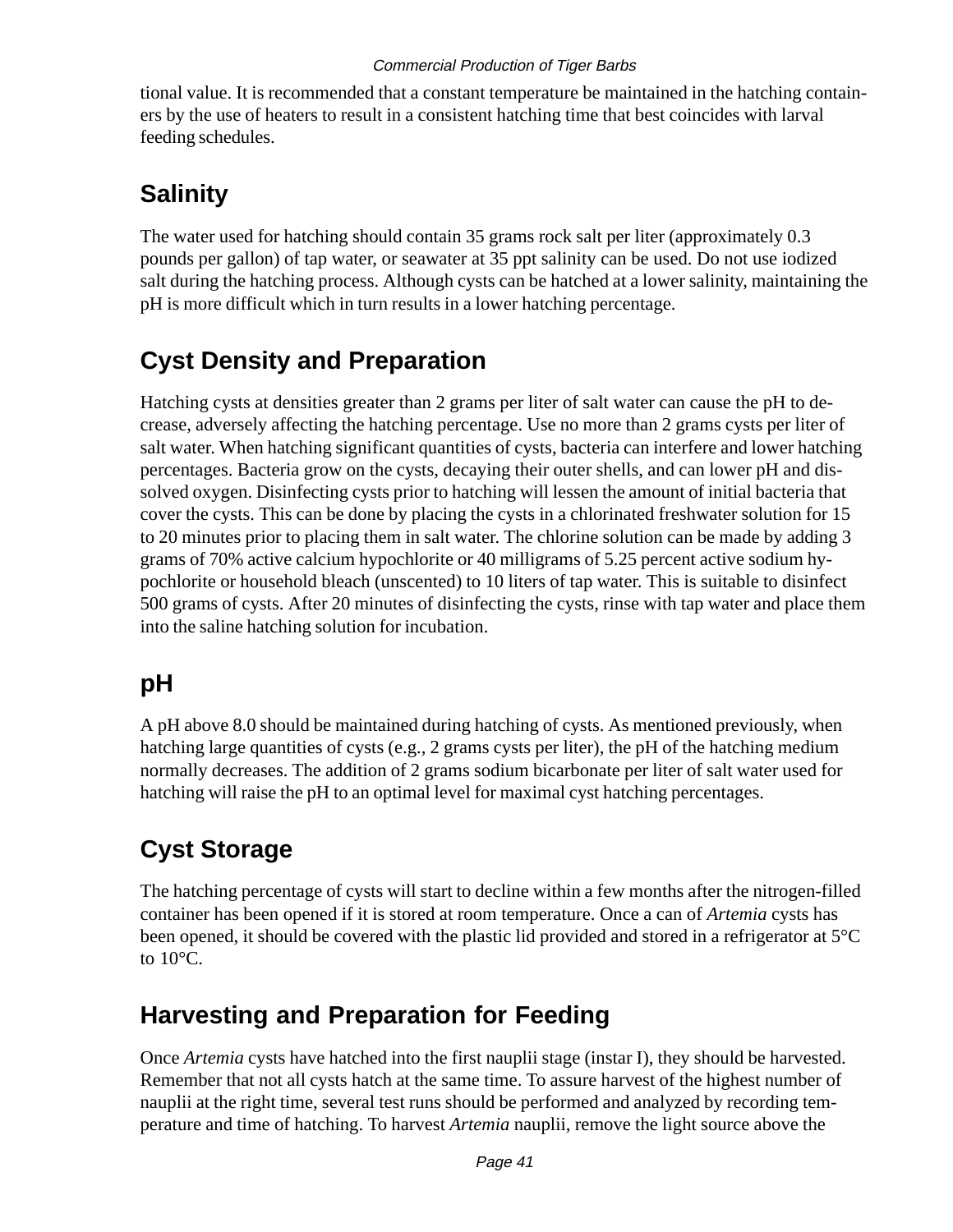hatching container and illuminate the translucent area near the bottom of the hatching container, which will attract the nauplii to the light source and drain valve. Turn off the aeration for approximately 10 minutes. At this time, unhatched cysts and cyst shells will float to the surface and the hatched nauplii will swim toward the light source.

#### **NOTE: Do not let the nauplii accumulate on the bottom of the hatching container for more than 10 minutes.**

Open the bottom drain valve to pour off any settled debris and discard it; close the valve once the fluid becomes orange-brown in color. Place a container to receive the newly hatched brine shrimp under the hatching container and open the valve slowly. Once the fluid exiting the hatching container becomes clear, close the valve. The orange-color *Artemia* nauplii are then poured into a brine shrimp net or screen with 125-millimeter to 150-millimeter nylon mesh. Thoroughly rinse the nauplii with tap water to remove bacteria and hatching metabolites, and place the collected nauplii into a container filled with fresh salt water, and aerate. Repeat the entire procedure if a lot of nauplii remain in the hatching container. The *Artemia*nauplii are now ready to be fed to the fish fry.

### **Storage of Newly Hatched Artemia**

Unused harvested, washed nauplii can be placed back into a container of fresh saltwater with aeration and kept for future feedings. *Artemia* nauplii metamorphose very rapidly, so refrigerating the aerated container will delay metamorphosis and help keep the nauplii in the instar I stage and maintain the nutritional value of the nauplii.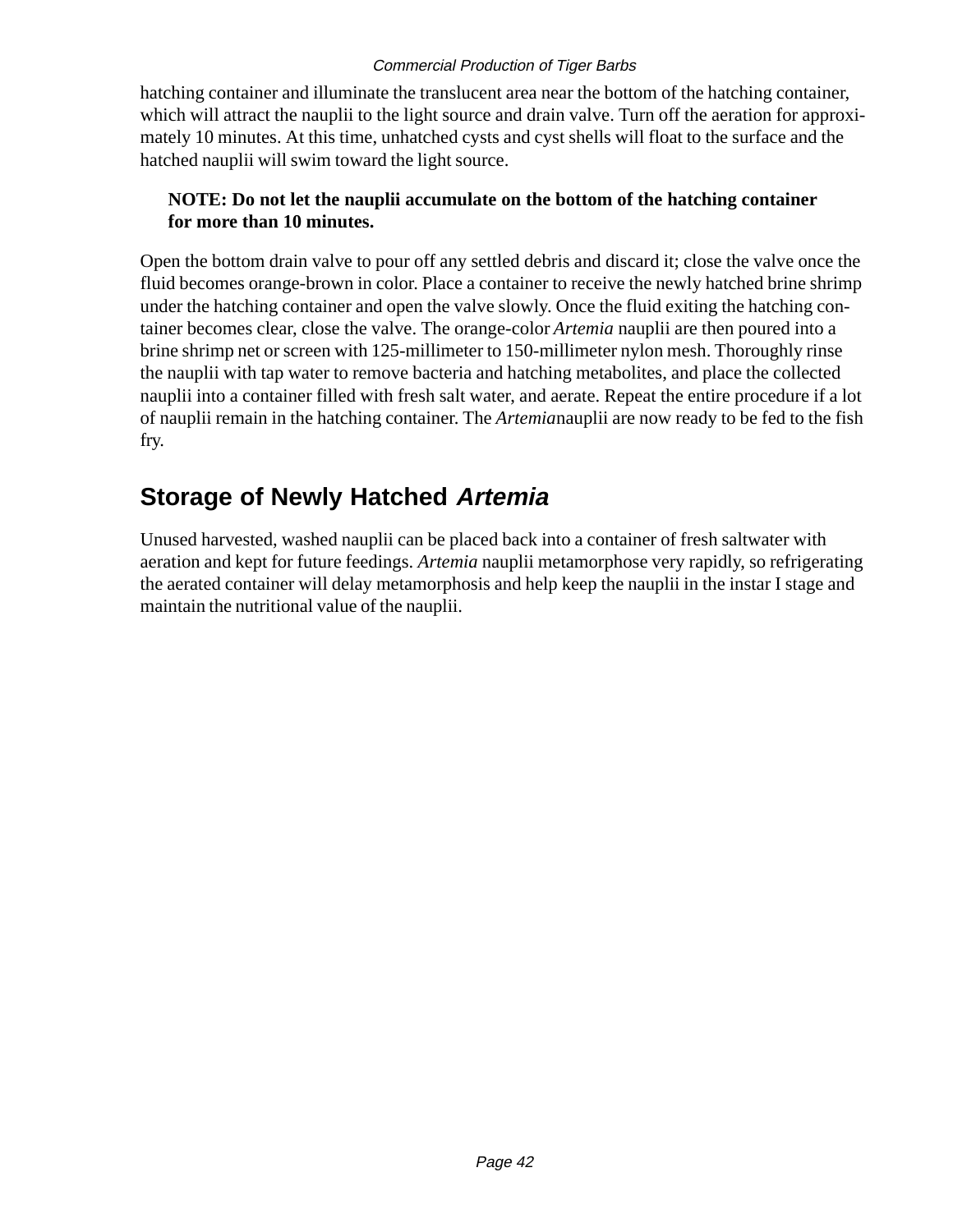# **Appendix 3. List of suppliers and organizations.**

Listing in this appendix does not constitute an endorsement of products or services but instead recommends products or services that the listed manufactures, suppliers or organizations may provide. For a more comprehensive listing, consult your local extension agent or buyers guide directory editions of one of the industry related publications.

### **General Aquaculture Products**

#### **Aquacenter Inc**

Seven Oaks Rd., Leland, MS 38756 Phone: (800) 748-8921 Fax: (601) 378-2862 Aeration equipment, water pumps, PVC fittings, filters, nets, water quality test kits, tanks

#### **Aquaculture Supply**

33418 Old Saint Joe Rd., Dade City, FL 33525 Phone: (904) 567-8540 Fax: (904) 567-3742 Aeration equipment, water pumps, laboratory equipment, biological filtration, algal nutrients, inoculant, rotifer starter kits

#### **Aquanetics Systems, Inc.**

5252 Lovelock St., San Diego, CA 92110 Phone: (619) 291-8444 Fax: (619) 291-8335 Aeration equipment, water pumps, sterilization equipment, chillers, heaters, PVC fittings, recirculation systems and components

#### **Aquatic Eco-Systems, Inc.**

2056 Apopka Blvd., Apopka , FL 32703 Phone: (407) 886-3939 Fax: (407) 886-6787 Aeration equipment, water pumps, monitors, and controls, recirculation systems, laboratory equipment, nets, tanks and liners

#### **AREA**

P.O. Box 13303, Homestead, FL 33090 Phone: (305) 248-4205 Fax: (305) 248-1756 Aeration equipment, valves and test equipment, filtration, disinfection equipment

#### **Grainger**

4397 Lawehana St., Honolulu, HI 96818-3138 Phone: (808) 423-0028 Fax: (808) 423-0031 Pumps, filters, hoses, electrical supplies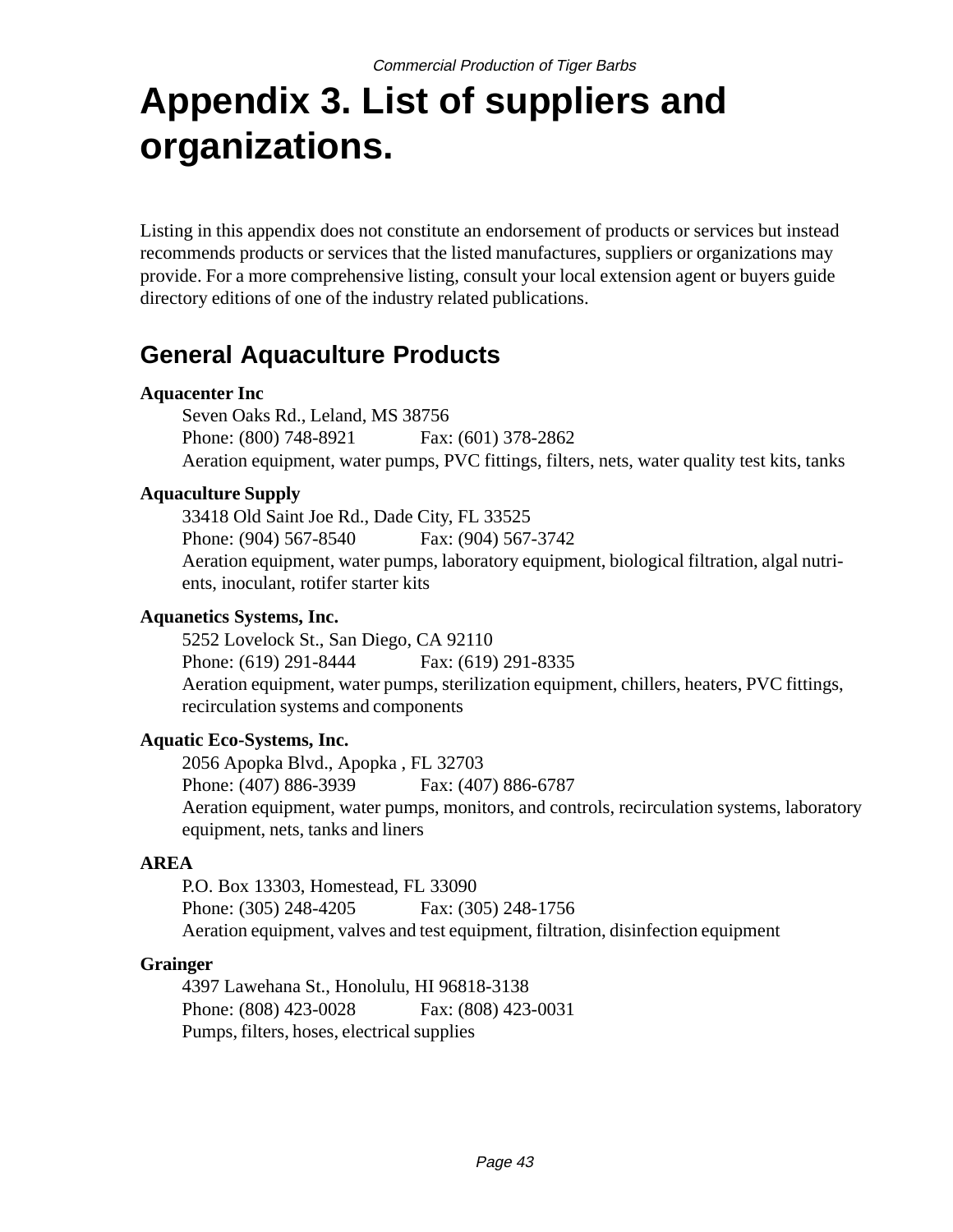#### **Southern Aquaculture Supply Inc.**

P.O. Box 326, 565 St. Mary St. Lake Village, AR 71653 Phone: (501) 265-3584 Fax: (501) 265-4146 Pumps, filters, hoses, electrical supplies

### **Chemical Products**

#### **Argent Chemical Laboratories**

8702 152nd Ave. N.E., Redmond , WA 98052 Phone: (206) 885-3777 Fax: (206) 885-2112 Therapeutics, chemicals, formalin, quinaldine, MS-222, specialty feeds, laboratory equipment, reference books and manuals

#### **Brewer Environmental Industries, Inc.**

311 Pacific St., Honolulu, HI 96718 Phone: (808) 532-7400 Herbicides, insecticides, fertilizer, agricultural products

#### **Chemaqua**

P.O. Box 2457, Oxnard, CA 93033 Phone: (805) 486-5319 Fax: (805) 486-2491 Therapeutics, water conditioning products

#### **Crescent Research Chemicals**

4331 E. Western Star Blvd., Phoenix, AZ 85044 Phone: (602) 893-9234 Fax: (602) 244-0522 Therapeutics, bacterial cultures, water conditioning products, hormones (i.e., CPH, HCG, LHRH-A) test kits, meters

#### **Fritz Chemical Company**

Aquaculture Division P.O. Drawer 17040, Dallas, TX 75217 Phone: (800) 527-1323 Therapeutics, water conditioning products, commercial slime

#### **Hawaiian Fertilizer Sales, Inc.**

91-155 C Leowaena St., Waipahu, Hi 96797 Phone: (808) 677-8779 Fertilizer, herbicides, agriculture products

### **Netting Products**

#### **Memphis Net and Twine Co. Inc.**

2481 Matthews Ave. P.O. Box 8331, Memphis, TN 38108 Phone: (800) 238-6380 Fax: (901) 458-1601 Seines, dip nets, gill nets, floats, lead weights, aprons, knives, rope, baskets, commercial fishing supplies, bird netting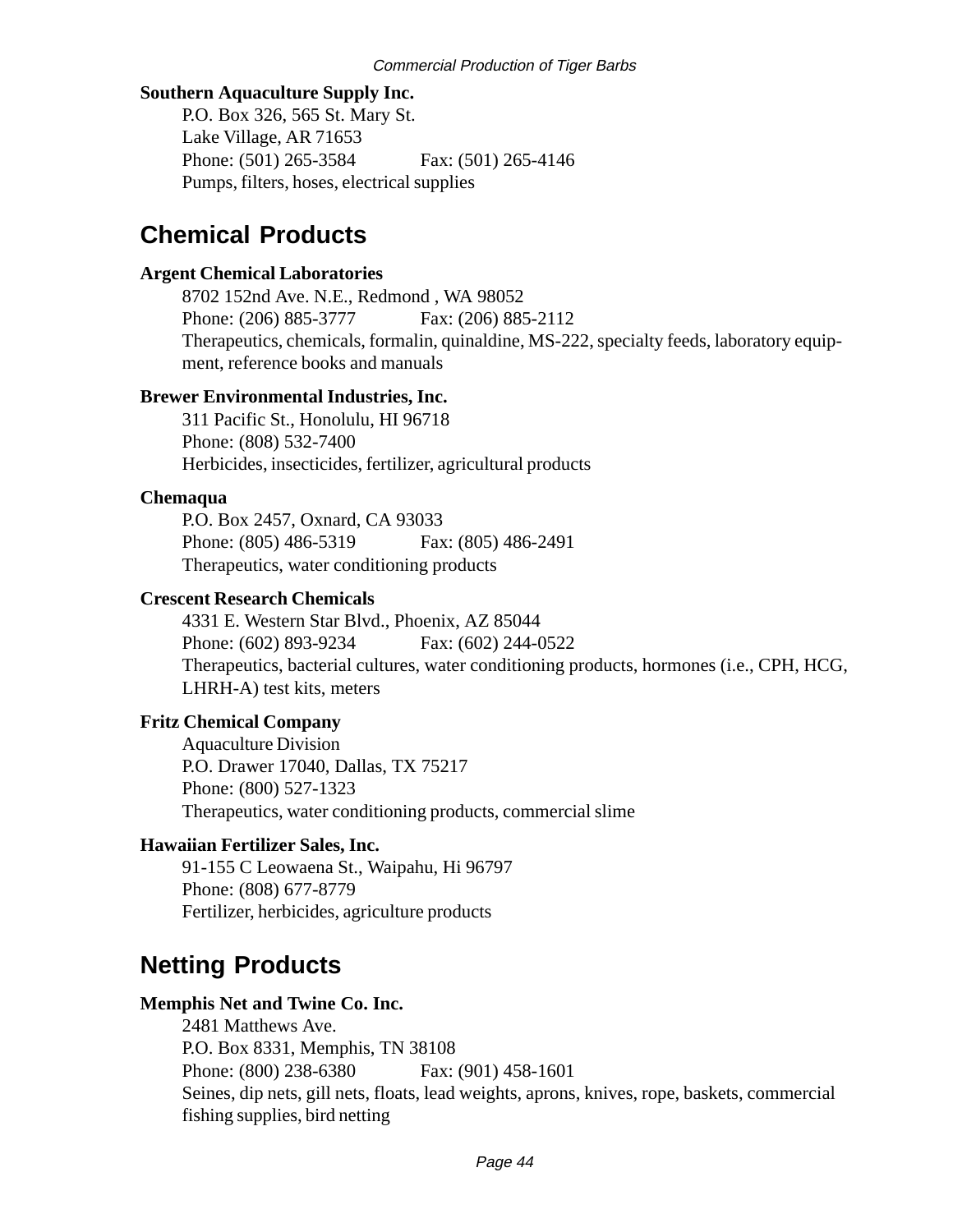#### **Nylon Net Co.**

615 East Bodley P.O. Box 592, Memphis, TN 38101 Phone: (901) 774-1500 Fax: (901) 775-5374 Seines, dip nets, gill nets, floats, lead weights, aprons, knives, rope, baskets, commercial fishing supplies, bird netting

#### **Tenax Corporation**

4800 E. Monument St., Baltimore, MD 21205-3042 Phone: (410) 522-7000 Fax: (410) 522-7015 Plastic netting, tank liners

#### **Florida Fish Coop.**

10503 Cone Grove Rd., Riverview, FL 33569 Phone: (813) 677-7136 Clear plastic fish traps

### **Water Quality Kits**

#### **Hawaii Chemical & Scientific.**

2363 North King St., Honolulu, Hawaii 96819 Phone: (808) 841-6245 Chemical reagents, test kits, laboratory supplies

#### **Hach Company.**

P.O. Box 389, Loveland , CO 80539-0389 Phone: (303) 669-3050 Fax: (800) 227-4224 Laboratory equipment, chemical reagents, test kits, meters

#### **LaMotte Company**

P.O. Box 329 Rt. 213 N Chestertown , MD 21620 Phone: (800) 344-3100 Fax: (410) 778-6394 Laboratory equipment, chemical reagents, test kits, meters

### **Tanks and Liners**

#### **Integrated Construction Technologies.**

150 Poopoo Pl., Kailua Kona, HI 96734 Phone: (808) 261-1863 Fax: (808) 262-3828 Concrete holding tanks

#### **Lim Foo W and Sons.**

11 30 Wilder Ave., Suite 102, Honolulu, HI 96822 Phone: (808) 521-5468 Fiberglass tanks

#### **Lomart Tanks Liners and Filters.**

114- Kekaha Place Honolulu, HI 96825 Phone: (808) 395-5786 Fax: (808) 395-7175 Prefabricated tanks and PVC liners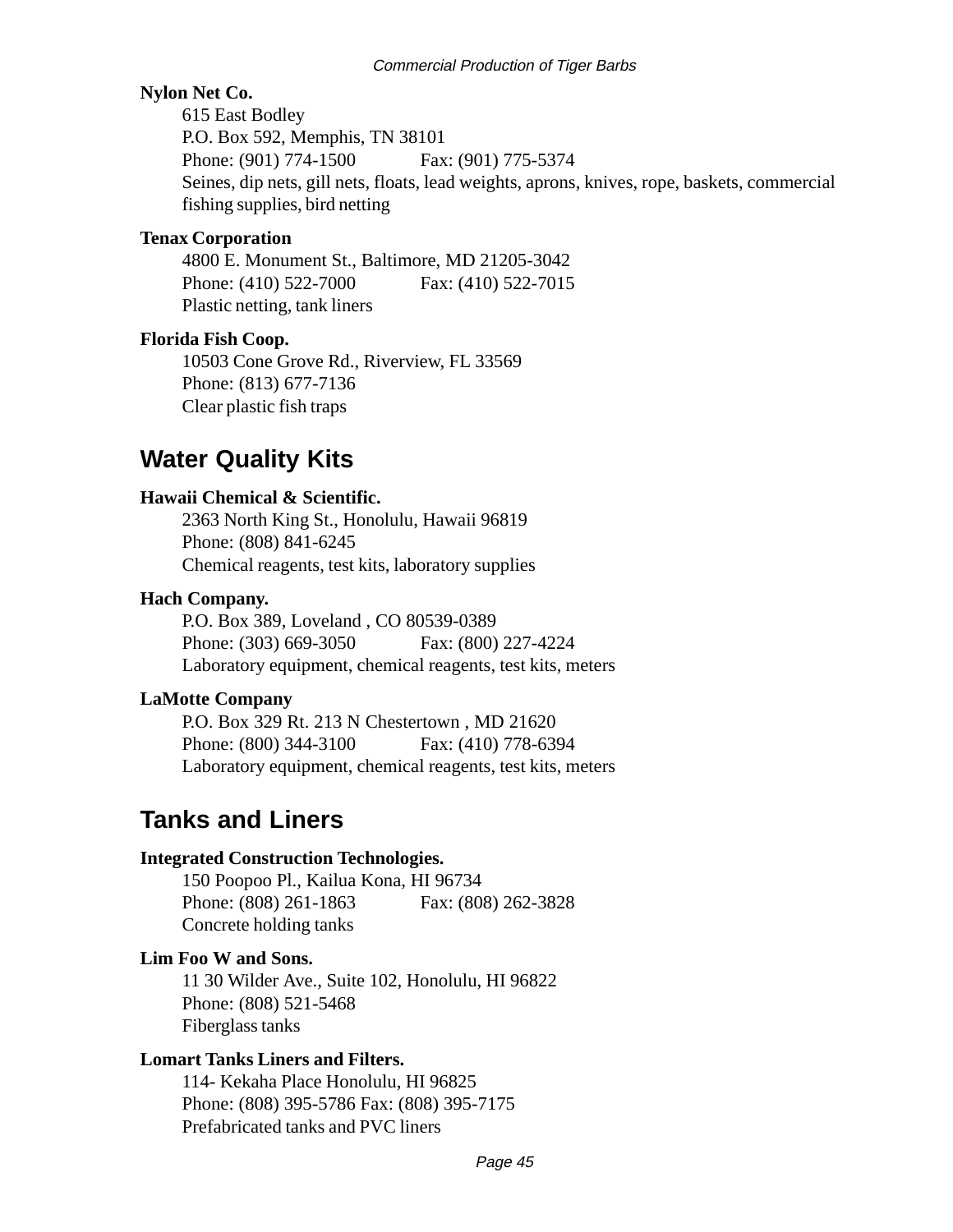#### **Pacific Lining Systems.**

74-5606-F Pawi Pl., Kailua-Kona, HI 96740 Phone: (808)326-2433 Fax: (808) 329-9170 High Density Polyethylene (HDPE) custom fabricated tanks

#### **Plas-Tech, Inc.**

Sand Island Access Road Honolulu, HI 96819 Phone: (808) 847-2339 Fax: (808) 845-4337 Fiberglass tanks

#### **Rainwater Resources.**

P.O. Box 62015, Honolulu, HI 96822 Phone: (808) 947-3626 Steel circular tanks

#### **Aquatic Culture & Design.**

P.O. Box 911, Kapaau, HI 96755 Phone: (808) 889-5225 Fax: (808) 889-0200 Permalon tank/pond liners

### **Fish Graders**

#### **Commerce Welding and Manufacturing Co.**

2200 Evanston, Dallas, TX 75208 Phone: (214) 748-8824 Fax: (214) 761-9283 Aluminum interchangeable bar graders

#### **Magic Valley Heli-Arc and Mfg.**

198 Freightway St. P.O. Box 511, Twin Falls, ID 83301 Phone: (208) 733-0503 Fax: (208) 733-0544 Aluminum adjustable bar graders

### **Feeds**

| <b>Feed and Farm, Inc.</b>         |                     |
|------------------------------------|---------------------|
| 91-319 Ofai St., Kapolei, HI 96707 |                     |
| Phone: (808) 682-0318              | Fax: (808) 682-0639 |
| Fritz Industries, Inc.             |                     |

P.O. Box Drawer 17040, Dallas TX 75217-0040 Phone: (214) 285-5471 Fax: (214) 289-8756

#### **Land-O-Lakes, Inc.**

Campbell Industrial Park 91-254 Ofai Street, Kapolei, HI 96707 Phone: (808) 682-2022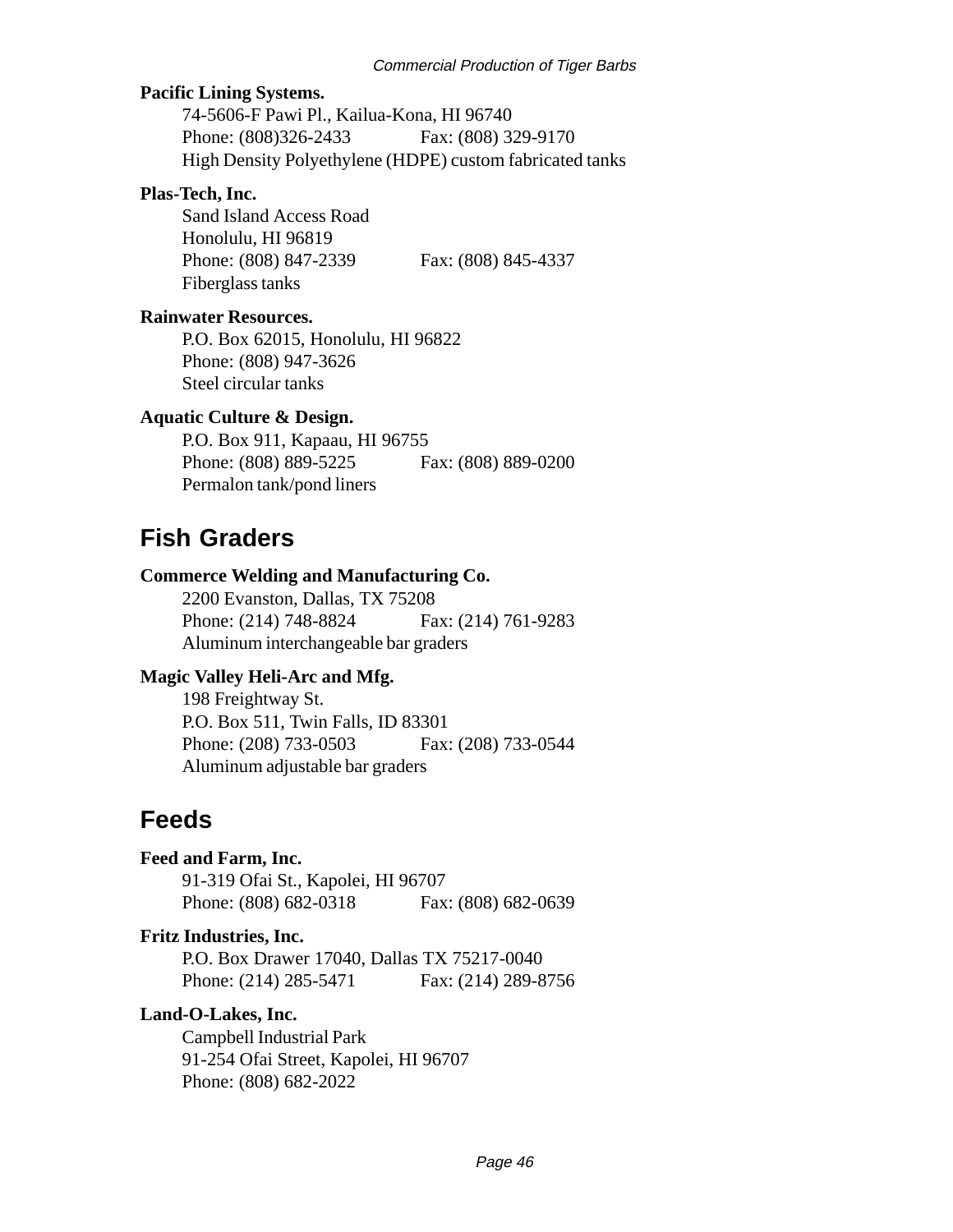#### **Ralston Purina International**

Checkerboard Square - 11 T, St. Louis, MO 63164 Phone: (314) 982-2402 Fax: (314) 982-1613

#### **Rangen Inc.**

115 13th Ave., Buhl, ID 83316-0706 Phone: (208) 543-6421 Fax: (208) 543-4698

#### **Waimanalo Feed Supply**

41-1521 Lukanela Waimanalo, HI 96795 Phone: (808) 259-5344 Fax: (808) 259-8034

### **Feed Additives**

#### **Dawes Laboratories**

4801 W. Peterson, Chicago, IL 60646 Phone: (312) 286-2100 Nutrients, trace elements, vitamin premixes

#### **Hoffmann-LaRoche Inc.**

45 Eisenhower Dr., Paramus, NJ 07652-1429 Phone: (201) 909-5593 Fax: (201) 909-8416 Nutrients, trace elements, vitamin premixes, color enhancing additives

#### **Red Star Specialty Products**

Division of Universal Foods Corp. 433 E. Michigan St., Milwaukee, WI 53202 Phone: (414) 347-3968 Nutrients, trace elements, vitamin premixes, color enhancing additives

### **Shipping Materials**

#### **Diverse Sales and Distribution**

935 Dillingham Blvd., Honolulu, Hi 96817 Phone: (808) 848-4852 Plastic transport bags

#### **Koolau Distributors Inc.**

1344 Mookaula, Honolulu, Hi 96817 Phone: (808) 848-1626 Plastic transport bags

#### **Allied Products Ltd.**

91-110 Kaomi Loop Rd., Kapolei, HI 96707 Phone: (808) 682-2038 Styrofoam boxes and styrofoam sheet material, corrugated outer boxes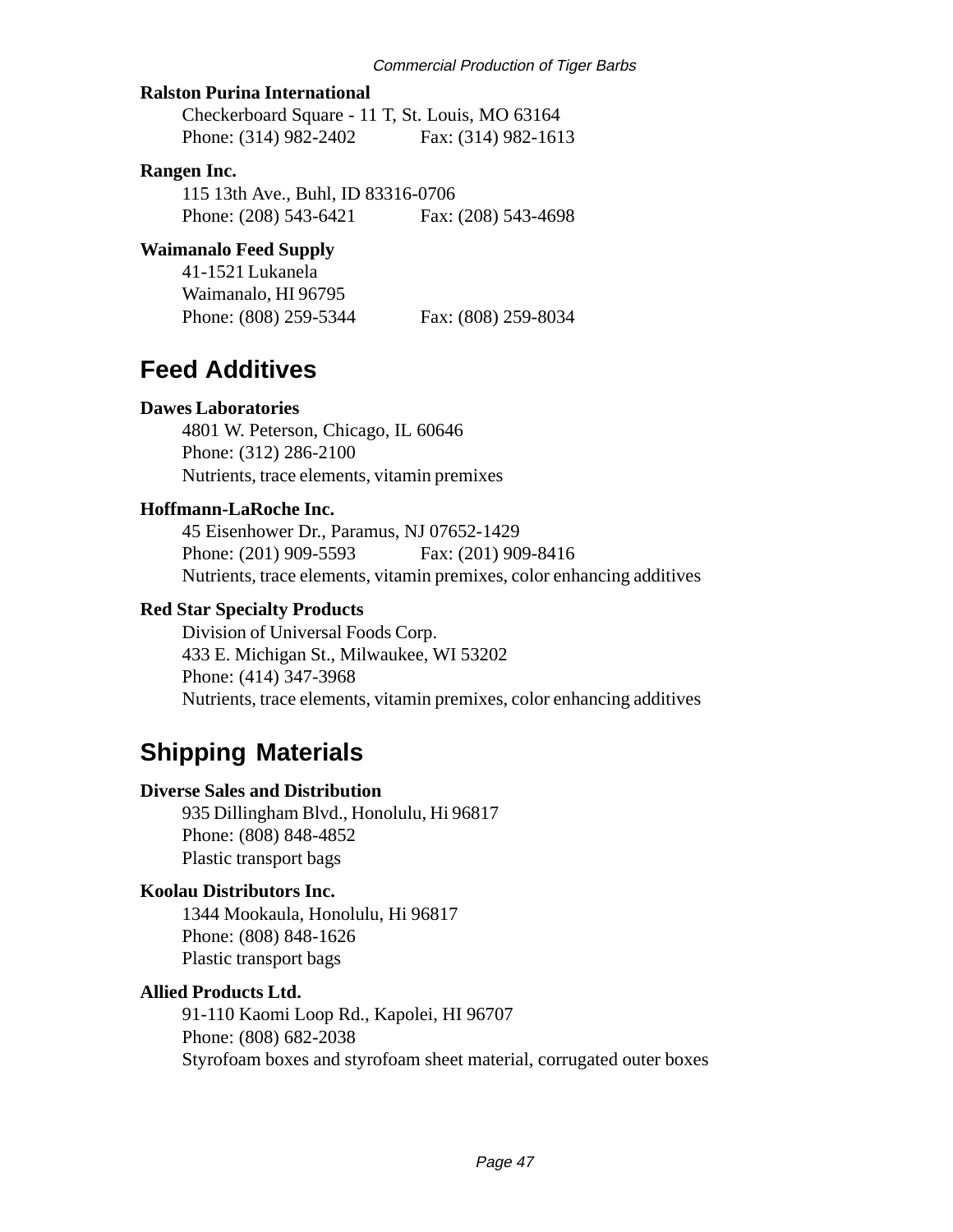#### **Unisource**

91-210 Hanua, Wahiawa, Hi 96786 Phone: 808 673-1300 Corrugated foam core boxes

### **Broodstock**

#### **Worldwide Aquatics**

41-653 Poalima St., Waimanalo, HI 96795 Phone: (808) 259-7773 Fax: (808) 259-5029

#### **Ty's Tropicals**

99670 Kaulainahee Pl., Aiea, Hi 96701 Phone: (808) 488-0716 Fax: (808) 487-7104

#### **Florida Fish Coop.**

10503 Cone Grove Rd., Riverview, FL 33569 Phone: (813)-677-7136

*Other listings available from Pet Business Magazine Directory Issue and Aquaculture Magazine Buyers Guide.*

### **Fish Wholesalers/Distributors — Hawaii (1996)**

#### **Worldwide Aquatics**

41-653 Poalima Street, Waimanalo, Hi 96795 Phone: (808) 259-9098 Fax: (808) 259-5029

#### **Hanohano Enterprises**

53-594 Kam Hwy., Punaluu, Hi 96717-9650 Phone: (808) 293-7773 Fax: (808) 293-1962

#### **Ty's Tropicals**

99-670 Kaulainahee Pl., Aiea, Hi 96701 Phone: (808) 488-0716 Fax: (808) 487-7104

#### **Kaneohe's Pets Are Us**

P.O. Box 914, Kaneohe, HI 96744 Phone: (808) 236-2717 Fax: (808) 236-7158

#### **Saltwater Fish Hawaii**

45-512 Luluku Road, Kaneohe, Hi 96744 Phone: (808) 247-6963 Fax: (808) 235-4634

#### **Wayne's Ocean World**

99-899 Iwaena, Unit #103, Aiea, HI 96701 Phone: (808) 484-1144 Fax: (808) 484-1145

#### **Superior Tropica Farms**

85-748 Waianae Valley Rd., Waianae, HI 96792 Phone: (808) 696-4955